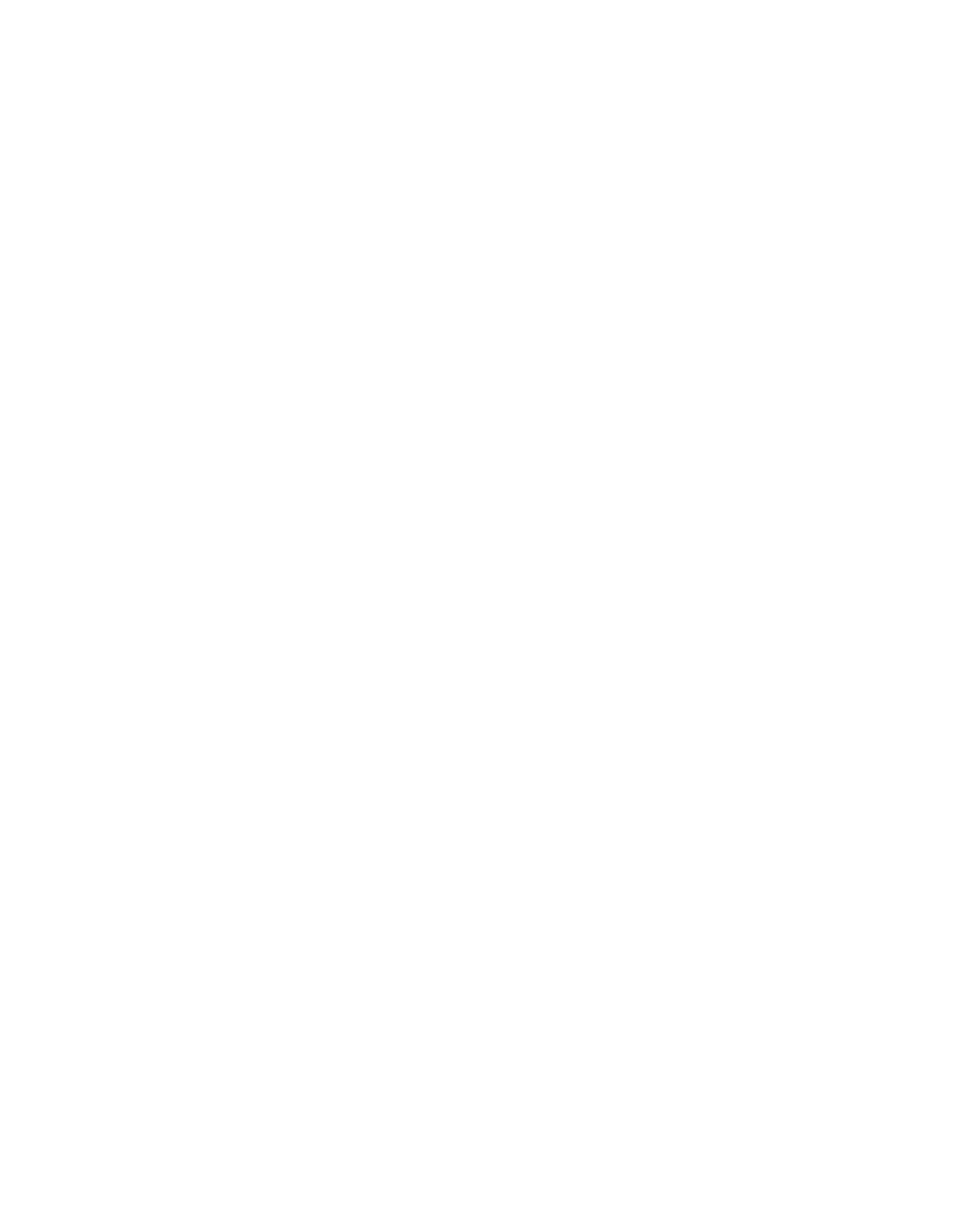# **Table of Contents**

| On Scene Protocol – Regional Crisis Operations Centre / Site Centre / Call Centre 13 |  |
|--------------------------------------------------------------------------------------|--|
|                                                                                      |  |
|                                                                                      |  |
|                                                                                      |  |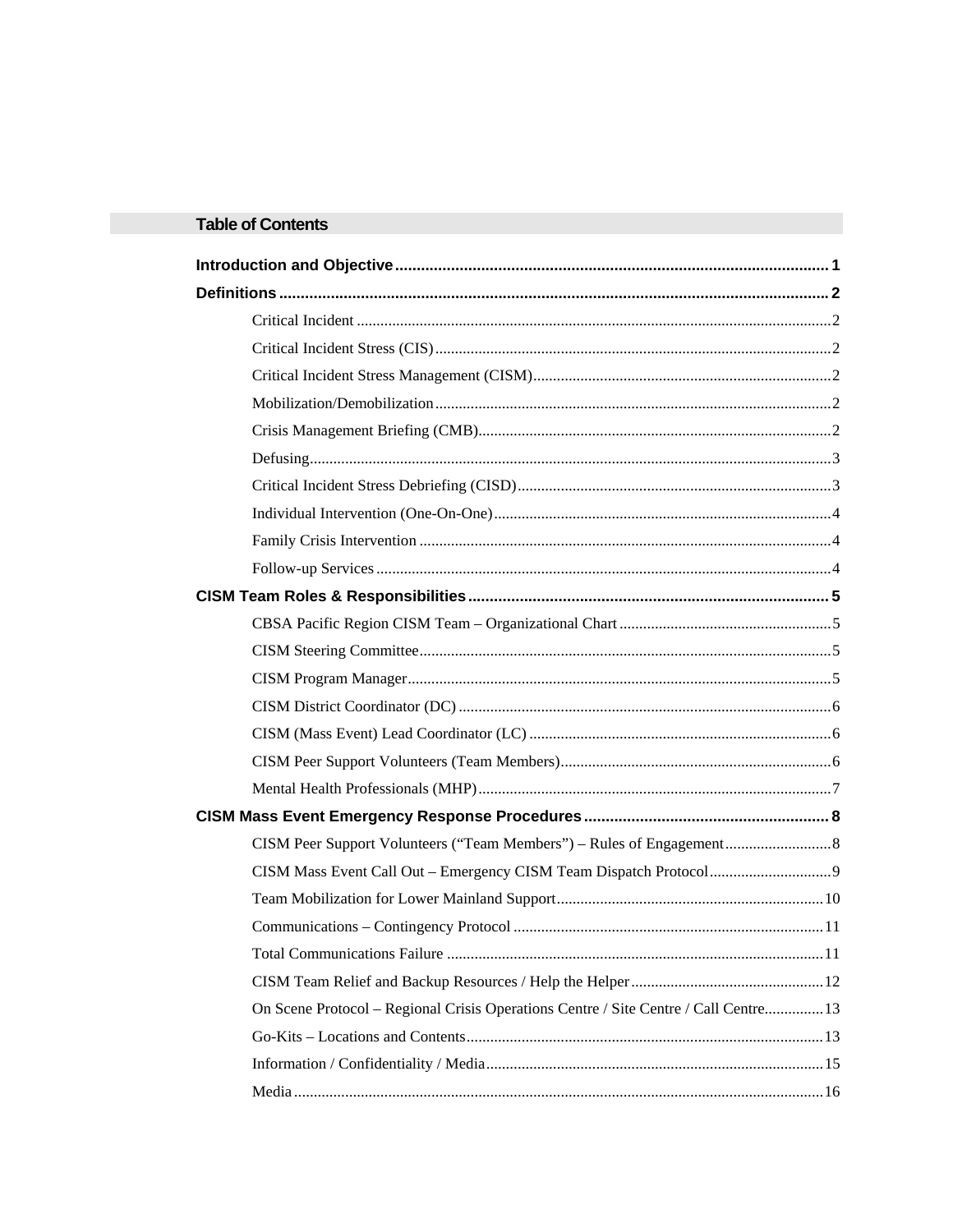| Assessing the Need for a Critical Incident Stress Debriefing (CISD)  17    |  |
|----------------------------------------------------------------------------|--|
|                                                                            |  |
|                                                                            |  |
|                                                                            |  |
|                                                                            |  |
|                                                                            |  |
|                                                                            |  |
|                                                                            |  |
|                                                                            |  |
|                                                                            |  |
|                                                                            |  |
|                                                                            |  |
|                                                                            |  |
|                                                                            |  |
|                                                                            |  |
|                                                                            |  |
|                                                                            |  |
|                                                                            |  |
|                                                                            |  |
| Appendix VIII - Critical Incident Stress: Tips on How to Recover 51        |  |
| Appendix IX - Critical Incident Stress - Tips to Colleagues and Family  53 |  |
|                                                                            |  |
|                                                                            |  |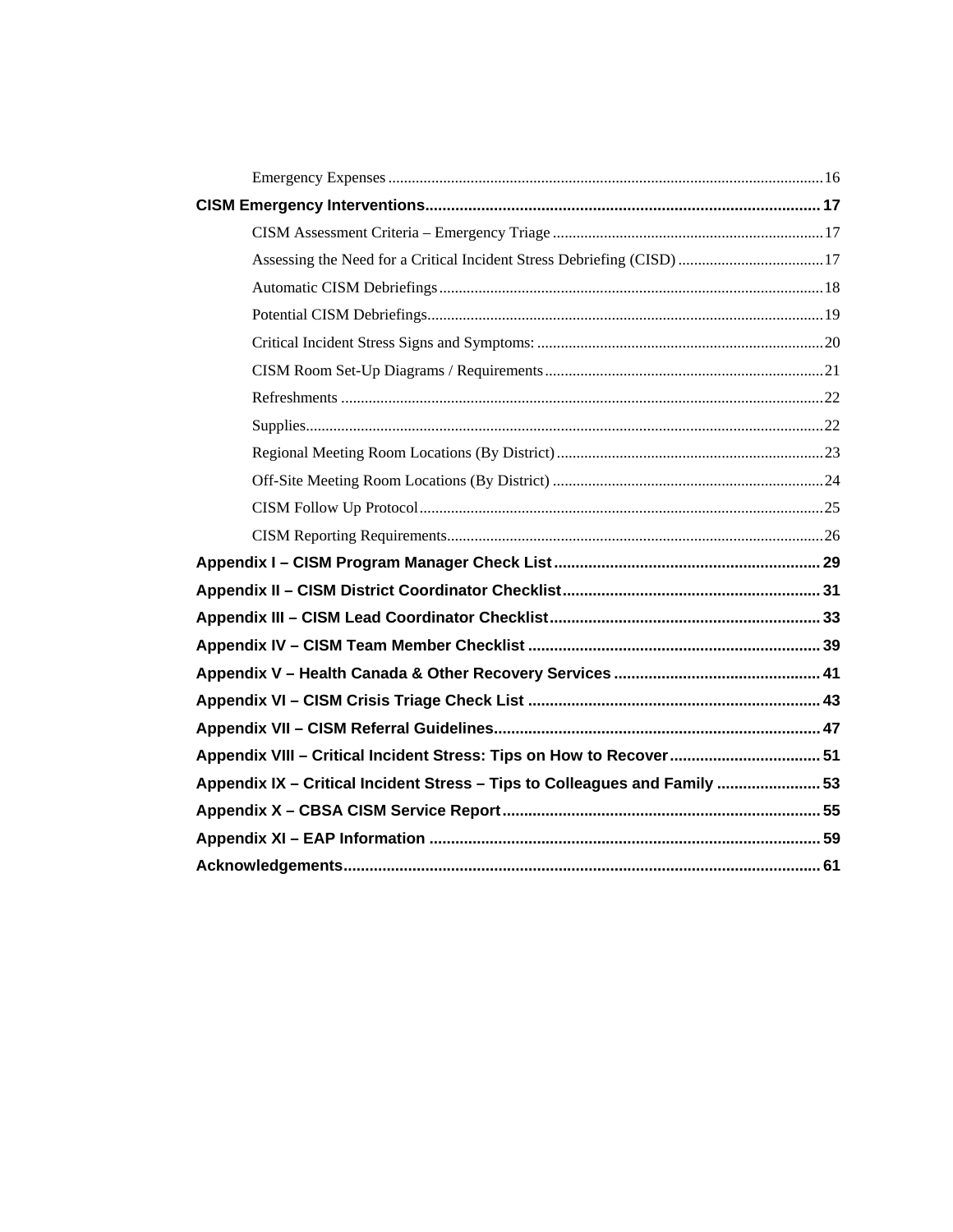# <span id="page-4-0"></span>**Introduction and Objective**

This manual will provide the Mass Event emergency operating procedures and guidelines for the CBSA Pacific Region Critical Incident Stress Management (CISM) Program. The manual is for the exclusive use of the CISM Team immediately after a major crisis event in the CBSA workplace, which may have the potential for widespread traumatic stress reactions among CBSA employees.

CBSA primary roles and reporting structures will likely be very different from the time a mass event occurs until the point of stand down. It is probable that CBSA will be in a key but inherently supportive role within a larger emergency command system. In turn, CISM will be in a supportive role to Regional CBSA emergency and/or business continuance plans.

It should be clearly understood that while CISM is structured to fulfill this supportive role, CISM peer team members or other service providers must maintain separation from the CBSA operational roles as it pertains to the mass event in order to ensure an effective level of CISM service.

This separation from the operational role will occur only when specific criteria are met. Management must be in a position whereby operational needs are met and the designated employees can be released into the CISM role. Activation of large CISM responses can only occur with the knowledge and support of management.

CISM services operate on a "safety first" protocol. CISM services should only be made available when it has been determined that there is absolutely no hazard for staff to travel to, or assemble at, a designated CISM location.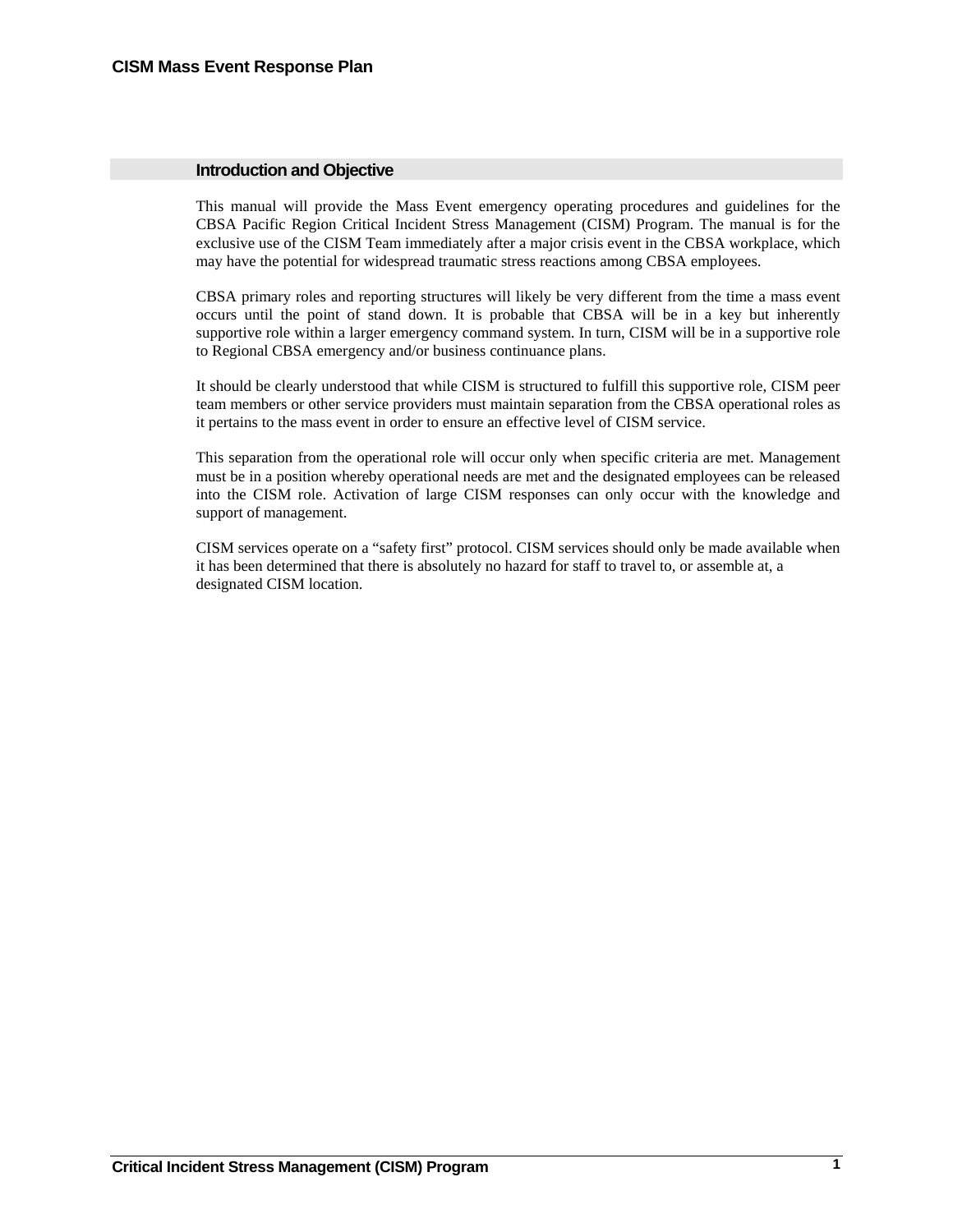## <span id="page-5-0"></span>**Definitions**

# **Critical Incident**

A Critical Incident is any event that has an impact sufficient enough to overwhelm the usually effective coping skills of either an individual or a group. Critical incidents are typically sudden, powerful events that are outside of the range of a person's ordinary experiences. Because they are so sudden and unusual, they can have a strong emotional effect. If the critical incident is extreme in nature, it may serve as the starting point for the psychiatric disorder called "Post-traumatic Stress Disorder." Critical Incident Stress services help mitigate this possibility.

# **Critical Incident Stress (CIS)**

Critical Incident Stress (CIS) or traumatic stress is an unusually strong emotional reaction that has the potential to prevent the individual from maintaining their normal duties and responsibilities within their work, social and family environments. The reaction may be immediate or delayed.

# **Critical Incident Stress Management (CISM)**

The Critical Incident Stress Management process includes education and awareness. CISM is a comprehensive range of integrated services, procedures, and intervention strategies designed to mitigate the effects of exposure to a critical incident. The core components of CISM are:

- 1. Pre-Crisis Preparation
- 2. Mobilization/Demobilization and Crisis Management Briefing (CMB)
- 3. Defusing
- 4. Critical Incident Stress Debriefing (CISD)
- 5. Individual (One-On-One) Crisis Intervention
- 6. Family Crisis Intervention
- 7. Follow-up Services.

# **Mobilization/Demobilization**

Mobilization and Demobilization are group processes. Support is provided by way of factual information about the incident, stress education information and rest/refreshment as necessary. This is often delivered in conjunction with start of shift or end of shift staff meetings provided by management. Specially trained employee peers usually conduct Mobilization/Demobilization on a rotating basis for the first few days post-incident. It is generally reserved for deeply distressing events that have the potential for widespread effect on a particular employee group. This includes events that are prolonged or have high media visibility.

# **Crisis Management Briefing (CMB)**

CMB is a large group crisis intervention ideally suited to business and industrial applications for up to 300 persons. It is used after large-scale events (disasters, major crisis, etc.). A CMB may be thought of as a form of "town meeting" for the expressed purpose of crisis intervention and is led by CISM Team members – it should NOT be considered an "operational debriefing". A CMB may include a panel of CISM peer support personnel, mental health professionals, management and union representatives, and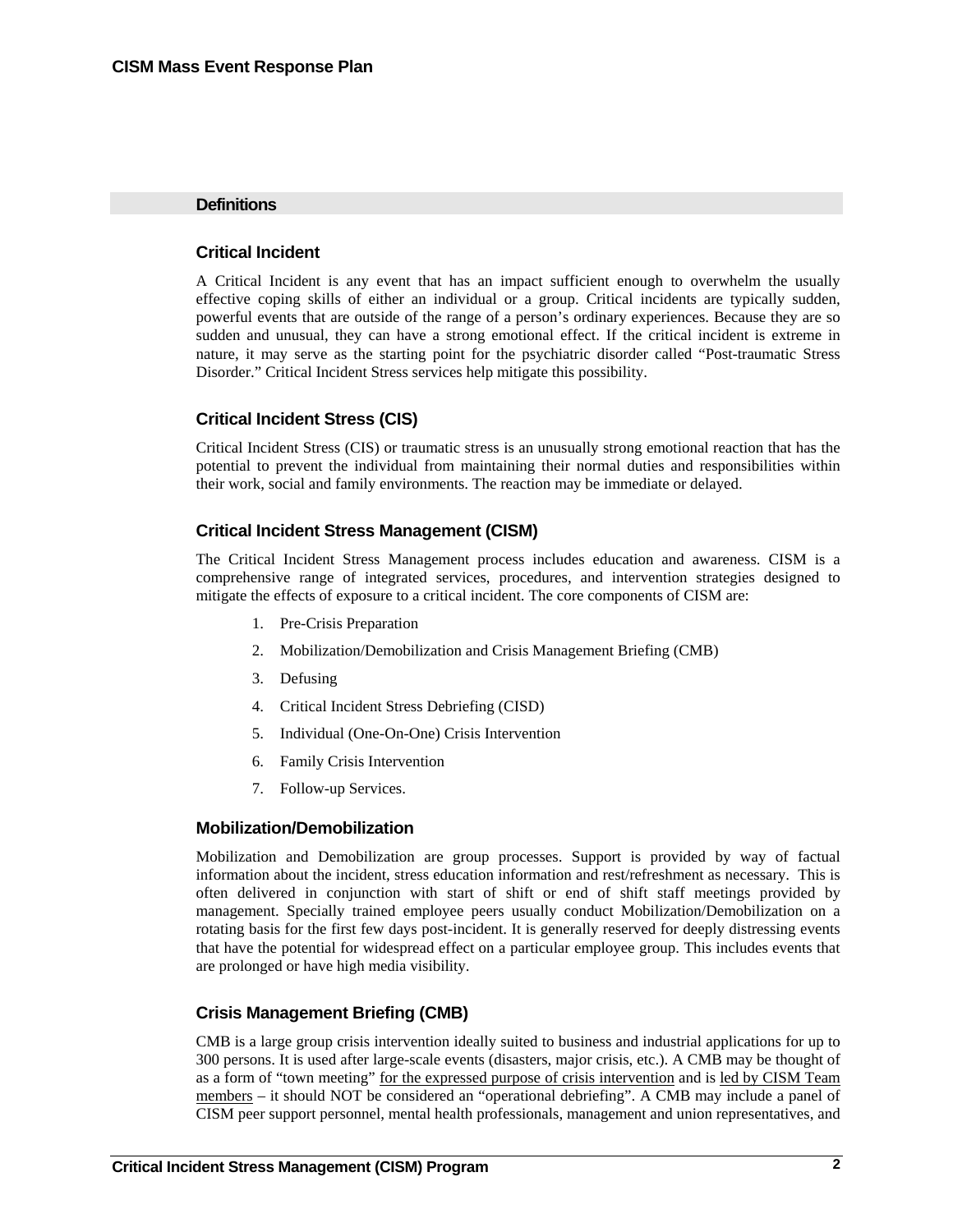<span id="page-6-0"></span>operational experts from within the organization or suitable outside agencies, as required. A CMB consists of four distinct phases (Assembly; Information; Reactions; and Coping Strategies/Resources) and may be used to triage individuals for more intense and appropriate intervention at a later time. It is primarily used to assist tertiary groups who may be less directly affected by a crisis. This is sometimes used when emergency operations impact a community. A CMB assists community members cope/cooperate with an increased operational presence.

# **Defusing**

A Defusing is the front-line response to a critical incident or potential critical incident. It is provided within a few hours of a crisis event to minimize the effect of acute critical incident stress. Its goal is to reduce intense reactions to the event; to normalize the experience; to provide practical/useful information (stress education); to develop expectancies about recovery, and to assess the need for follow up with a Critical Incident Stress Debriefing (CISD). This process is used primarily to assist small groups of individuals who were directly exposed to and most seriously affected by a critical event. A Defusing is led by a peer team member without the aid of a mental health professional. It is less structured and less time consuming (approximately 30 to 60 minutes) than a Debriefing. A Defusing may eliminate the need for, but should NOT substitute for a formal Debriefing if one is obviously required. After a Defusing, follow up is essential. Defusings are highly flexible in how they are delivered and are of low visibility. This combines to make them one of the most effective CISM tools.

# **Critical Incident Stress Debriefing (CISD)**

CISD is a structured seven-phase group process utilized in the normalization of critical incident stress or traumatic stress and integrates crisis intervention strategies with educational techniques. It is best conducted in the short-term aftermath of a critical incident, approximately 24 hours post-incident, but usually within the first 72 hours (later if circumstances require). A CISD is called for after obvious, deeply disturbing events that may overwhelm the coping skills of those involved. Typically a 2-3 hour confidential group intervention led by a specially trained mental health professional and assisted by trained employee peers, after delivery, follow up is essential.

#### **Two main goals of a Critical Incident Stress Debriefing**

- 1. **Mitigate the impact** of the Critical Incident on those who were victims of the event. Victims are defined as:
	- a) Primary victims i.e. those directly traumatized by the event.
	- b) Secondary victims

i.e. those individuals who are in some way observers of the immediate traumatic effects that have been experienced by the primary victims. Co-workers peripheral to the scene would be an example.

c) Tertiary victims

i.e. those affected indirectly by the trauma via later exposure to the scene of the disaster/trauma or by a later exposure to primary or secondary victims. Typically tertiary victims are those not exposed to the immediate "first-hand" aspects of the traumatization, thus not impacted by the "shocking immediacy". Staff from other departments, family members & co-worker friends of victims or rescuers might be examples of tertiary victims.

2. **Accelerate recovery** process in people who are experiencing stress reactions to abnormal traumatic events.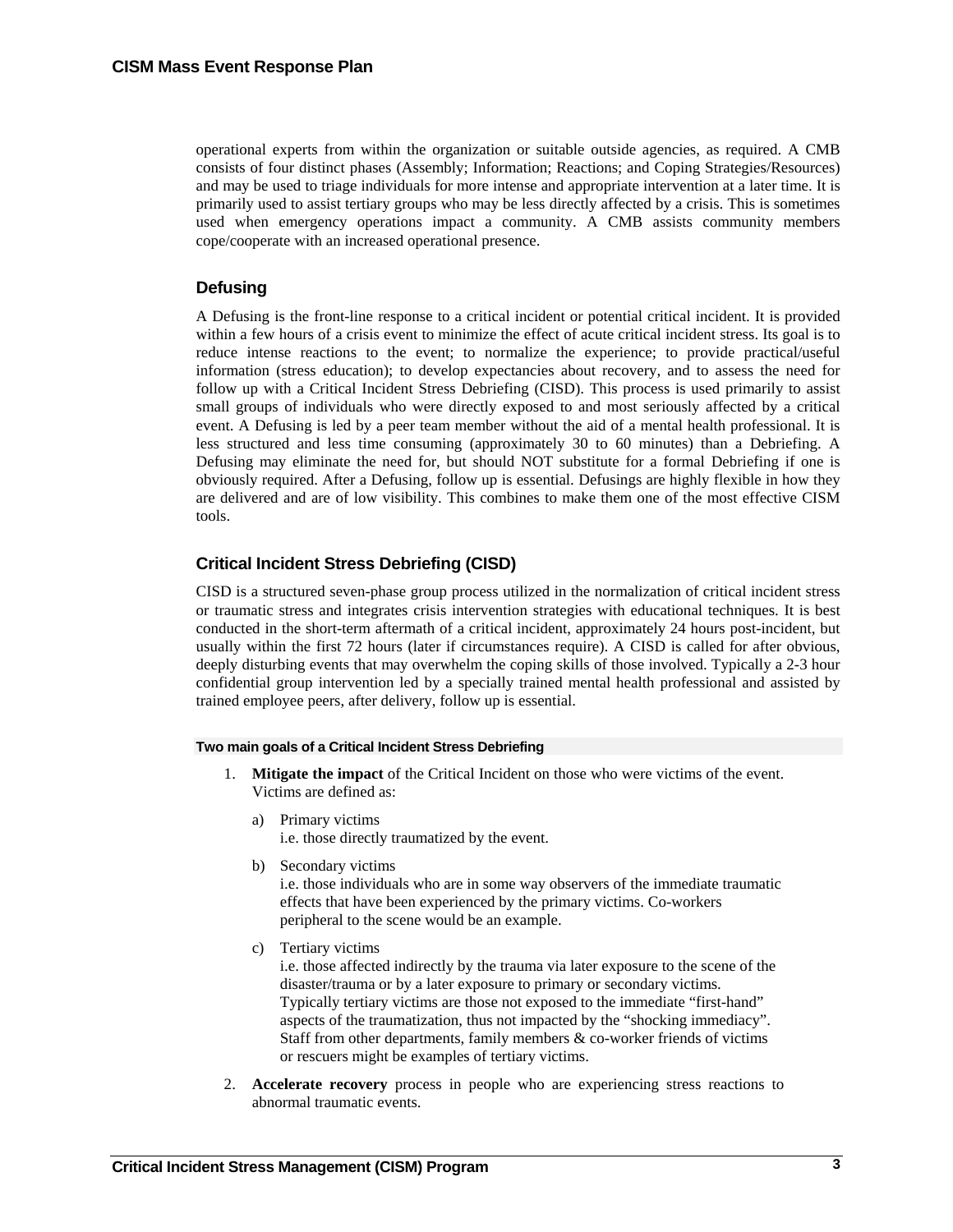# <span id="page-7-0"></span>**Individual Intervention (One-On-One)**

This is an individual intervention provided by a Peer Team Member after a critical incident or potential critical incident. Individual Intervention is used to support, stabilize and provide stress education and to help assess the need for a formal Debriefing, in a group setting, if other individuals were involved. It is best provided within 24 to 72 hours of an incident (later if circumstances require) and may be conducted by specially trained peers, in person or by telephone. An Individual Intervention should NOT substitute for a formal Debriefing if one is obviously required for a group of individuals. After delivery, follow up is essential and a referral(s) may be required.

# **Family Crisis Intervention**

Support for Customs employees is not complete unless it also includes special support services for spouses and significant others who may be indirectly and negatively impacted by the same traumatic events affecting the employee. Support for the families may include providing educational information, Debriefings, One-on-One interventions and Crisis Management Briefings (CMB). The CBSA CISM protocols for serious work injury or line of duty death include support for spouses and significant others.

# **Follow-up Services**

Every time a CISM intervention is provided (Defusing, Debriefing, Mobilization/ Demobilization, Crisis Management Briefing, One-on-One) it is necessary to ensure that follow up services are provided. Follow Up Services are generally provided by Peer team volunteers, and may include telephone calls; chaplain contacts; small group meetings; peer visits; one-on-one services; family contacts; referrals for professional contact or any other helpful outreach programs.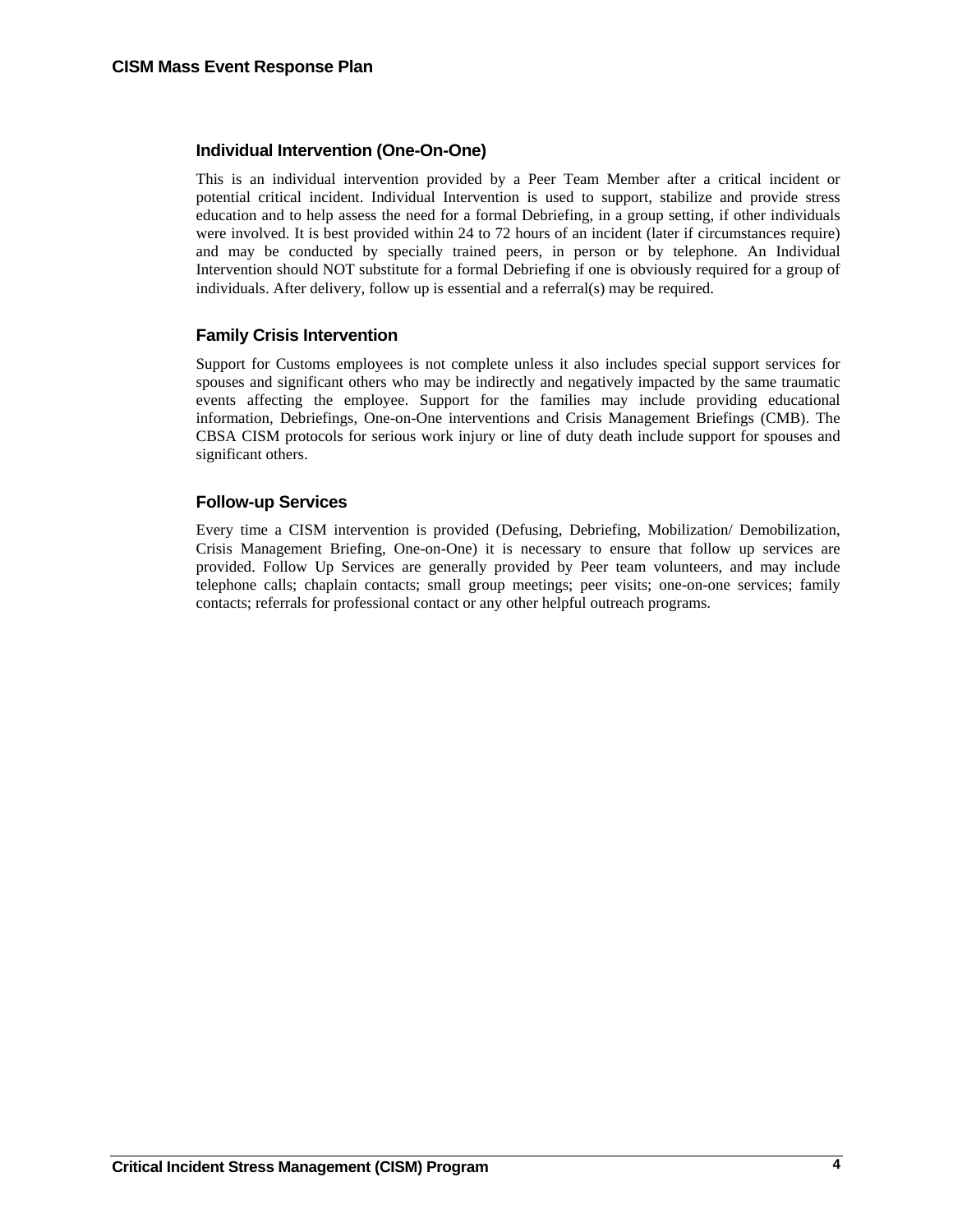<span id="page-8-0"></span>**CISM Team Roles & Responsibilities** 

**CBSA Pacific Region CISM Team – Organizational Chart** 



**DC – District Coordinator**

# **CISM Steering Committee**

The CISM Steering Committee is the governing body, responsible for the continued development of the CBSA CISM Program. The CISM Program Manager, as Chair of the Steering Committee, will administer and monitor CISM service delivery.

# **CISM Program Manager**

The regular duties of the CISM Program Manager include responsibility for all elements of CISM program development and operations, including executive liaison, budget, volunteer recruitment and selection, training, emergency response and clinical oversight. In a mass event scenario this role is flexible and responds to the needs of establishing order as they emerge. This includes interdepartmental liaise and proactive support.

# **A checklist of Program Manager duties and responsibilities in the event of a major emergency is found in APPENDIX I - Blue pages.**

*NOTE: If CISM Program Manager is incapacitated or cannot be reached after a major event, a CBSA District Coordinator with Incident Command System (ICS) training may assume the emergency role of Acting CISM Program Manager. This would include representing CISM at any regional crisis operations centre.*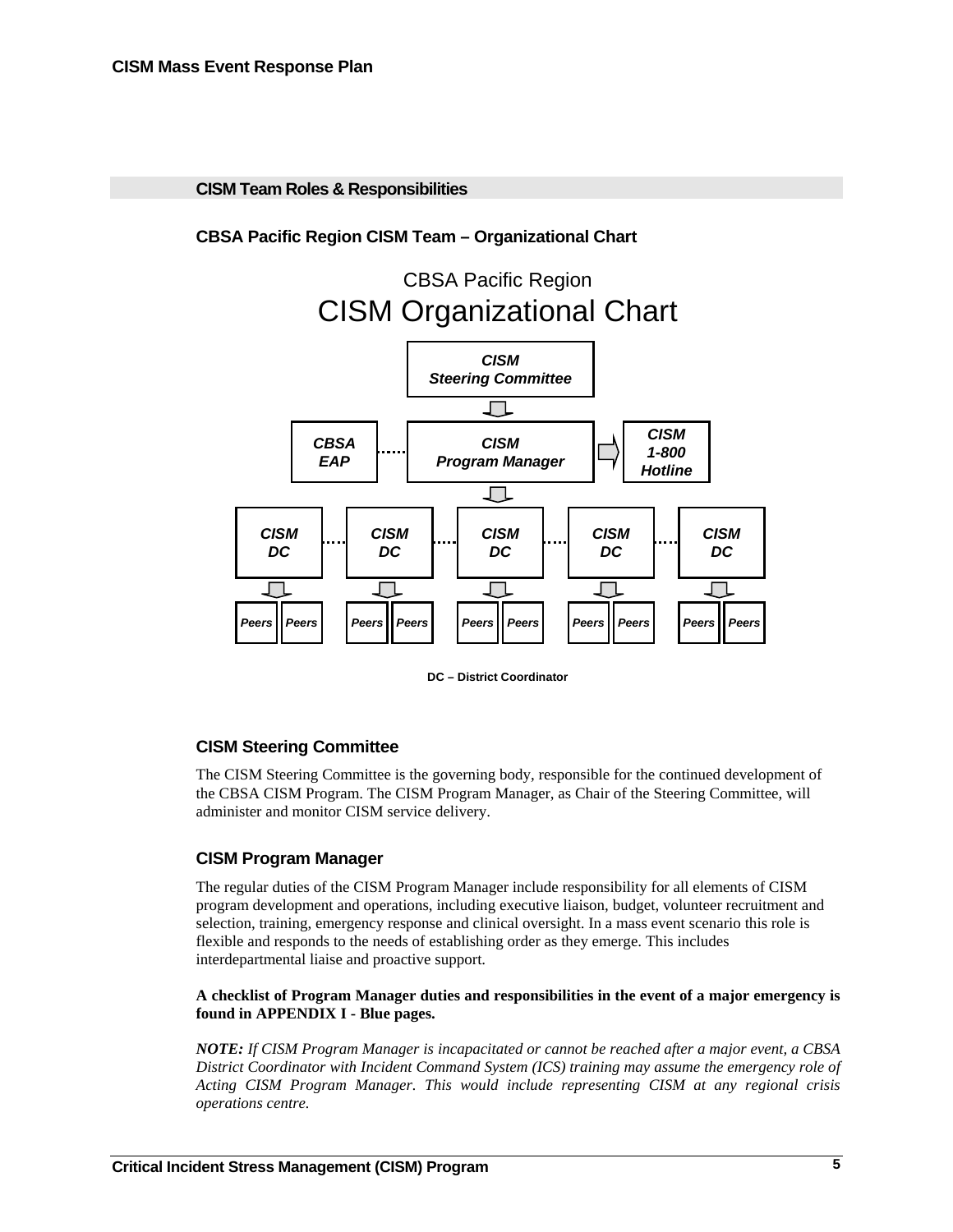# <span id="page-9-0"></span>**CISM District Coordinator (DC)**

Selected CISM Peer Team members act as CISM District Coordinators. All CISM District Coordinators and Alternate Coordinators are responsible to carry a cell phone or pager for immediate notification of emergency events. One Coordinator and one Alternate Coordinator are responsible for each of the following districts:

- 1. ................................................................
- $\overline{\mathcal{C}}$
- 3. ................................................................
- 4. ................................................................
- 5. ................................................................

CISM District Coordinators are the principal day-to-day liaisons between the CISM Program Manager, CISM Peer Support team members and CBSA management. Their primary responsibilities include management of routine team operations; team recruitment; assessment of emergency events (for CISM activation and appropriate intervention, contacting and directing CISM Peer Support team members; arranging CISM interventions; coordinating mental health support; coordinating follow up and referrals; assessment and provision of support for team members (Help The Helper).

# **A checklist of CISM District Coordinator duties and responsibilities in the event of a major emergency is found in APPENDIX II – Yellow pages.**

*NOTE: In the event that the CISM Program Manager is incapacitated or otherwise cannot be reached after a major event, a CBSA district coordinator with Incident Command System (ICS) training may assume the emergency role of Acting CISM Program Manager.* 

# **CISM (Mass Event) Lead Coordinator (LC)**

The CISM Lead Coordinator (LC) is a temporary position that is activated in a major event emergency only. The Lead Coordinator role will be nominated from the CISM District Coordinators by acclamation, and/or assigned by the CISM Program Manager. The LC is tasked with arranging and coordinating the overall CISM response after a major emergency event, and acts as the principal liaison between the CISM Program Manager, CISM District Coordinators, CISM Peer Team Members and CBSA management. **The LC is to assess information and situations but is not to be directly involved with actual CISM service delivery.** 

The lead coordinator role is a "position" as opposed to a person. It is likely that a major emergency event will necessitate CISM response for an extended period of time, therefore a back-up rotation of lead coordinators may be required to maintain CISM services on a 24/7 basis.

# **A checklist of CISM Lead Coordinator duties and responsibilities in the event of a major emergency is found in APPENDIX III Green pages.**

# **CISM Peer Support Volunteers (Team Members)**

CISM Peer Support volunteers ("Team Members") are primarily responsible for providing the various CISM interventions to co-workers upon assignment by a District Coordinator. Team members are responsible to assess, to the best of their ability, each individual or group for signs and symptoms of possible traumatic stress reactions. Team members provide CISM services under the direction of a District Coordinator, and are clinically supervised by the CISM Program Manager and/or EAP Manager.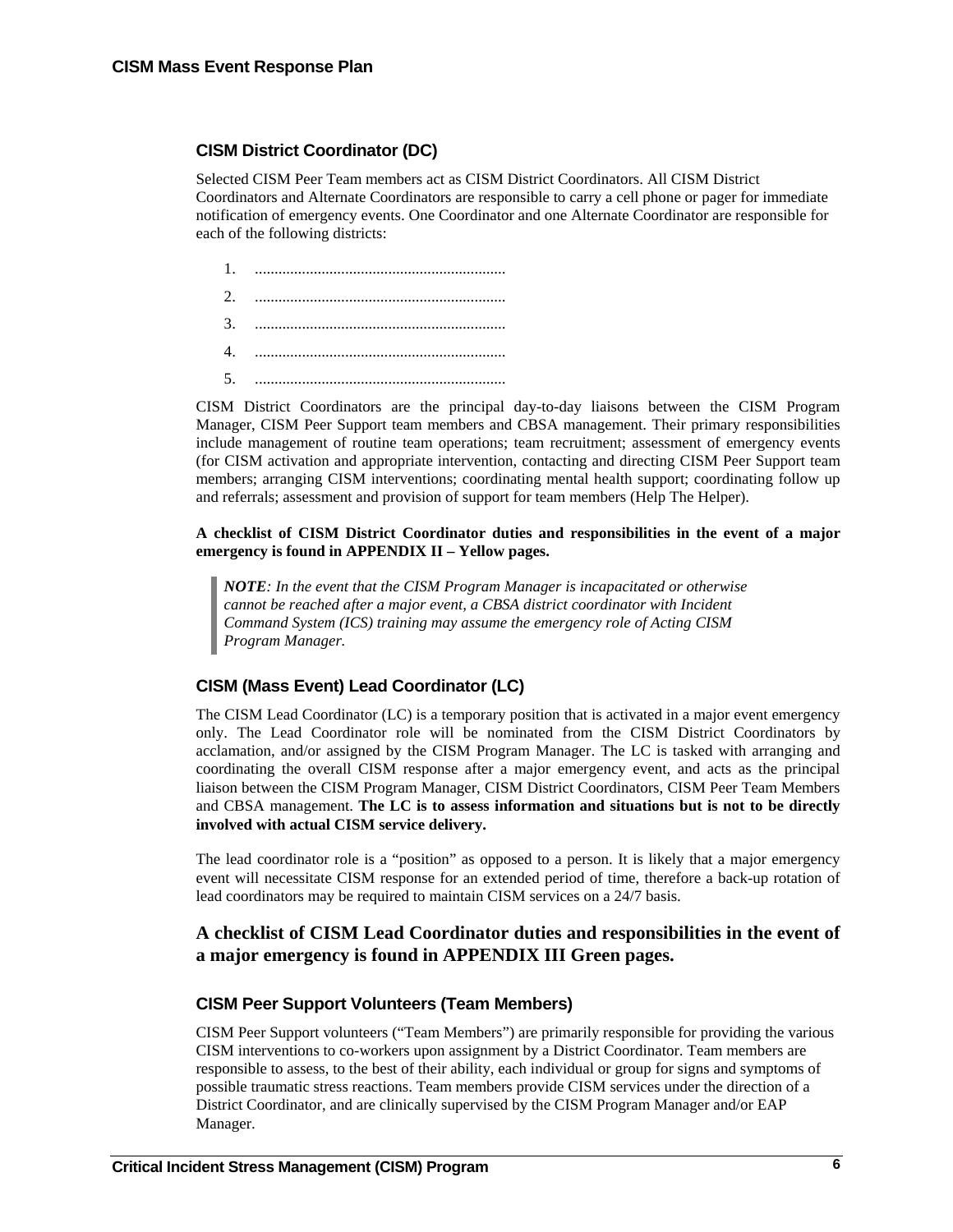<span id="page-10-0"></span>**A checklist of CISM Peer Support Team duties and responsibilities in the event of major emergency duties are found in APPENDIX IV Rose pages.** 

# **Mental Health Professionals (MHP)**

Mental Health Professionals are responsible to assist the CBSA CISM team during CISM Debriefing and afterward. These individuals must have a least a Masters degree in psychology, social work, psychiatric nursing, or mental health counselling. They must be trained in crisis intervention, stress, post-traumatic stress disorder, and have specifically achieved training in Critical Incident Stress Debriefing technique from the International Critical Incident Stress Foundation (ICISF). They are to follow the ICISF model for CISD. CBSA CISM standard operating procedures require MHPs to have at least five years experience with the ICISF model.

Mental Health Professionals will be available as per EAP contract to facilitate Critical Incident Stress Debriefings. The CBSA CISM Program Manager must grant appropriate and direct authorization before any services may be provided. A CBSA CISM District Coordinator may grant emergency-basis authorization only in the Program Manager's or EAP Manager's extended absence.

Mental Health Professionals will follow the direction of the CBSA CISM District Coordinator and will conduct CISD processes with the aid of CBSA CISM Peer Team members.

If necessary, Follow-up or Intervention Review sessions may be held with the Mental Health Professional present, or by phone.

Mental Health Professional will also make themselves available on a pre-incident basis for familiarization of operations with the CBSA CISM Team in their area.

Mental Health Professionals may not refer CBSA personnel to their own private practice, unless specifically approved by the CBSA CISM Program Manager.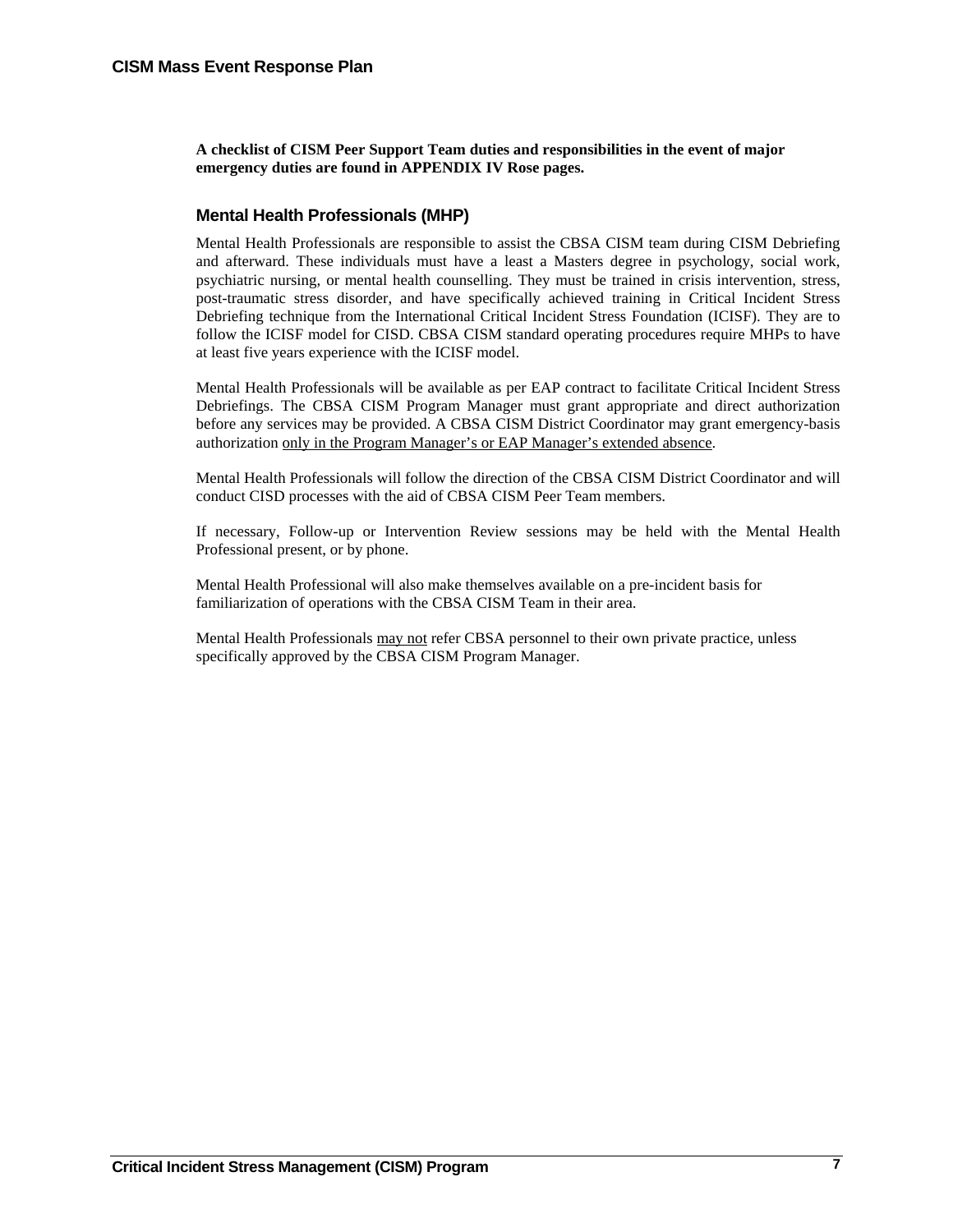# <span id="page-11-0"></span>**CISM Mass Event Emergency Response Procedures**

# **CISM Peer Support Volunteers ("Team Members") – Rules of Engagement**

#### **(Also refer to APPENDIX IV – Peer Support Team Member Checklist. Pink pages)**

Team Members report to and must follow the direction of CISM District Coordinators and/or the CISM Program Manager for all CISM activities.

Team members must ensure separation of CISM role and operational role.

Team Members must assess their personal stress reactions and advise a District Coordinator or the Program Manager immediately if they feel they cannot/should not participate in a CISM intervention.

Team Members may not respond in an official CISM capacity until directed by a CISM District Coordinator or the CISM Program Manager. A Team Member who is inadvertently on-scene during an event may only provide limited CISM services such as On-Scene Support ("walk and talk") and situational assessment in the absence of this immediate direction.

Team Members may NOT attempt to inappropriately assume the role of counsellor or psychologist.

Team Members may not provide CISM intervention or information by email - only in person or by phone directly to an individual.

Team Members may not leave voice mail messages that identify you as a CISM Peer team member. They should only leave their name and contact number.

In person, or when speaking directly to the individual by phone, Team Members will always identify themselves as a member of the Critical Incident Stress Team.

As a general rule, Line Peers will be designated to offer support to line staff and Management Peers will be designated to offer support to management staff.

Team Members may not provide CISM support to anyone with whom they have a close personal relationship.

Team Members may not provide CISM services for an incident in which they have been personally involved.

Team members must follow confidentiality rules at all times. Team Members may not take notes during any CISM intervention.

Team Members may not wear a uniform during a CISM Debriefing – and should avoid wearing a uniform during other CISM interventions – in the interest of maintaining a neutral support environment.

Team members are not to bring any unauthorized personnel, tools or equipment when mobilizing for a CISM service response.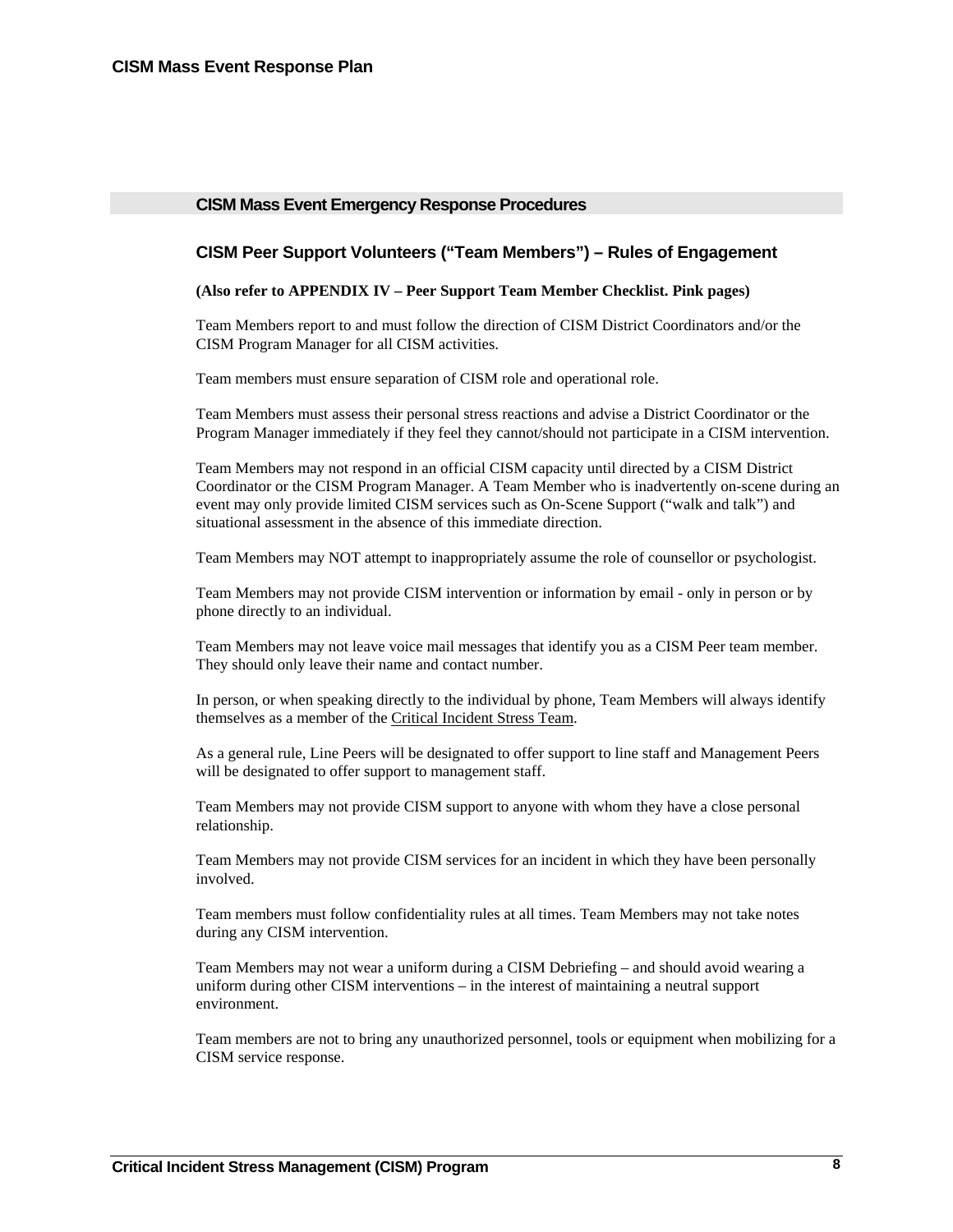

<span id="page-12-0"></span>**CISM Mass Event Call Out – Emergency CISM Team Dispatch Protocol** 

#### **CISM Team Call-Out during major events will proceed as follows:**

- **1.** Upon advice of emergency event, immediate call from 1-800 Hotline Operator and/or Management to CISM District Coordinator (DC):
	- a. If no response within 20 minutes, Operator will call other District Coordinators/Alternates, starting alphabetically by closest District
	- b. If no response within additional 20 minutes, Operator will call CISM Program Manager
	- c. If no response within additional 20 minutes, Operator will call CISM Peer List, starting alphabetically by closest District (see Note)
- **2.** DC contacts local CBSA Management for situational update and assessment.
- **3.** DC contacts Program Manager and other DCs. Lead Coordinator (LC) role determined and tasks assigned.
- **4.** LC liaises with CBSA Management at Emergency Ops. Centre
- **5.** DC's contact Peers by District request assistance and alert to stand-by status. Peers report to LC.
- **6.** Program Manager contacts EAP and/or Mental Health, External Consultants alert to stand-by status. EAP/Mental Health/Consultants report to LC.
- **7.** LC assigns and dispatches Peer Support Teams as required.
- **8.** LC liaises with Program Manager, DC's, 1-800 Hotline Operator for updates.
- **9.** LC monitors and coordinates all CISM response activities.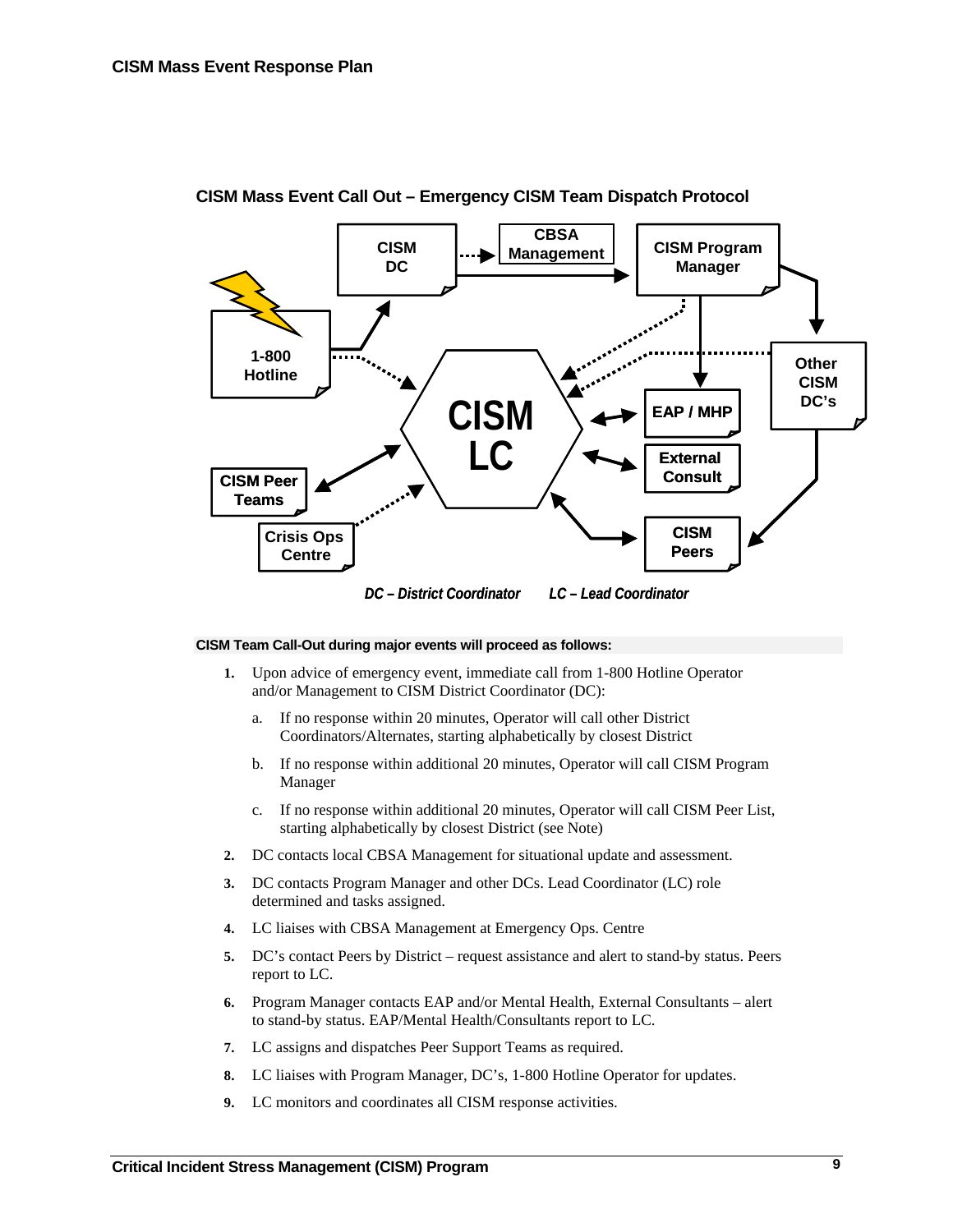<span id="page-13-0"></span>NOTE: If no response from initial District Coordinator or their alternate, the CISM Program Manager, other District Coordinators, and their alternates within the hour, 1-800 operators will attempt contact by running down the list of Team Members, alphabetically by closest District. First Peer contacted will receive emergency information and be responsible to immediately relay the information to other Team Members. If communications are not available it may be possible to activate Treasury Board Trauma Services (currently administered & designed by Health Canada) This regional system is based on a satellite phones. Protocol dialogue with Health Canada in this regard has begun on a regional basis.

# **Team Mobilization for Lower Mainland Support**

Management must be in a position whereby operational needs are met and the designated employees can be released into the CISM role. Activation of large CISM responses can only occur with the knowledge and support of management.

There is likelihood that, if a mass event occurs in the lower mainland, three of the five CISM teams would experience operational impact to a degree that would prevent them from delivering an impartial CISM response.

If this were to occur, identified CISM teams may be called to respond. Mobilization protocol is as follows:

#### **Identified Team**

- Program Manager and District Coordinator to assess needs (with assistance of local management) and authorize mobilization after safety assessment conducted.
- Team members to muster at designated location with required personal belongings (clothing/toiletries).
- Go kits and, if required, food water  $&$  first aid supplies to be picked up. No unauthorized CBSA tools, equipment or personnel to be brought.
- Group to travel to identified location. Billeting and CISM service delivery to be coordinated from this site.

Preparation such as information review to be conducted en route.

It is expected that coordinated team arrival at designated location will occur 1-3 days after mobilization initially authorized.

#### **Identified Team**

- Program Manager and District Coordinator to assess need (with assistance of local management) and authorize mobilization after safety assessment conducted.
- Team members to muster at designated location with required personal belongings (clothing/toiletries).
- Go kits and if required food water  $\&$  first aid supplies to be picked up. No unauthorized CBSA tools, equipment or personnel to be brought.

Preparation such as information review to be conducted en route.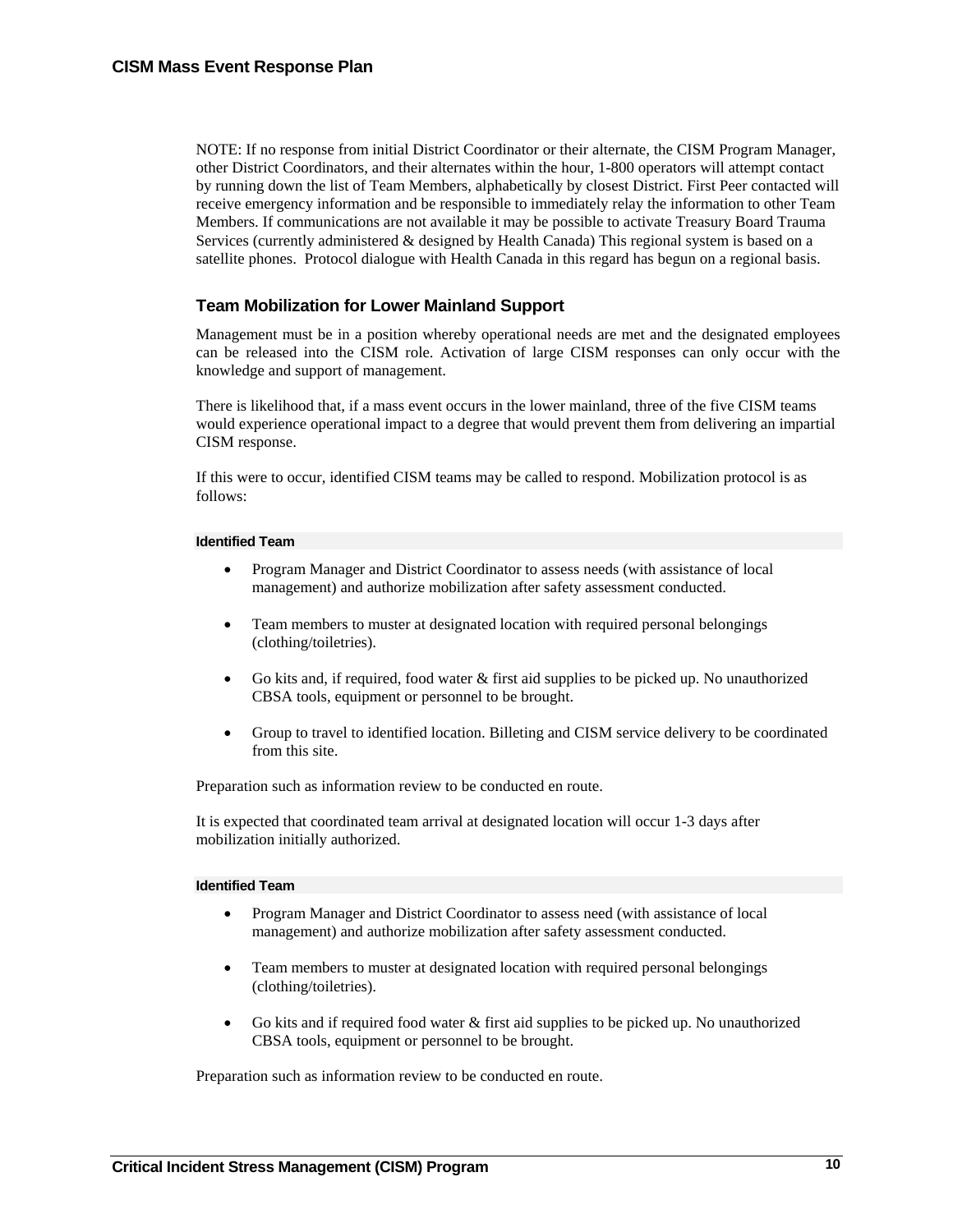<span id="page-14-0"></span>It is expected that coordinated team arrival at the location will occur 5-7 days after mobilization initially authorized.

# **Communications – Contingency Protocol**

#### **Emergency Communications**

Emergency CISM communications should be conducted using pagers and hard-line telephones and, if necessary, secure (digital) cellular telephones.

#### **Use of Cellular Telephones**

When using ANY cellular telephone, care should be taken to ensure that both telephones are in digital service mode or that the other telephone is a landline.

DO NOT conduct confidential CISM related telephone conversations over unsecured cellular telephone lines.

- **1. Analog cellular** telephones can be monitored using a scanner. DO NOT USE.
- **2. Digital cellular** telephones are relatively secure as they can only be monitored at great expense and considerable technical expertise. USE WITH CARE.
- **3. Dual Mode or Tri-Mode cellular** telephones will, depending on the service area, allow use in either analog or digital mode. DO NOT USE IN ANALOG MODE.

**If both landline and cellular telephone service is temporarily unavailable or intermittent**, the following Communications Contingency Protocol options should be considered:

For DISTRICT COORDINATORS and PROGRAM MANAGER – attempt contact with each other by

- **1.** CBSA satellite telephones where/when available.
- **2.** CBSA PASS radios to contact between local Ports if available.
- **3.** E-mail and/or MSN to transmit non-confidential information.

# **Total Communications Failure**

In the event of total telecommunications failure, all available off-duty Coordinators and Team Members should proceed immediately to designated CISM Emergency Assembly Locations, as follows:

- ................................................................
- ................................................................
- 
- 

It must be understood that any mobilization should not proceed until authorized and it is deemed safe to do so. Under no circumstances are any CISM providers to put themselves in harm's way. All coordinators and team members are expected to ensure a "safety first" protocol. If travel to, or assembly at, a designated location is deemed hazardous, staff are NOT to proceed.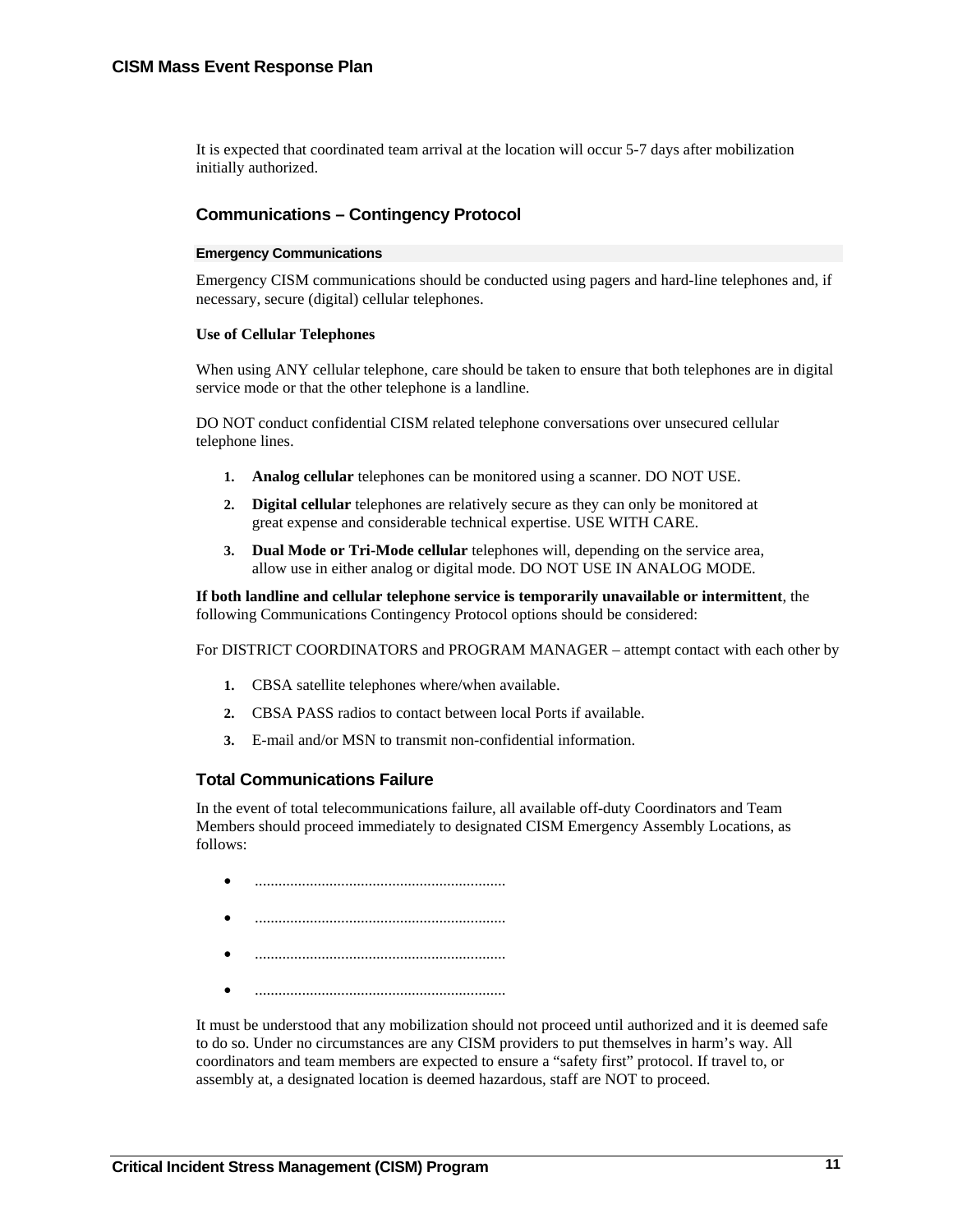# <span id="page-15-0"></span>**CISM Team Relief and Backup Resources / Help the Helper**

#### **CISM Team Relief**

Every effort should be made to provide relief for CISM Team Members who are actively involved with on-going CISM interventions during a major emergency. The following guidelines will apply:

- **1.** Peer Team Members who are assigned for CISM activity should be organized into squads of day and night shifts as appropriate and available.
- **2.** Peer Team Members should be limited to no more than 12 consecutive hours of CISM duty time. Mandatory stand down should include no less than 8 hours of prone rest before CISM duty recommences.
- **3.** Mobilization/Demobilization rooms should be staffed with at least two Peer Team Members to allow for regular meal and rest breaks.
- **4.** Under no circumstances should a Peer Team Member provide more than two formal CISM Debriefings per day.
- **5.** District Coordinators should rotate duty time with another District Coordinator, or Alternate, every 12 hours, plus 1 hour overlap for hand-over meetings. Stand down time should include no less than 8 hours of prone rest before CISM duty recommences.
- **6.** A separate group of Team Members should be assigned as "Relief Peers" to assist with Help The Helper services for other Team Members (see: **APPENDIX V - Help The Helper Services**) – Health Canada Trauma Services contingencies

#### **CISM Team Back-up**

Major events requiring extended CISM services, or events which severely limit availability of local CBSA CISM Peer Team resources, may require back-up CISM assistance from other Districts and outside agencies. The following resources may be available for Peer team back-up (see CBSA CISM Telephone Contact List):

- **1.** Other CBSA Pacific Region District CISM Team Members
- **2.** Other CBSA CISM Teams (Saskatchewan, Manitoba, Ontario)
- **3.** Local Police and Emergency Services
- **4.** Correctional Service of Canada
- **5.** Other Government Agencies

If possible, back up CISM providers should be used in supportive roles (scribes, door keepers, administrative, help the helpers, etc.) prior to being assigned to conduct direct CISM service delivery (defusings, debriefings, etc.).

#### **Help the Helper Services**

CISM Defusing should be provided for all CISM Peer Team Members actively assigned to major event response as follows:

- **1.** Formal Debriefings: Provided by Mental Health professional, immediately following session (in person).
- **2.** Mobilization/Demobilization: Provided by Relief Peers at end of day (in person).
- **3.** Defusings: Provided by Relief Peers at end of day (in person or by telephone).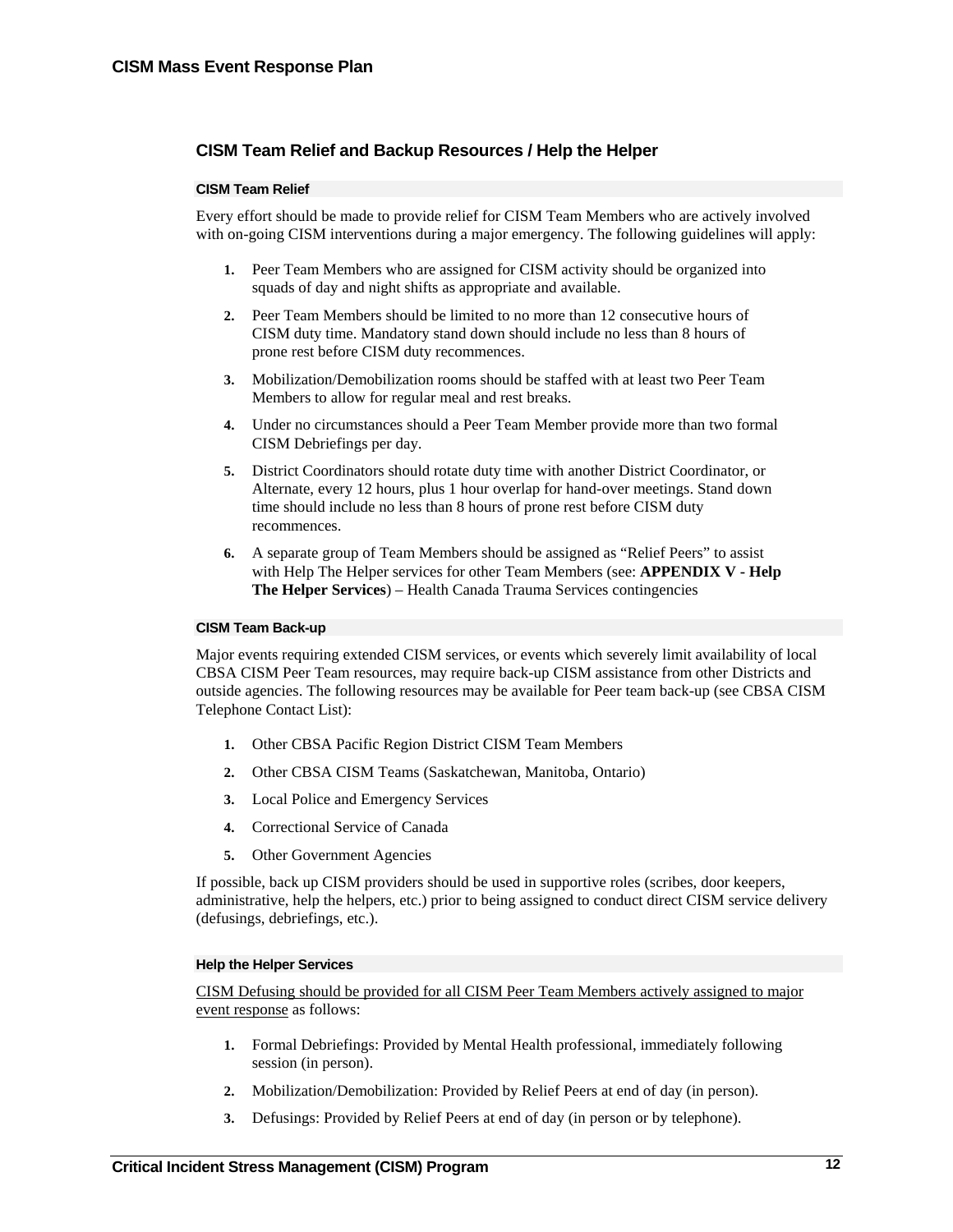- <span id="page-16-0"></span>**4.** On Scene Support: Provided by Relief Peers at end of day (in person or by telephone).
- **5.** Individual Interventions (1:1): Provided by Mental Health professional at end of day or as urgently required (in person or by telephone).

*NOTE: All CISM Lead Coordinators will have mandatory Defusing provided by the Program Manager or designated Mental Health professional at the end of each day.* 

**(see: APPENDIX V - Help The Helper Services**) – Health Canada Trauma Services contingencies

# **On Scene Protocol – Regional Crisis Operations Centre / Site Centre / Call Centre**

### **Crisis Operations Centre (COC)**

A command headquarters may be established at a pre-designated Regional Crisis Operations Centre (COC). The decision to open the Centre will be made at the time the emergency is declared and the Customs CISM Team will be advised through the notification process.

The CBSA CISM Lead Coordinator will liaise and coordinate CISM services and activities with the Director of the CBSA Emergency Response at the Regional Crisis Operations Centre (COC).

### **Regional Crisis Operations Centre (COC) Location**: *To be determined*

**Regional Crisis Operations Centre (COC) Back-up Locations:** *To be determined* 

#### **Site Operations Centre (SOC)**

CISM Team Members may be required as part of the SOC team, to provide on-site coordination of CISM support and situational feedback to the CISM Lead Coordinator.

#### **CBSA Employee Call Centre**

To facilitate the rapid dissemination of information to employees after a mass crisis event, CBSA management may choose to designate a private, employees-only information number and/or a CBSA Employee Call Centre. CISM Team Members may be dispatched to help staff the telephone lines, and to assist employees who may be traumatized by the crisis event.

# **Go-Kits – Locations and Contents**

#### **Go-Kits Locations**

Two CISM Emergency Go-Kits are located within each District in the Pacific Region. These are for use by CISM District Coordinators as necessary to commence an immediate CISM Mass Event Response.

- ................................................................
- ................................................................
- ................................................................
- ................................................................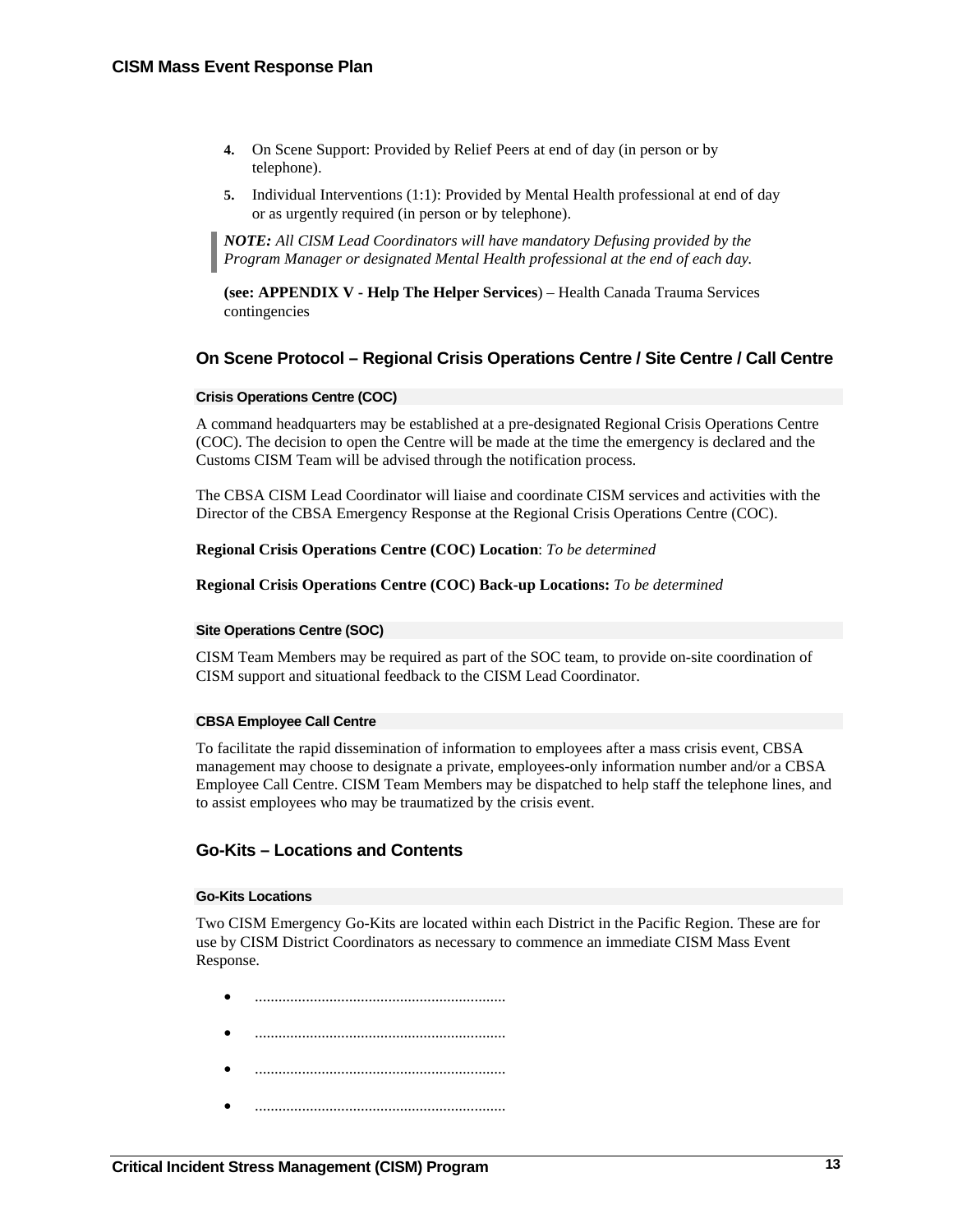#### **Go-Kits Contents**

CISM Go-Kits contain enough forms and supplies to activate an immediate CISM Mass Event Response. Each CISM Go-Kit should contain the following items:

- **1.** CISM Mass Event Response Manual including Check Lists/Phone List (2 copies)
- **2.** CISM Standard Operating Procedures Manual
- **3.** ICISF 3rd Edition CISD Operations Manual
- **4.** CBSA CISM Team ID badges (2)
- **5.** Large spiral notebooks (2) (Events Log)
- **6.** Notepads (2)
- **7.** Permanent markers (2 each, medium and large point)
- **8.** Dry Erase markers (2 each, red, green, blue, black)
- **9.** Hi-Lighter markers (2)
- **10.** Stapler and staples
- **11.** Pens, pencils, scissors, paper clips, alligator clips
- **12.** Flip Chart Paper
- **13.** Masking Tape
- **14.** Small Trash bags
- **15.** Large manila envelopes (10 pack)
- **16.** Tabbed legal size folders (10 pack)
- **17.** One hand-held flashlight with spare batteries
- **18.** One head-band (hands free) LED flashlight with spare batteries
- **19.** Band Aids, Aspirin/Tylenol, antacids, "wet-nap" wipes
- **20.** Spare cell phone battery and vehicle charger
- **21.** Ear plugs and eyeshades
- **22.** CISM Handout Pamphlets (50 copies each)
- **23.** CISM business cards (50)
- **24.** Kleenex
- **25.** Laminated signs "Meeting in Progress Do Not Disturb"
- **26.** High visibility vests (District coordinators)

#### **Events Log**

The CISM Lead Liaison (LL) will be responsible to start and maintain an emergency Events Log notebook to chronicle all non-confidential CISM response activities, both as "to-do" and "completed" items. The Events Log should be notated in real time, with each activity item initialled as completed. The on-duty LC will be responsible to brief the in-coming relief LOC at the commencement of each shift.

Type: Large spiral bound notebook or similar (avoid tablets).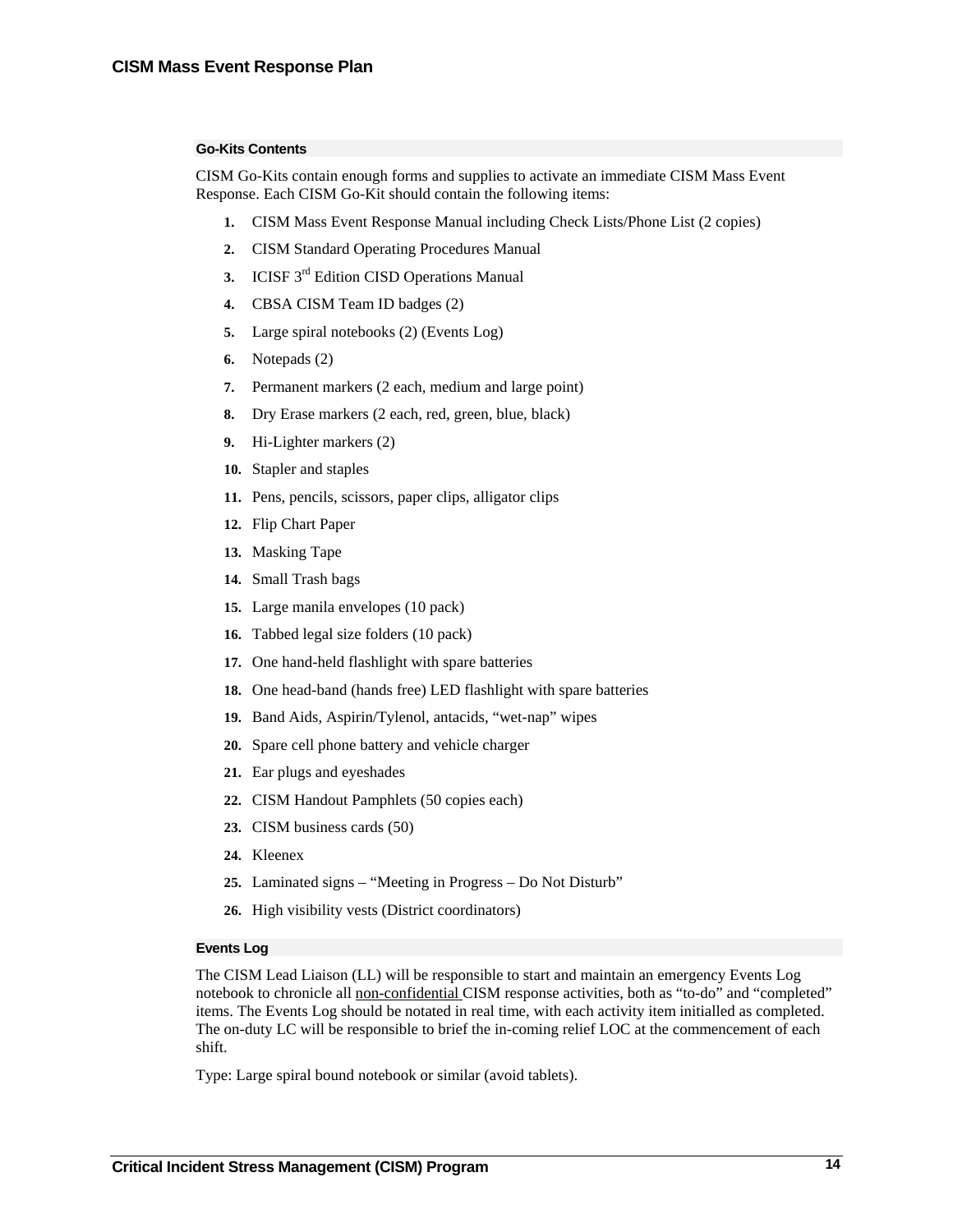## <span id="page-18-0"></span>**Cover should be clearly marked: "CISM EVENTS LOG – DO NOT REMOVE – Start/Finish Time/Date". Note location name and telephone number inside cover.**

Store completed logs in secure location for later reference and/or analysis of events. This is an essential document.

# **Information / Confidentiality / Media**

#### **Information**

The communication of information pertaining to the emergency is critical to the success of the overall emergency response effort. All information pertaining to any aspect of the emergency or the response – with the exception of confidential CISM related conversations – should be communicated to the CISM Lead Coordinator, for furtherance to the Crisis Operations Centre (COC) staff. CISM Team Members should not attempt direct contact with COC staff.

Information requests regarding *CBSA operations* should be directed to CBSA communications officers. As per APPENDIX VI – Phone List

#### **All requests to divulge** *confidential CISM related information* **is to be refused and referred to the CISM Program Manager immediately. NO EXCEPTIONS.**

#### **Confidentiality**

The CISM Lead Coordinator, District Coordinators and all CISM Team Members will strictly observe CISM Confidentiality rules and requirements at all times. All Team Members should make every reasonable effort to ensure the highest standard of confidentiality.

### **All requests to divulge confidential CISM related information is to be refused and referred to the CISM Program Manager immediately. NO EXCEPTIONS.**

#### **Use of Cellular Telephones**

When using ANY cellular phone, care should be taken to ensure that both telephones are in digital service mode or that the other telephone is a landline.

DO NOT conduct confidential CISM related telephone conversations over unsecured cellular telephone lines.

- **1. Analog cellular** telephones can be monitored using a scanner. DO NOT USE.
- **2. Digital cellular** telephones are relatively secure as they can only be monitored at great expense and considerable technical expertise. USE WITH CARE.
- **3. Dual Mode or Tri-Mode cellular** telephones will, depending on the service area, allow use in either analog or digital mode. DO NOT USE IN ANALOG MODE.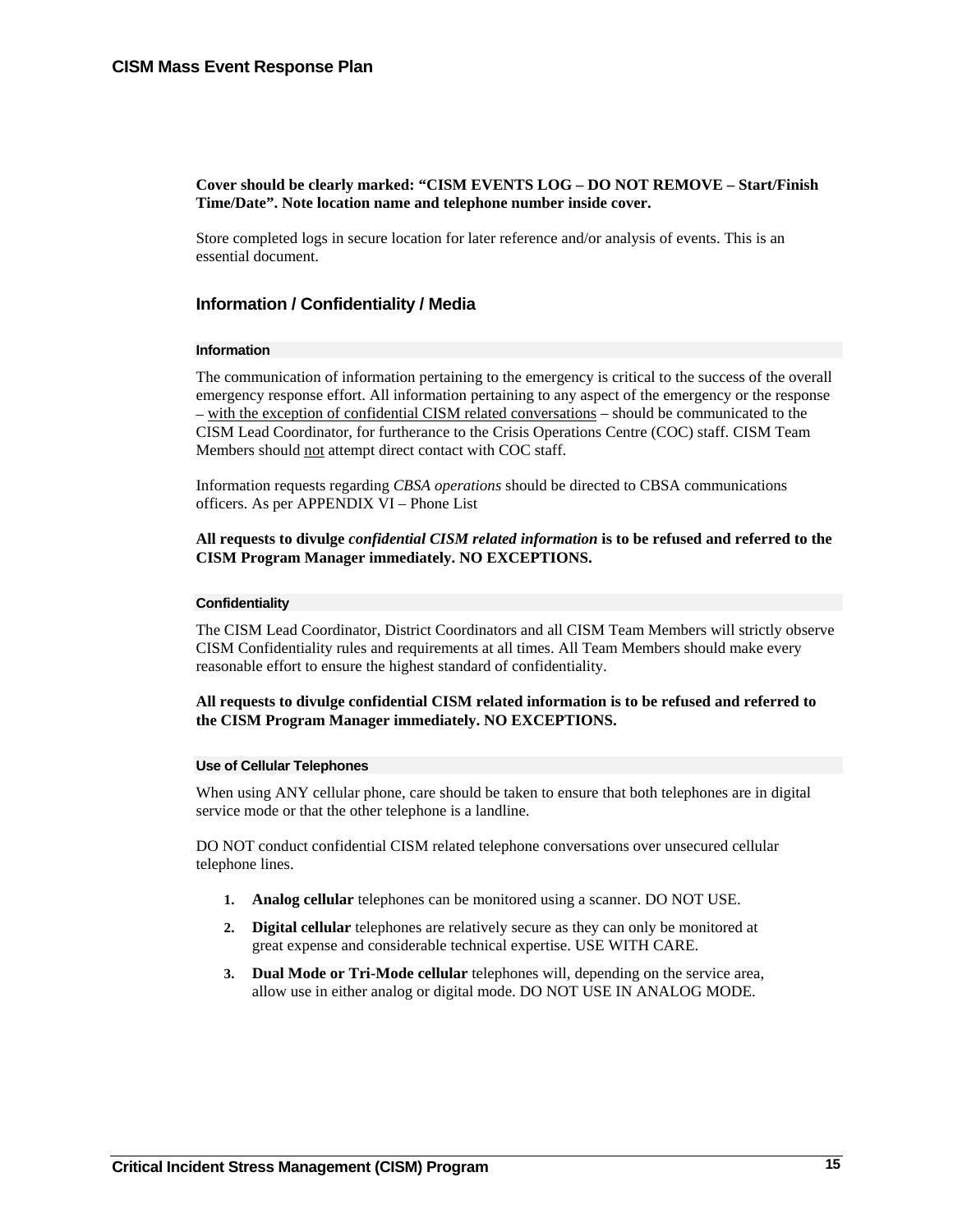## <span id="page-19-0"></span>**Media**

Do not divulge ANY information or opinions, even when off duty.

Do not divulge your affiliation with CBSA and/or the CBSA CISM Team to strangers.

Do not use analog-analog or analog-digital cellular telephone connections.

Avoid wearing CBSA identifiable clothing (uniforms, etc.) when providing CISM support services.

Avoid transiting areas proximal to media congregation.

Refuse ALL requests for interviews - refer all media enquiries to CBSA communications officers.

Information requests regarding *CBSA operations* should be directed to CBSA communications officers. As per APPENDIX VI – Phone List

# **All requests to divulge** *confidential CISM related information* **is to be refused and referred to the CISM Program Manager immediately. NO EXCEPTIONS.**

# **Emergency Expenses**

All emergency expenses are to be accounted as per CBSA Financial Administration guidelines. Reimbursement of expenses, whether incurred through government credit card, petty cash, or any other means, are to be coded to the Regional CBSA CISM account.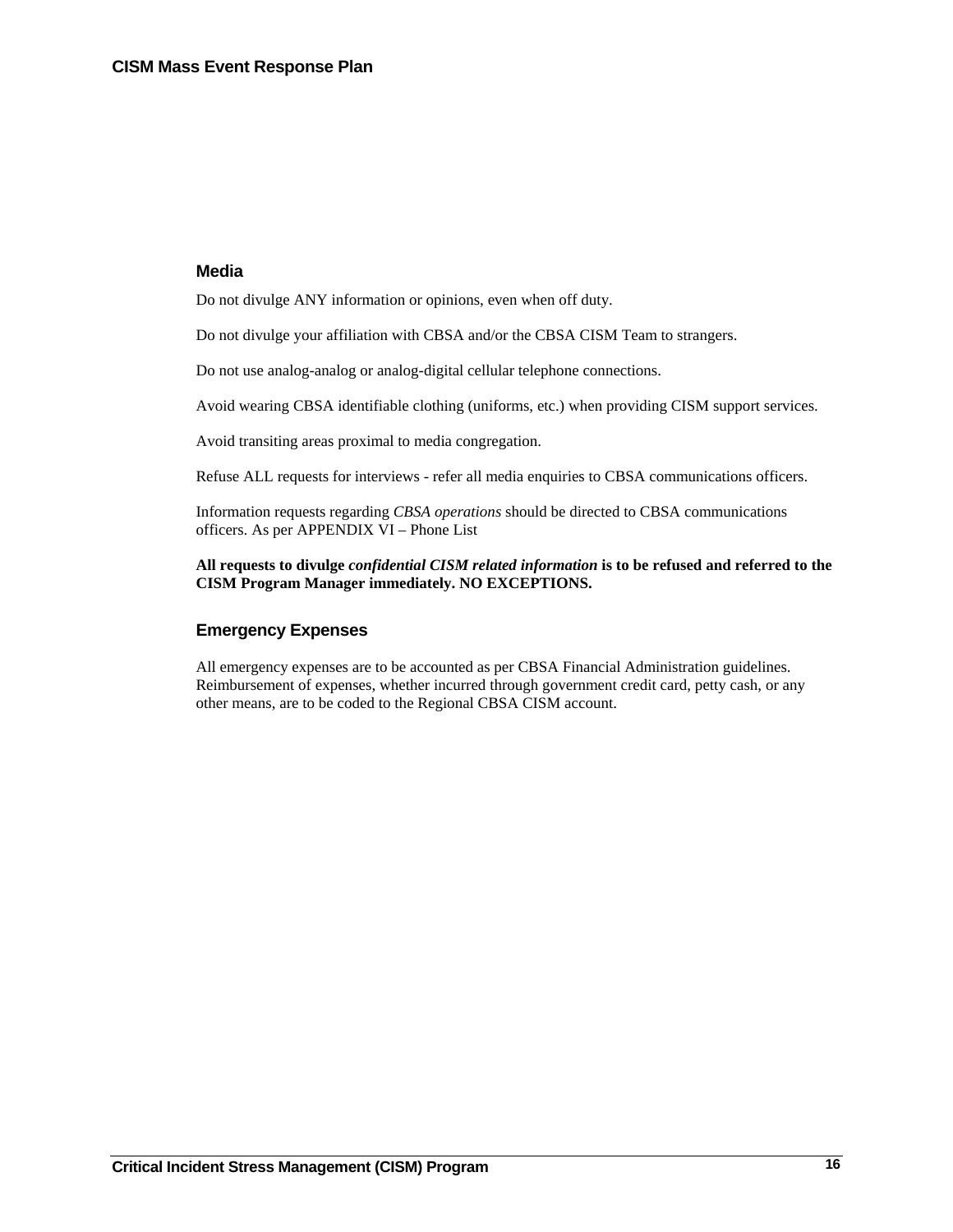# <span id="page-20-0"></span>**CISM Emergency Interventions**

# **CISM Assessment Criteria – Emergency Triage**

- Employee involvement in incident
- Number of employee(s) involved
- Name(s) and Work Group
- Nature of incident and complications
- Location, date, time of incident
- Present location of employee(s)
- Any injuries or fatalities?
- Any individual or group closer to the incident than others (more affected)?
- Are individuals asking for CISM intervention?
- Any stress reactions/ symptoms noticed in any of the employees?
- Source of incident report(s)

# **Assessing the Need for a Critical Incident Stress Debriefing (CISD)**

(Also see Appendix VII - CISM Crisis Triage Check List – Gold Pages)

Debriefings are to be conducted only when it is necessary. Critical Incidents where a Debriefing is automatically assigned have been identified. There are also incidents where the potential for a Debriefing will be based on an assessment of the impact on the workplace.

The following questions and comments should be helpful in determining if a Debriefing is necessary<sup>[1](#page-20-1)</sup>:

#### **Additional Information:**

 $\overline{a}$ 

- How long ago did the incident occur? Is the event ongoing? Is it getting worse / more complicated?
- Does the event fit within the definition of a Critical Incident? Is the event of sufficient magnitude to cause significant emotional distress among those involved? ("Defusing" within initial few hours may allow for assessment of involved personnel.)
- How many individuals are involved in the incident? (If more than three, think CISD! If less, perhaps individual intervention would be more appropriate.)

<span id="page-20-1"></span> $1$  Critical Incident Stress Debriefing: An Operations Manual 2<sup>nd</sup> edition revised, J.T Mitchell, Ph.D and G.S. Everly, Jr., Ph.D. (adapted)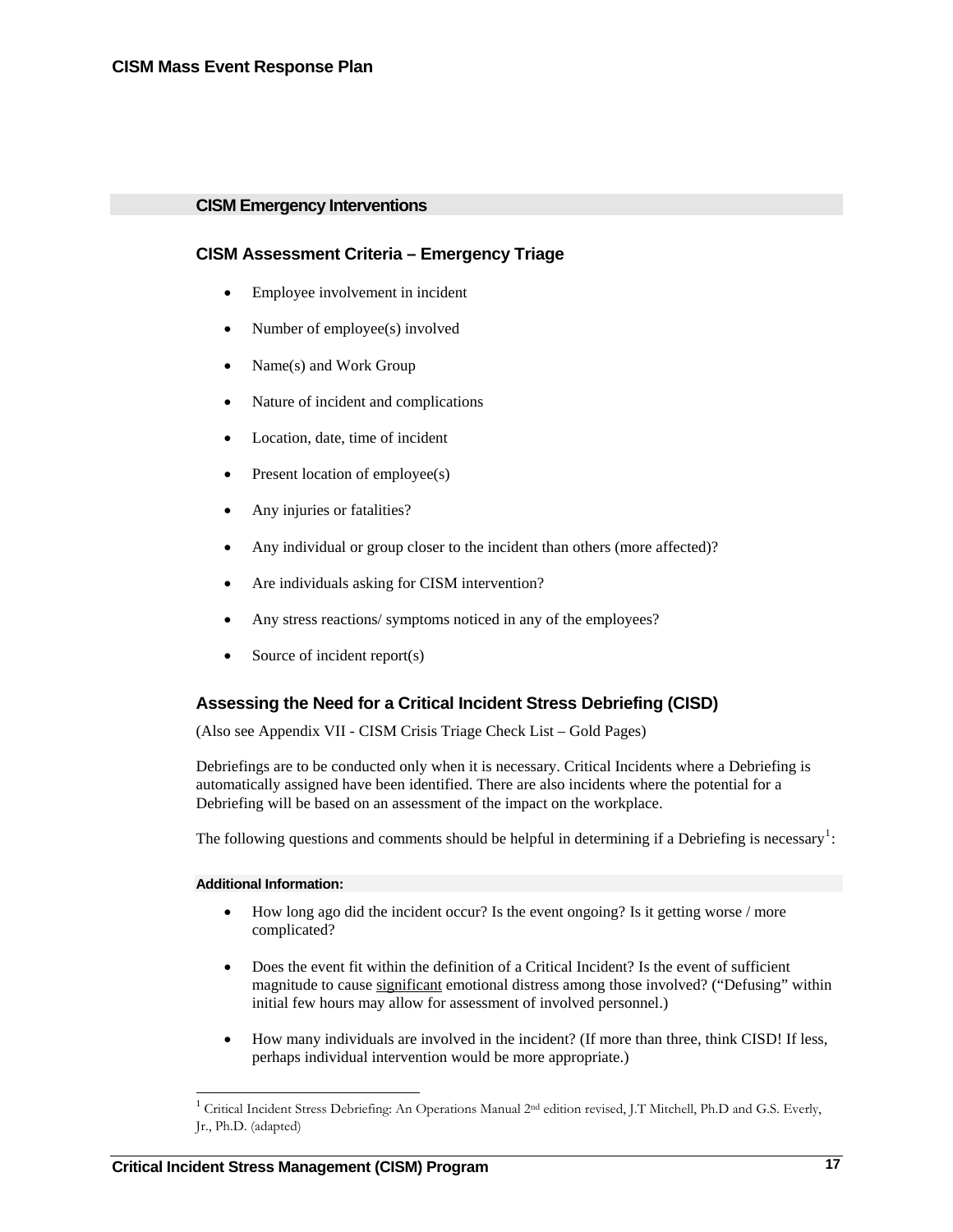- <span id="page-21-0"></span>• Are there several distinct groups of people involved or is there only one? Are there witnesses? Does everyone belong to the same work group? Are they staff or management? Are they related (married, partners, etc.)? Do they have the same incident perspective? Depending on criteria, more than one CISD may be required.
- What is the status of the involved individuals? Where are they and how are they reacting?
- What signs and symptoms of distress are being displayed?
- Are any of the following key indicators present:
	- o Behavioural change o Regression<br>
	o Continued symptoms<br>
	o Intensifying
	- o Intensifying symptoms
	- o New symptoms arising o Group symptoms
- How long have the reactions or signs and symptoms of distress been going on? Significant symptoms that continue past a few days indicate a Debriefing may be necessary. If symptoms of distress continue longer than one week after the incident, a Debriefing is definitely necessary.
- Are the symptoms growing worse as time passes? Worsening symptoms in a group may indicate a need for Debriefing.
- Are group members simply requesting information on stress, stress management, operational details, etc? (A formal Debriefing may be unnecessary if these requests are not accompanied by significant stress reactions.)
- Is the group willing to come to the Debriefing?
- What other stressors or influences are complicating? Are there any other issues that might inhibit or otherwise derail a successful Debriefing?

# **Automatic CISM Debriefings**

The incidents listed below will mandate that a Critical Incident Stress Debriefing be automatically offered to affected employees. In the interim, whenever possible a Defusing should be conducted within 12 hours of the incident and prior to the employees leaving for home. If a Defusing is not possible and/or a formal Debriefing is not practical then a Peer Team member can provide individual interventions (in-person or by telephone) to those involved.

#### **Incidents that will result in automatic CISM Debriefing:**

- line of duty death
- suicide or homicide
- armed/violent assault in the workplace
- hostage-taking
- disaster
- client/traveler fatality in the workplace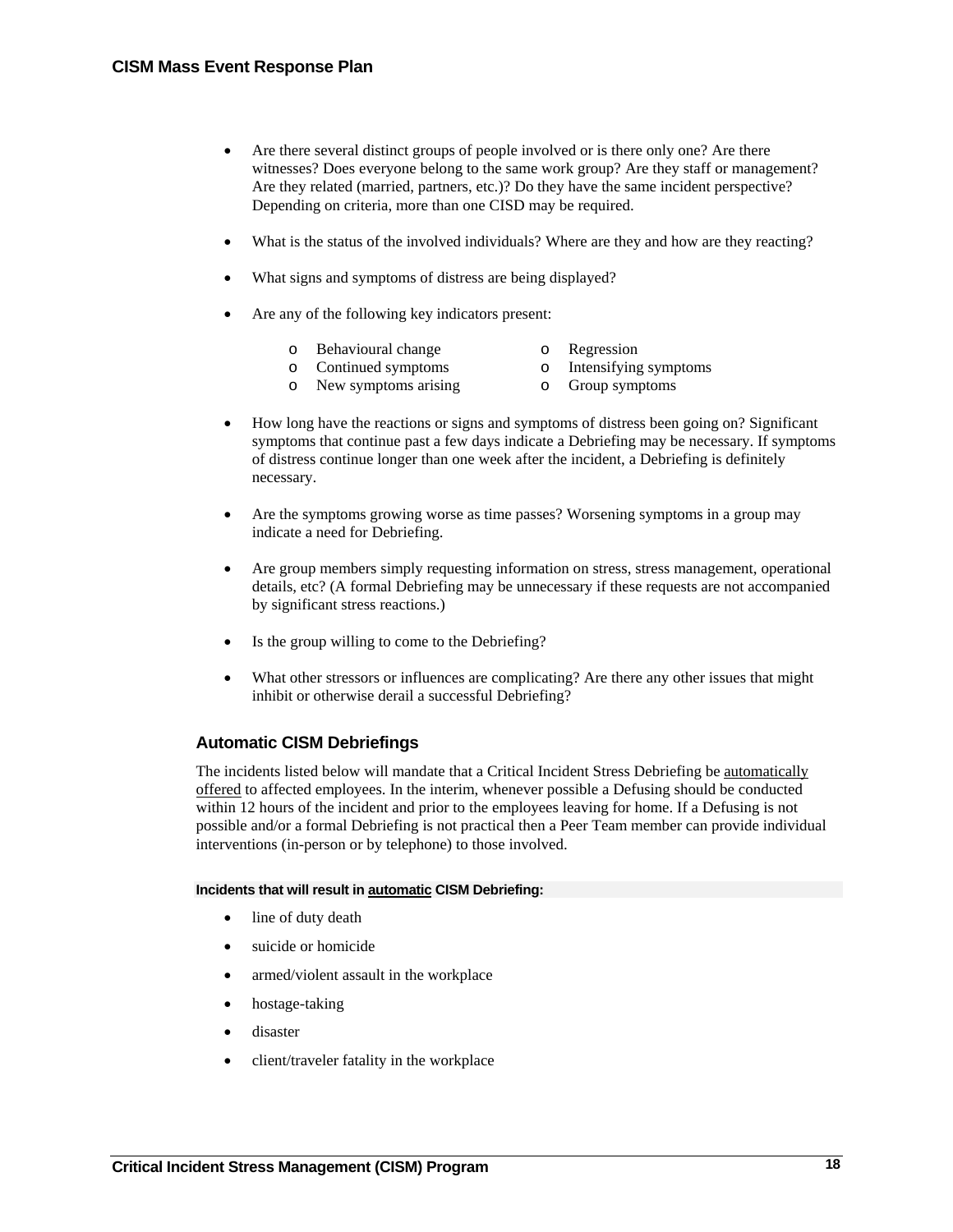# <span id="page-22-0"></span>**Potential CISM Debriefings**

The incidents listed below have a potential to result in a Critical Incident Stress Debriefing and will depend on Defusing held within a number of hours of the incident prior to the employees leaving for home. This provides an opportunity for the Peer Team Member to assess the impact of the incident on the employees. If a Defusing is not possible then a Peer Team member can provide individual intervention (in-person or by telephone) to those involved.

## **Incidents that have the potential to result in a CISM Debriefing:**

- serious injury or death of a co-worker outside the workplace
- perceived threat to personal safety in the workplace (beyond normal circumstances)
- medical emergency
- serious injury or death of a child/family member under unusual circumstances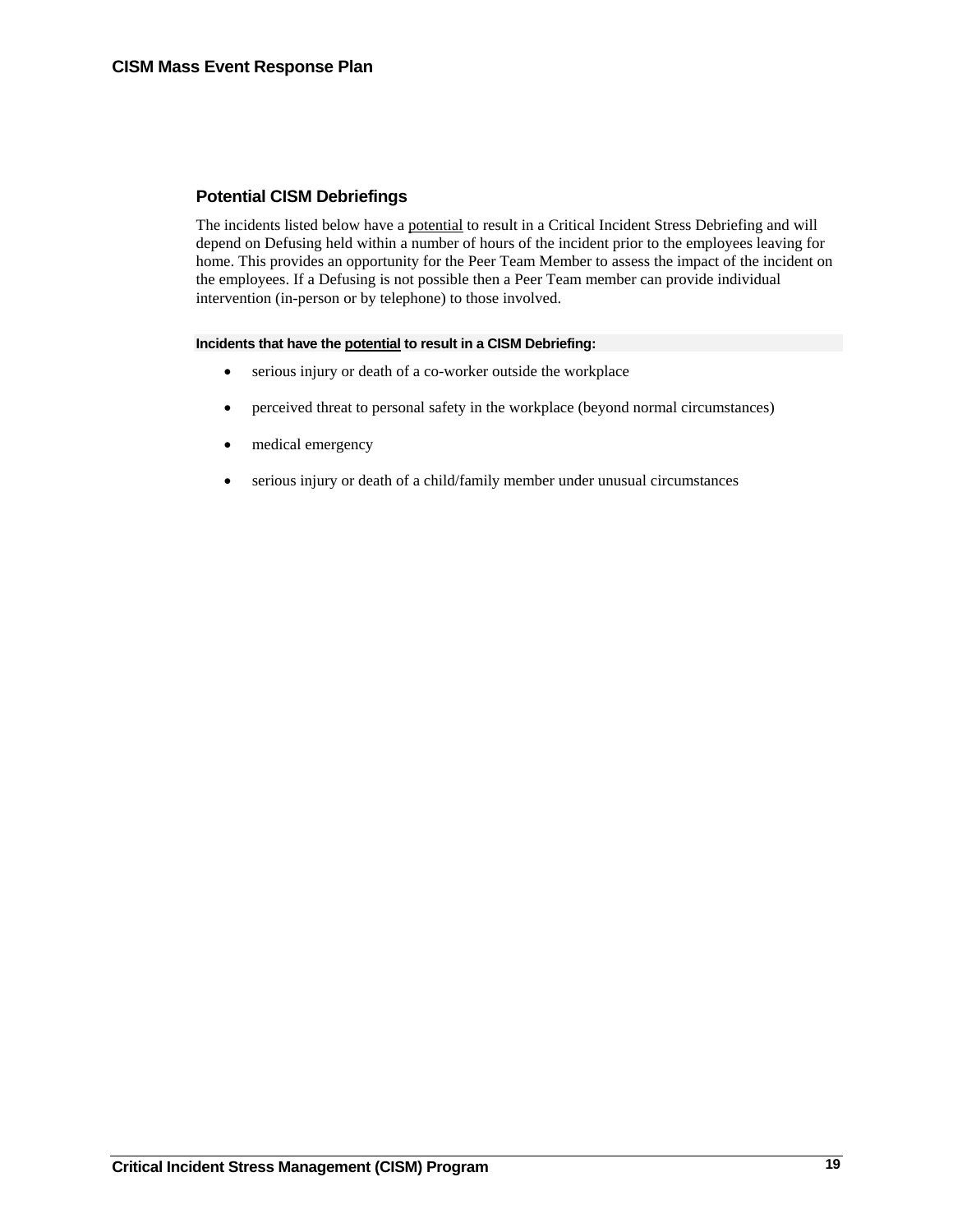# <span id="page-23-0"></span>**Critical Incident Stress Signs and Symptoms:**

Critical Incident Stress is a normal reaction by normal people to an abnormal situation. It may affect employees at varying degrees and for different lengths of time. It is significantly more intense than everyday stress and is tied to a specific event. CIS reactions may include emotional, physical, and cognitive reactions that are beyond a person's control (listed below).

After a Critical Incident, employees are likely to experience one or more of the following...

# *\* definite indication of the need for medical evaluation*

Individuals experiencing cumulative stress or delayed stress reactions should seek out help from an EAP practitioner.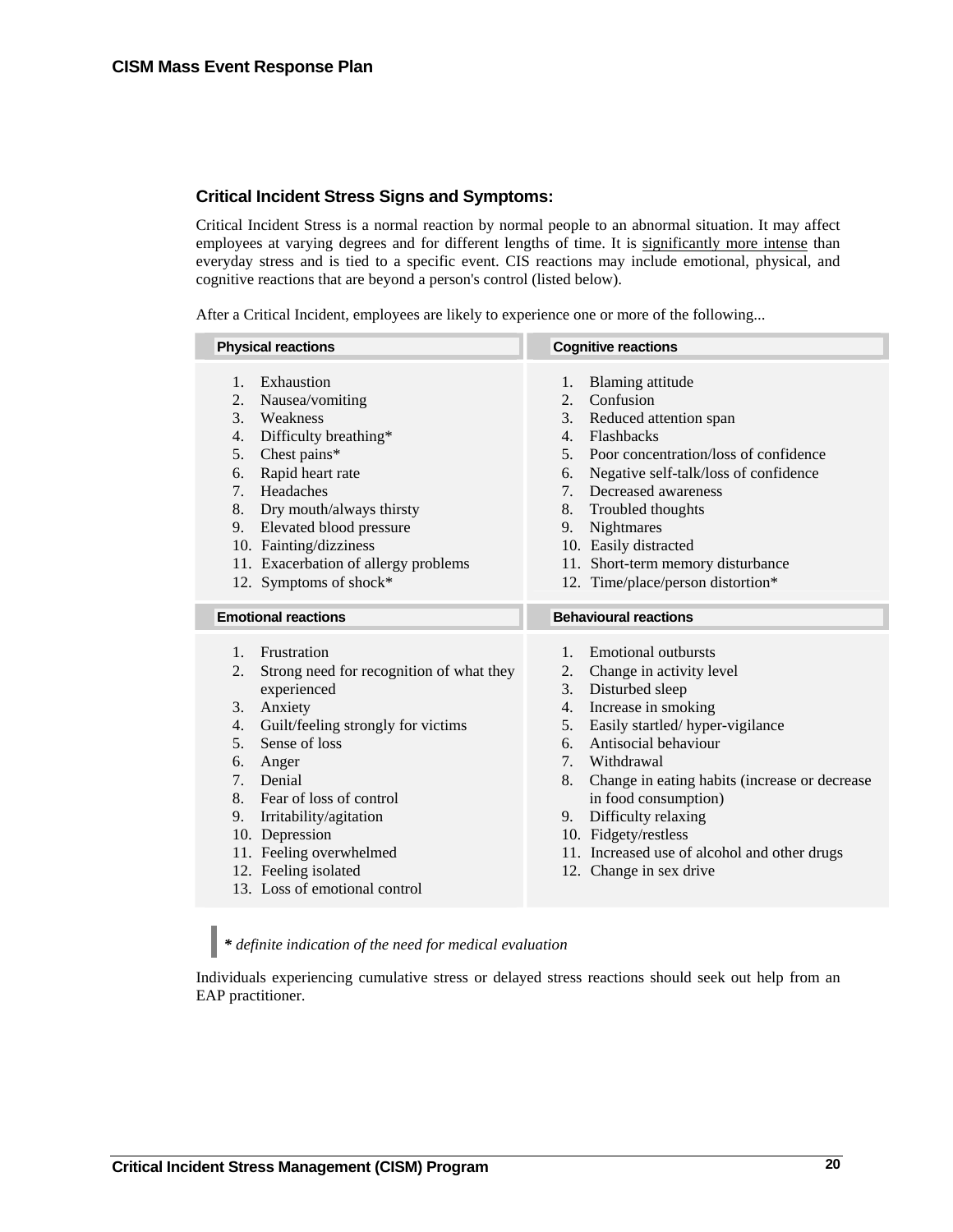# <span id="page-24-0"></span>**CISM Room Set-Up Diagrams / Requirements**

#### **CISM Debriefing Room Set-Up**

- Room located off-site preferably; neutral location if on-site (i.e. not executive offices)
- Should be private and secure doors and windows closed and locked from inside; windows covered
- Attach "*Meeting In Progress Do Not Disturb"* sign to outside of door
- No P.A. or background music
- No phones
- Refreshments opposite entrance (across room if possible)
- Healthy snacks, sandwiches, fruit, juice, bottled water, decaffeinated coffee (unmarked), cream/sugar
- NO RED FOOD, NO GRILLED (barbeque, Italian, lean beef, etc.)
- Two boxes Kleenex
- CISM handout material near refreshments

#### **SMALL Debriefing Room Arrangements**

**(NOTE: USE at least 3 PERSON team whenever possible – one MH plus 2 PEERS)** 

#### **LARGE Debriefing Room Arrangements**

**(NOTE: USE at least 4 PERSON team whenever possible – one MH plus 3 PEERS)** 



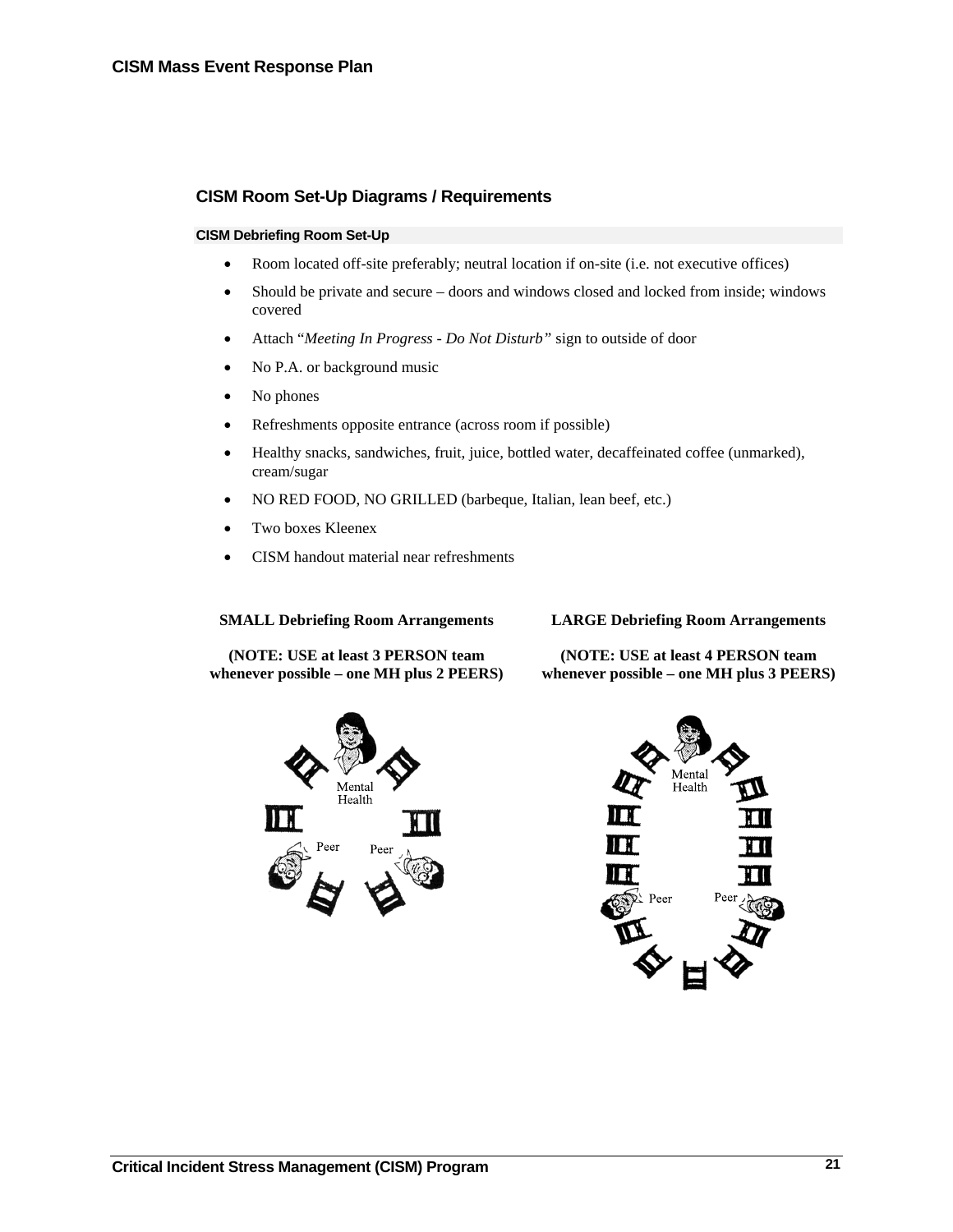# <span id="page-25-0"></span>**Refreshments**

The provision of refreshments for employees is strongly advised to help facilitate certain CISM intervention techniques, specifically Debriefing and Mobilization/Demobilization. Care must be taken to ensure that the refreshments are appropriate for the intervention. DO NOT over-cater – the refreshments are intended as an incentive toward the goal of stress-reduction through healthy eating, and as an encouragement to participate in a particular CISM activity.

Use the following as a guide:

- Refreshments situated opposite entrance to room (across room if possible).
- Healthy snacks, sandwiches (simple fillings), fruit, juice, bottled water, decaffeinated coffee (do not indicate), milk/sugar.
- NO RED FOOD, NO GRILLED FOOD, NO BONE-IN FOOD (rare beef, Italian, barbeque, fried chicken, etc.).
- Avoid strongly-spiced, messy or "ethnic" foods whenever possible.

# **Supplies**

The following supplies may be useful for CISM intervention: (These supplies are also included in "Go-Kits)

- **1.** CISM business cards (CISM 1-800 Hotline; blank name/telephone contact)
- **2.** Notepaper, flipchart pads, permanent markers (sign-making, window covering)
- **3.** CISM handouts
- **4.** Kleenex
- **5.** Masking tape
- **6.** Small trash bags.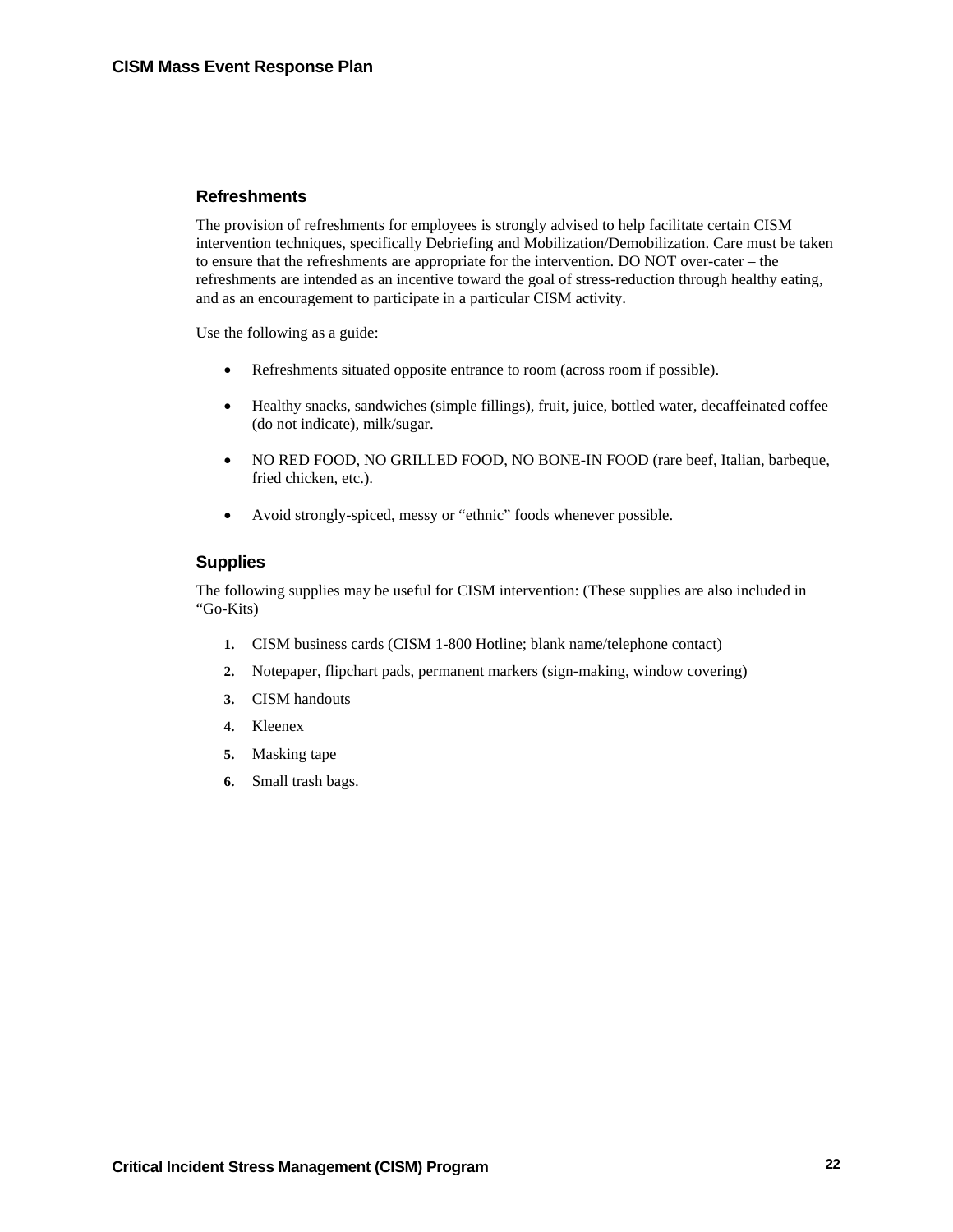# <span id="page-26-0"></span>**Regional Meeting Room Locations (By District)**

## **District**

- $\bullet$
- 
- 

#### **District**

- 
- 
- 

#### **District**

- $\bullet$
- 
- 

#### **District**

- $\bullet$
- 
- 

#### **District**

- $\bullet$
- $\bullet$
-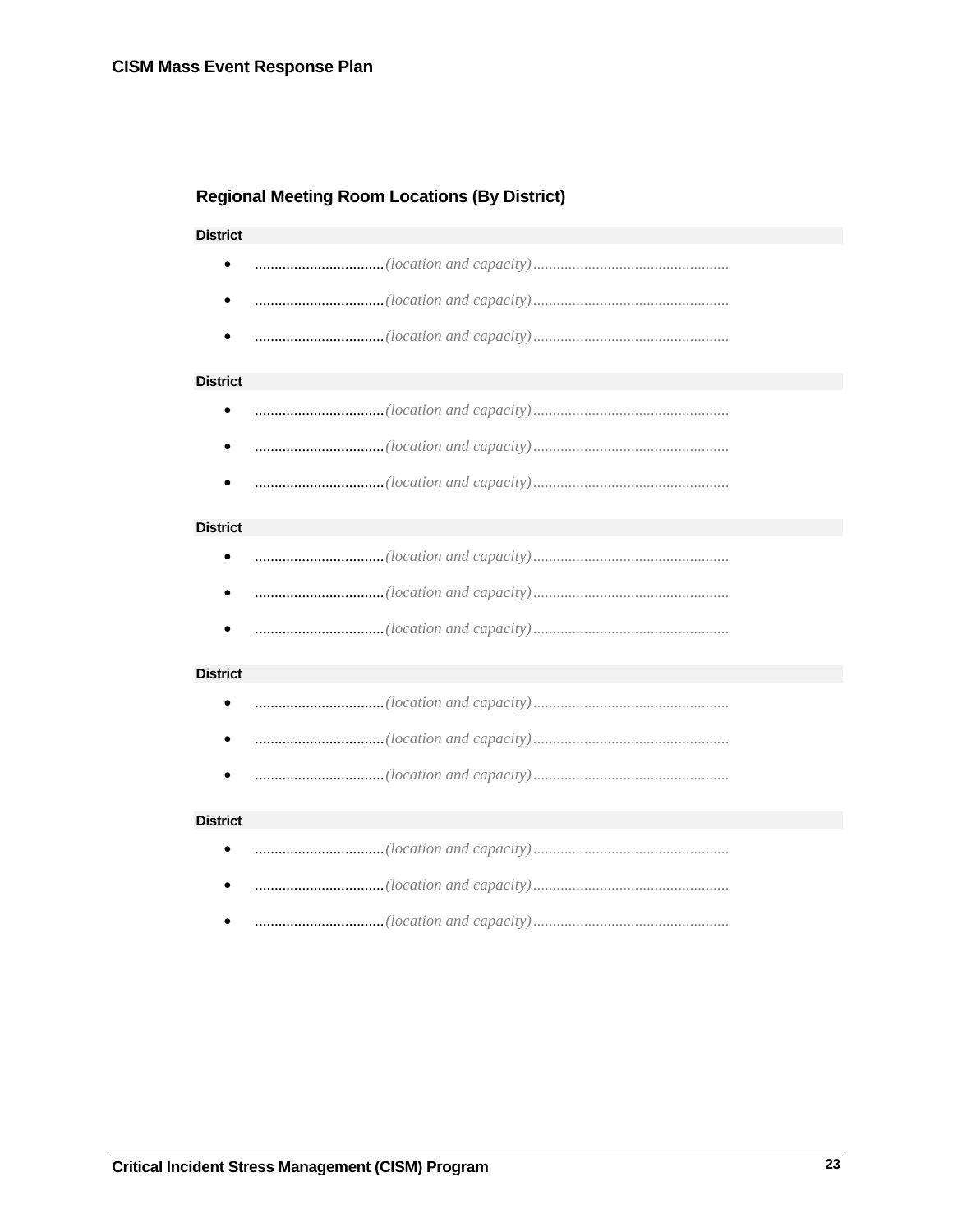# <span id="page-27-0"></span>**Off-Site Meeting Room Locations (By District)**

## **District**

- ...........................*(location address and phone number) .................................*
- ...........................*(location address and phone number) .................................*
- ...........................*(location address and phone number) .................................*

#### **District**

- ...........................*(location address and phone number) .................................*
- ...........................*(location address and phone number) .................................*
- ...........................*(location address and phone number) .................................*

#### **District**

- ...........................*(location address and phone number) .................................*
- ...........................*(location address and phone number) .................................*
- ...........................*(location address and phone number) .................................*

#### **District**

- ...........................*(location address and phone number) .................................*
- ...........................*(location address and phone number) .................................*
- ...........................*(location address and phone number) .................................*

#### **District**

- ...........................*(location address and phone number) .................................*
- ...........................*(location address and phone number) .................................*
- ...........................*(location address and phone number) .................................*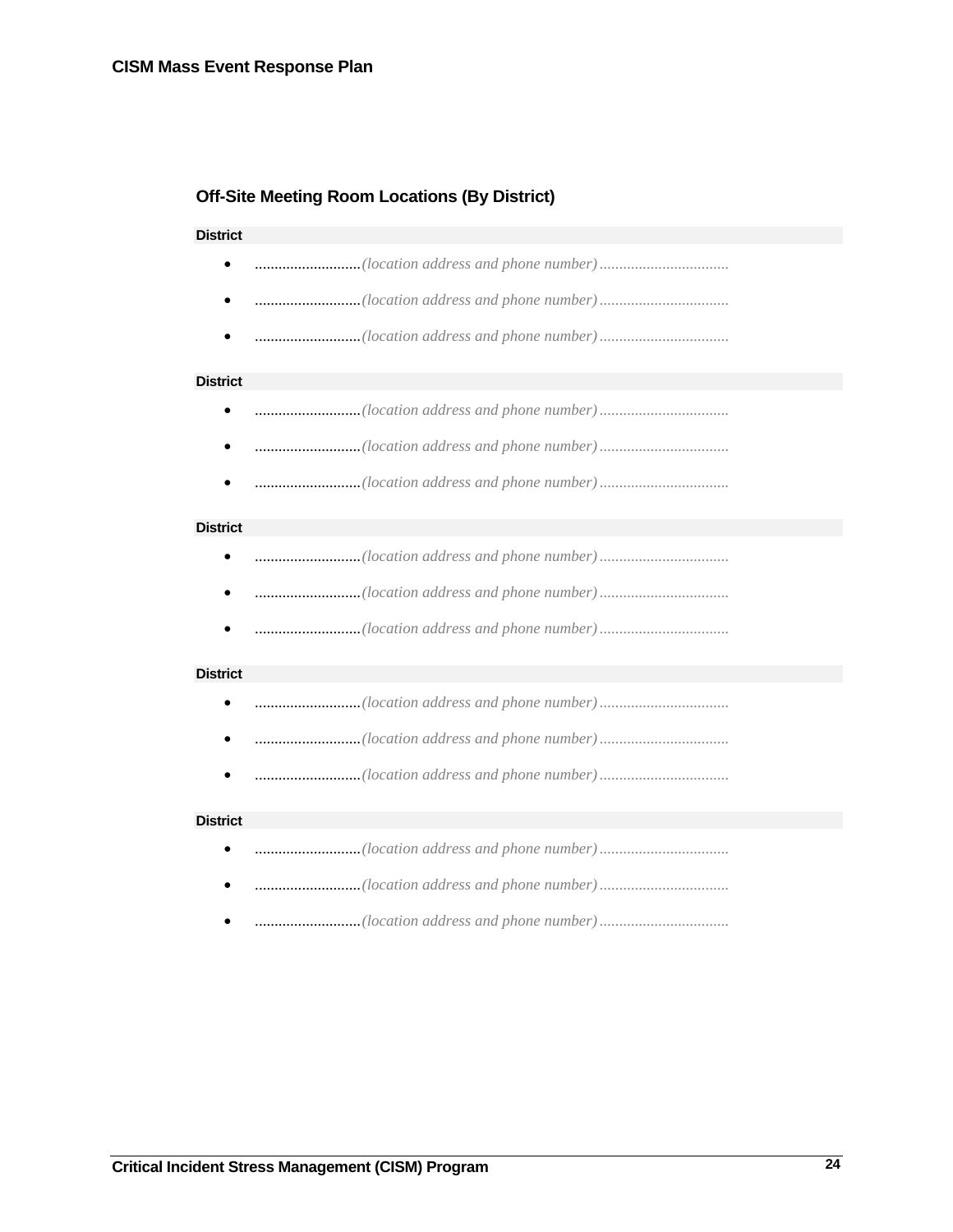# <span id="page-28-0"></span>**CISM Follow Up Protocol**

#### **CISM Debriefing Follow Up**

All participants in formal CISM Debriefing sessions will receive at least TWO follow up telephone calls or visits no later than:

- 48 hours after conclusion of Debriefing session, and
- Three weeks after conclusion of Debriefing session

A second Debriefing session may be held for the same participants if:

- There is an expressed need from the participants, and/or
- Two or more groups wish to be debriefed together, and/or
- Multiple events necessitate

Anniversary follow up should be planned for one year later.

(Note: The same Peer Team Members who participated in Debriefing should provide follow up services whenever practicable.)

## **CISM Defusing Follow Up**

All participants in CISM Defusing will receive a follow up telephone call no later than 48 hours after conclusion of defusing session, or within 24 hours if circumstances warrant priority attention.

#### **CISM Individual Intervention (One-On-One) Follow Up**

All participants in One-On-One Intervention will receive a follow-up telephone call no later than 48 hours after conclusion of Intervention, or within 24 hours if circumstances warrant priority attention.

(Note: The same Peer Team Members who provided One-On-One should provide follow up services whenever practicable.)

#### **CISM Mobilization/Demobilization Follow Up**

Follow up telephone calls should be made within 24 hours to any staff member who may be assessed to require additional and/or priority attention.

#### **CISM Crisis Management Briefing (CMB) Follow Up**

Follow up may be provided immediately after conclusion of CMB. Peers Team Members in attendance may provide this service as informal "walk and talk" conversations with audience members who request it or who may exhibit stress reactions.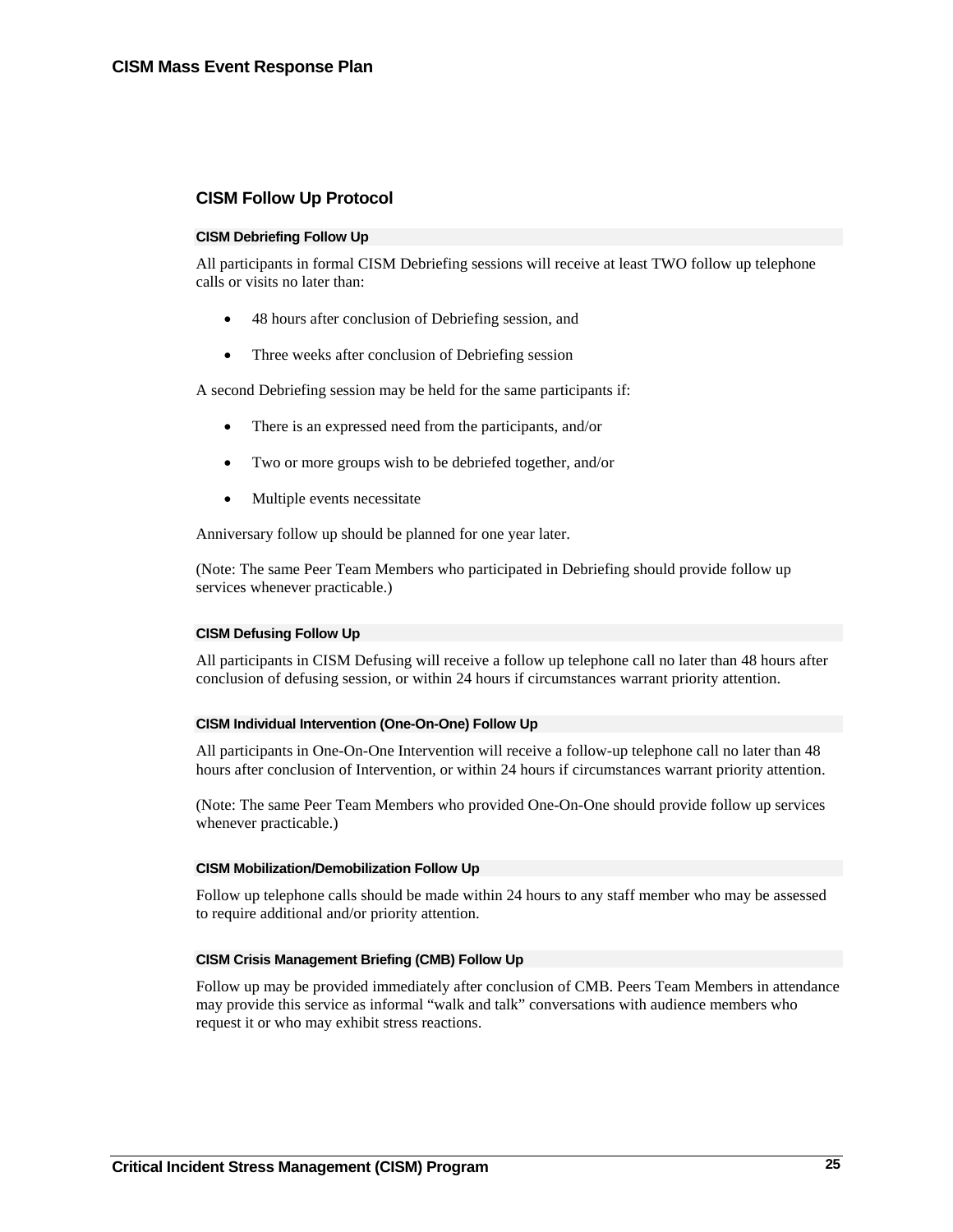# <span id="page-29-0"></span>**CISM Reporting Requirements**

### **CISM Service Report (non-confidential information)**

The CISM Service Report (non-confidential information) will be completed by a Peer Team Member following every CISM intervention or contact (See Appendix XI).

Peer Team Members are responsible to forward Service Reports to the on-duty Lead Coordinator (LOC) by secure means. The on-duty LOC will be responsible to receive and coordinate, as well as safeguard, all Service Reports.

Please see APPENDIX XI for service report and completion instructions.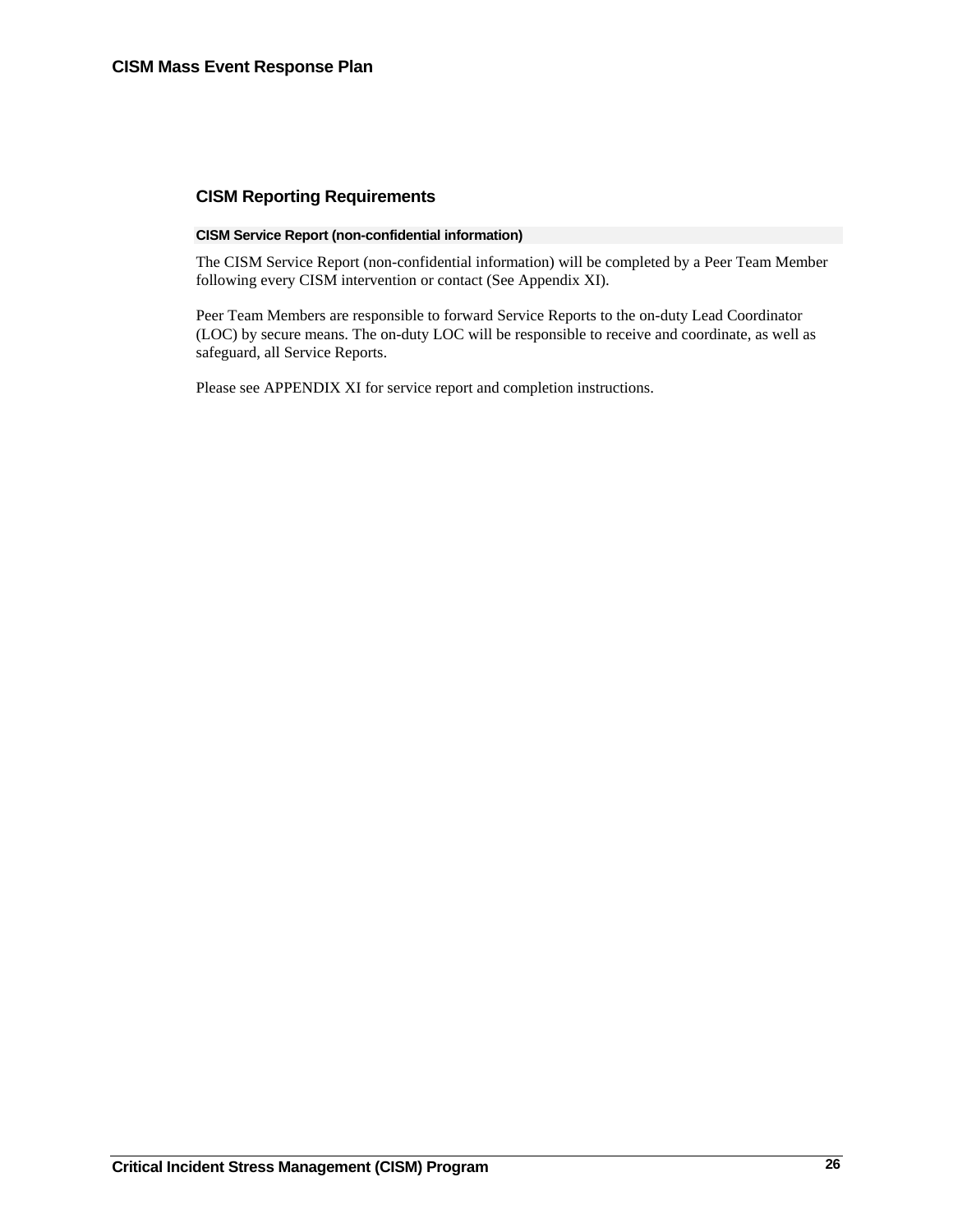|  |  | <b>Appendices</b> |
|--|--|-------------------|
|  |  |                   |

| I.    | CISM Program Manager's Check List (Blue pages)                             |
|-------|----------------------------------------------------------------------------|
| П.    | CISM District Coordinator Check List (Yellow pages)                        |
| Ш.    | CISM (Mass Event) Lead Coordinator Check List (Green pages)                |
| IV.   | CISM Peer Team Member Check List (Pink pages)                              |
| V.    | Health Canada - Help the Helper                                            |
| VI.   | CISM Crisis Triage Check List (Gold Pages)                                 |
| VII.  | <b>CISM Referral Guidelines</b>                                            |
| VIII. | Critical Incident Stress - Tips On How To Recover From a Critical Incident |
| IX.   | Critical Incident Stress - Tips to Colleagues & Family                     |
| X.    | CISM Service Report - Interventions/Contacts                               |
| XI.   | <b>EAP</b> Information                                                     |
|       | Acknowledgements                                                           |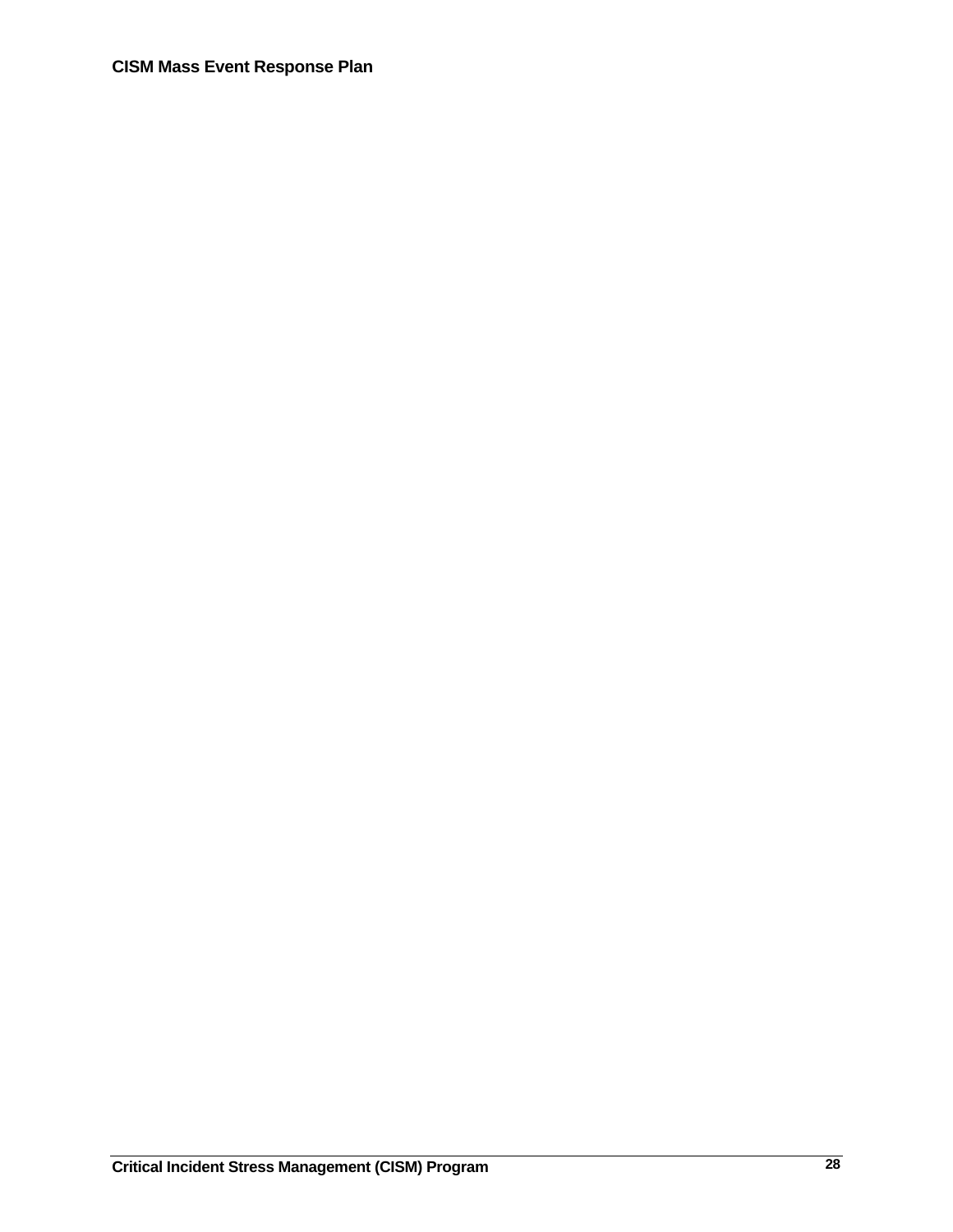# <span id="page-32-0"></span>**Appendix I – CISM Program Manager Check List**

# **CISM Program Manager**

#### **Major Event Emergency – Duties and Responsibilities**

Establish immediate communications and liaison with all Pacific Region CISM District Coordinators.

Assist with activation of CISM Mass Event Response Plan and determination of Lead Coordinator role.

Establish immediate communications with CBSA executive management (specifically Regional Director and Emergency Response Crisis Operations Centre). Advise CISM Mass Event Response Plan is activated and name Lead Coordinator.

Establish immediate communications with CBSA EAP and designated external Mental Health professionals and operational consultants. Arrange for stand-by services as necessary.

Establish immediate communication with other CISM Steering Committee members (OHS, Union, Program Services). Advise CISM Mass Event Response Plan is activated.

Liaise with Lead Coordinator and assist with response planning and coordination as required.

Provide CISM Debriefing assistance as required.

Provide CISM Defusing and/or Debriefing assistance for CISM Team Members as required (Help The Helper).

Provide CISM Defusing and/or Debriefing assistance for CBSA management as required.

Provide CISM Crisis Management Briefing (CMB) direction and assistance to CBSA management as required.

Provide CISM operational consultation to CBSA management as requested.

*In the event of total communications failure, proceed immediately to a designated Emergency Assembly Location (see: COMMUNICATIONS CONTINGENCY PROTOCOL, page11)*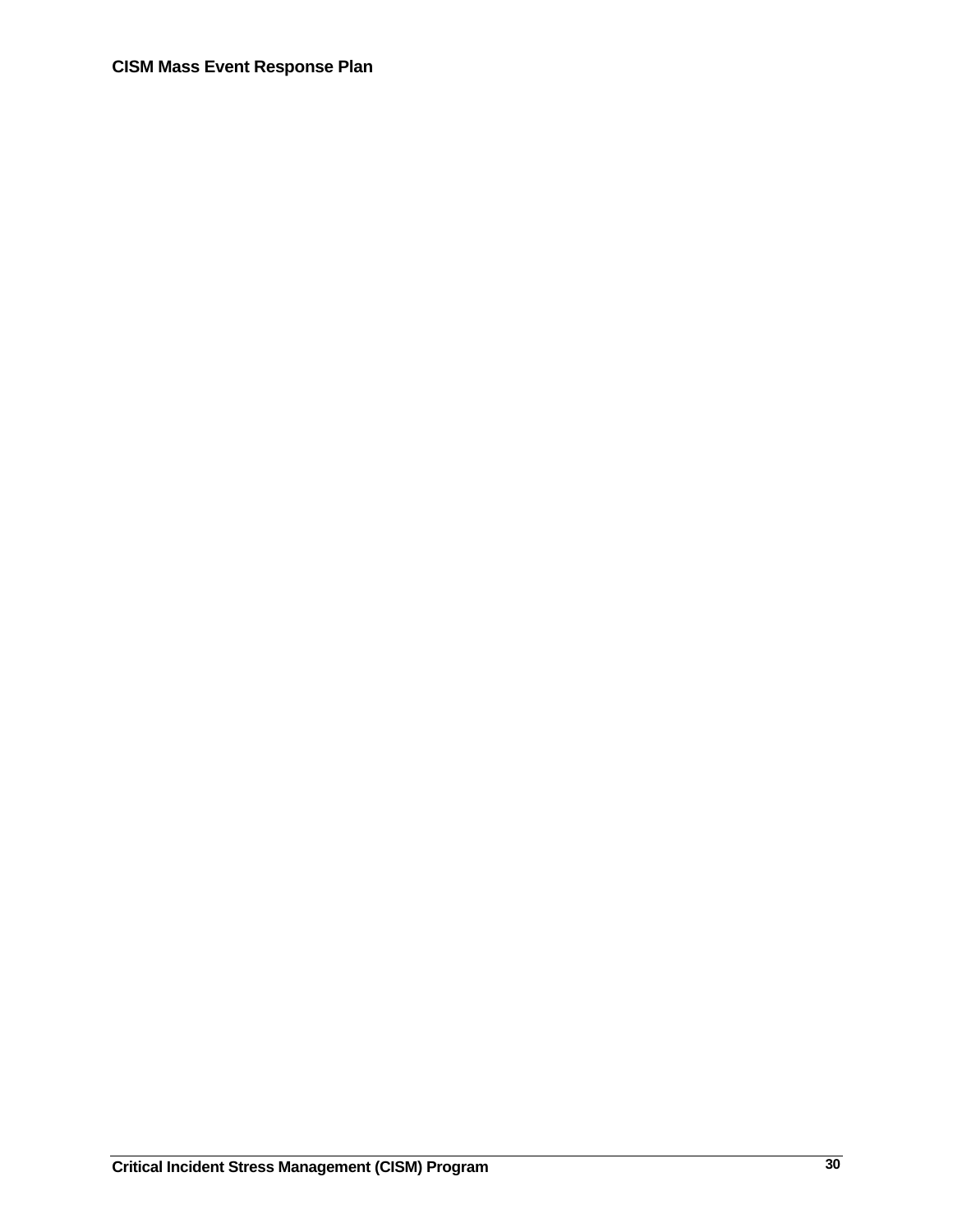# <span id="page-34-0"></span>**Appendix II – CISM District Coordinator Checklist**

# **CISM District Coordinator (DC)**

# **Major Event Emergency – Duties and Responsibilities**

| Conduct a self-assessment of: 1) Personal stress reactions 2) Individual association with<br>event and 3) Required or appropriate operational role. Must advise a District Coordinator<br>or the Program Manager immediately if any conflicts exist (occur) OR if they feel they<br>cannot/should not participate/continue in a CISM function. |  |  |  |
|------------------------------------------------------------------------------------------------------------------------------------------------------------------------------------------------------------------------------------------------------------------------------------------------------------------------------------------------|--|--|--|
| Establish immediate communication with CISM Program Manager and other District<br>Coordinators to: (refer to below bulleted functions)                                                                                                                                                                                                         |  |  |  |
| Assess event situation<br>$\circ$                                                                                                                                                                                                                                                                                                              |  |  |  |
| Location and severity<br>$\circ$                                                                                                                                                                                                                                                                                                               |  |  |  |
| Number and location of employees involved (identities if possible)<br>$\circ$                                                                                                                                                                                                                                                                  |  |  |  |
| Immediate trauma reactions<br>$\circ$                                                                                                                                                                                                                                                                                                          |  |  |  |
| Determine CISM Lead coordinator role (for Operations Centre and Site<br>$\circ$<br><b>Operations Centre liaison</b> )                                                                                                                                                                                                                          |  |  |  |
| Assess available resources<br>$\circ$                                                                                                                                                                                                                                                                                                          |  |  |  |
| CISM Team availability and capability<br>$\circ$                                                                                                                                                                                                                                                                                               |  |  |  |
| EAP/Mental Health availability<br>$\circ$                                                                                                                                                                                                                                                                                                      |  |  |  |
| Contact all District Peer Team Members to advise of situation and alert to stand-by status.                                                                                                                                                                                                                                                    |  |  |  |
| Liaise with Lead CISM Coordinator and Program Manager to provide status update and<br>assist with response planning and coordination as required.                                                                                                                                                                                              |  |  |  |
| Contact and dispatch District Peer Team Members as requested by Lead Coordinator.                                                                                                                                                                                                                                                              |  |  |  |
| Provide CISM Debriefing assistance as required.                                                                                                                                                                                                                                                                                                |  |  |  |
| Provide CISM Defusing and/or Debriefing assistance for CISM Team Members as<br>required (Help the Helper).                                                                                                                                                                                                                                     |  |  |  |
| Provide CISM Defusing and/or Debriefing assistance for Customs management as<br>required.                                                                                                                                                                                                                                                      |  |  |  |
| Provide CISM Crisis Management Briefing (CMB) direction and assistance to CBSA<br>management as required.                                                                                                                                                                                                                                      |  |  |  |
| Provide CISM operational consultation to CBSA management as requested.                                                                                                                                                                                                                                                                         |  |  |  |
| Monitor and coordinate District CISM activities; provide continuous status updates to Lead<br><b>CISM</b> Coordinator.                                                                                                                                                                                                                         |  |  |  |
| Collect and forward CISM Service Reports to Lead CISM Coordinator.                                                                                                                                                                                                                                                                             |  |  |  |

*In the event of total communications failure, proceed immediately to a designated Emergency Assembly Location (see: COMMUNICATIONS CONTINGENCY PROTOCOL, page11)*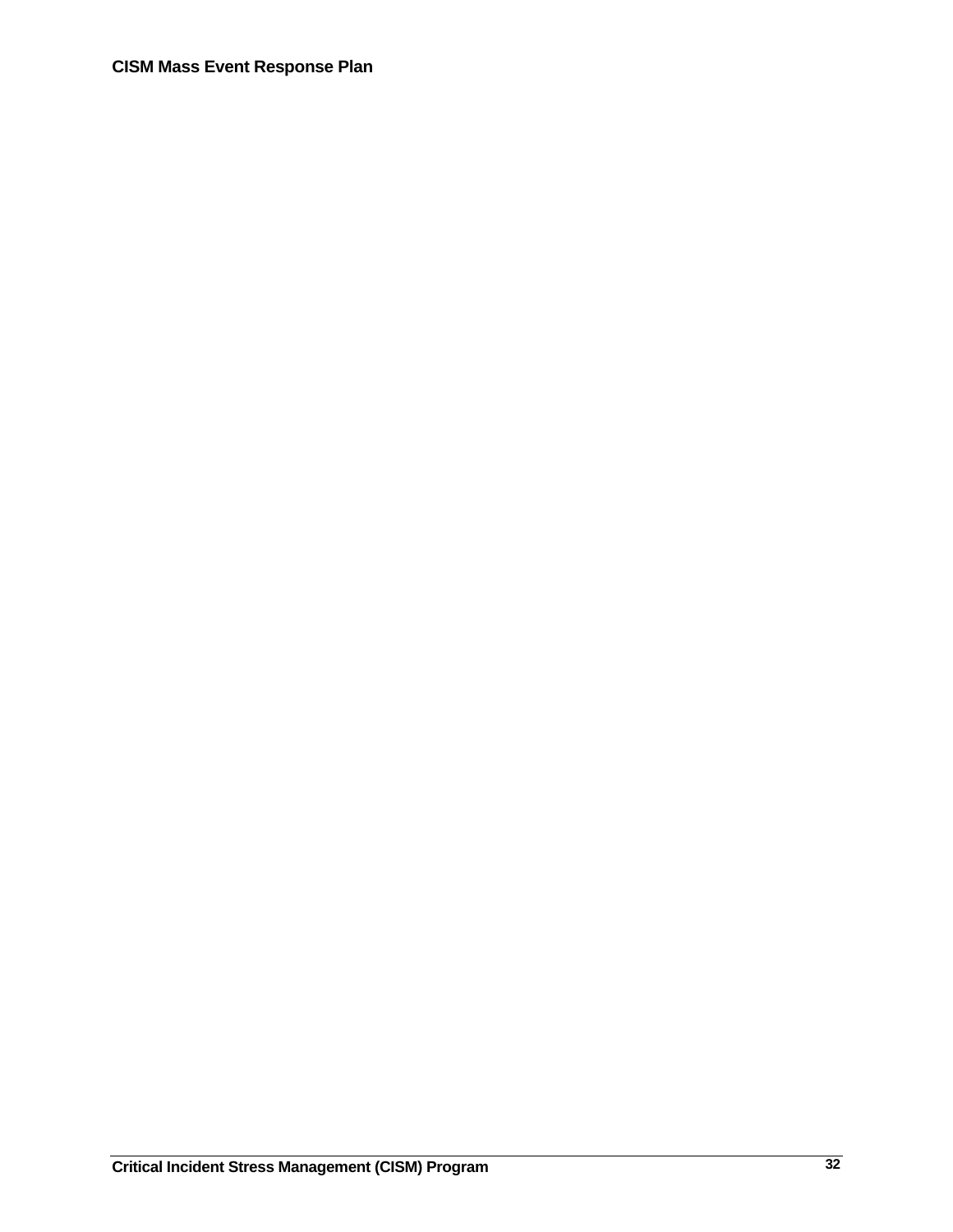# <span id="page-36-0"></span>**Appendix III – CISM Lead Coordinator Checklist**

# **CISM Lead Coordinator (LC)**

# **Major Event Emergency – Duties and Responsibilities**

| Conduct a self-assessment of: 1) Personal stress reactions 2) Individual association with<br>event and 3) Required or appropriate operational role. Must advise other District<br>Coordinator(s) or the Program Manager immediately if any conflicts exist (occur) OR if<br>they feel they cannot/should not participate/continue in a CISM function. |  |
|-------------------------------------------------------------------------------------------------------------------------------------------------------------------------------------------------------------------------------------------------------------------------------------------------------------------------------------------------------|--|
| Grab Go-Kit, Customs ID (Mass Event Response Manual and Check Lists)                                                                                                                                                                                                                                                                                  |  |
| Establish immediate communication with Customs Emergency Crisis Operations Centre<br>and Site Operations Centre. (Lead Coordinators may be required to proceed immediately to<br>Crisis Ops Centre location). Attend initial and daily briefings.                                                                                                     |  |
| Establish/Prepare CISM Events Log.                                                                                                                                                                                                                                                                                                                    |  |
| Assess event; Identify groups and individuals with trauma reactions and triage for possible<br>CISM interventions.                                                                                                                                                                                                                                    |  |
| Request District Coordinators to contact all CISM Team members - alert to "emergency<br>stand-by".                                                                                                                                                                                                                                                    |  |
| Coordinate with Program Manager to contact external CISM consultants and external<br>CISM Teams as required – alert to "emergency stand-by".                                                                                                                                                                                                          |  |
| Coordinate with Program Manager for assistance by EAP/Mental Health professionals.                                                                                                                                                                                                                                                                    |  |
| Locate phones, fax – establish firm 24/7 communication links with:                                                                                                                                                                                                                                                                                    |  |
| Crisis Operations Centre (hourly update)<br>$\circ$                                                                                                                                                                                                                                                                                                   |  |
| Program Manager (hourly update)<br>$\circ$                                                                                                                                                                                                                                                                                                            |  |
| District Coordinators (hourly update)<br>$\circ$                                                                                                                                                                                                                                                                                                      |  |
| EAP/Mental Health /External Consultant(s)<br>$\circ$                                                                                                                                                                                                                                                                                                  |  |
| 1-800 Hotline Operators (request hourly updates)<br>$\circ$                                                                                                                                                                                                                                                                                           |  |
| Create CISM Resource Chart (Peer and MHP availability)                                                                                                                                                                                                                                                                                                |  |
| Create CISM Dispatch Chart (who, what, where, when)                                                                                                                                                                                                                                                                                                   |  |
| Hourly updates to/from CISM District Coordinators for:                                                                                                                                                                                                                                                                                                |  |
| <b>CISM</b> Peers availability<br>$\circ$                                                                                                                                                                                                                                                                                                             |  |
| Staff impact (on duty and off duty)<br>$\circ$                                                                                                                                                                                                                                                                                                        |  |
| Injury/fatality status all staff<br>$\circ$                                                                                                                                                                                                                                                                                                           |  |
| Management impact<br>$\circ$                                                                                                                                                                                                                                                                                                                          |  |
| Family impact<br>$\circ$                                                                                                                                                                                                                                                                                                                              |  |
| CISM Team impact<br>$\circ$                                                                                                                                                                                                                                                                                                                           |  |
| Operational issues<br>$\circ$                                                                                                                                                                                                                                                                                                                         |  |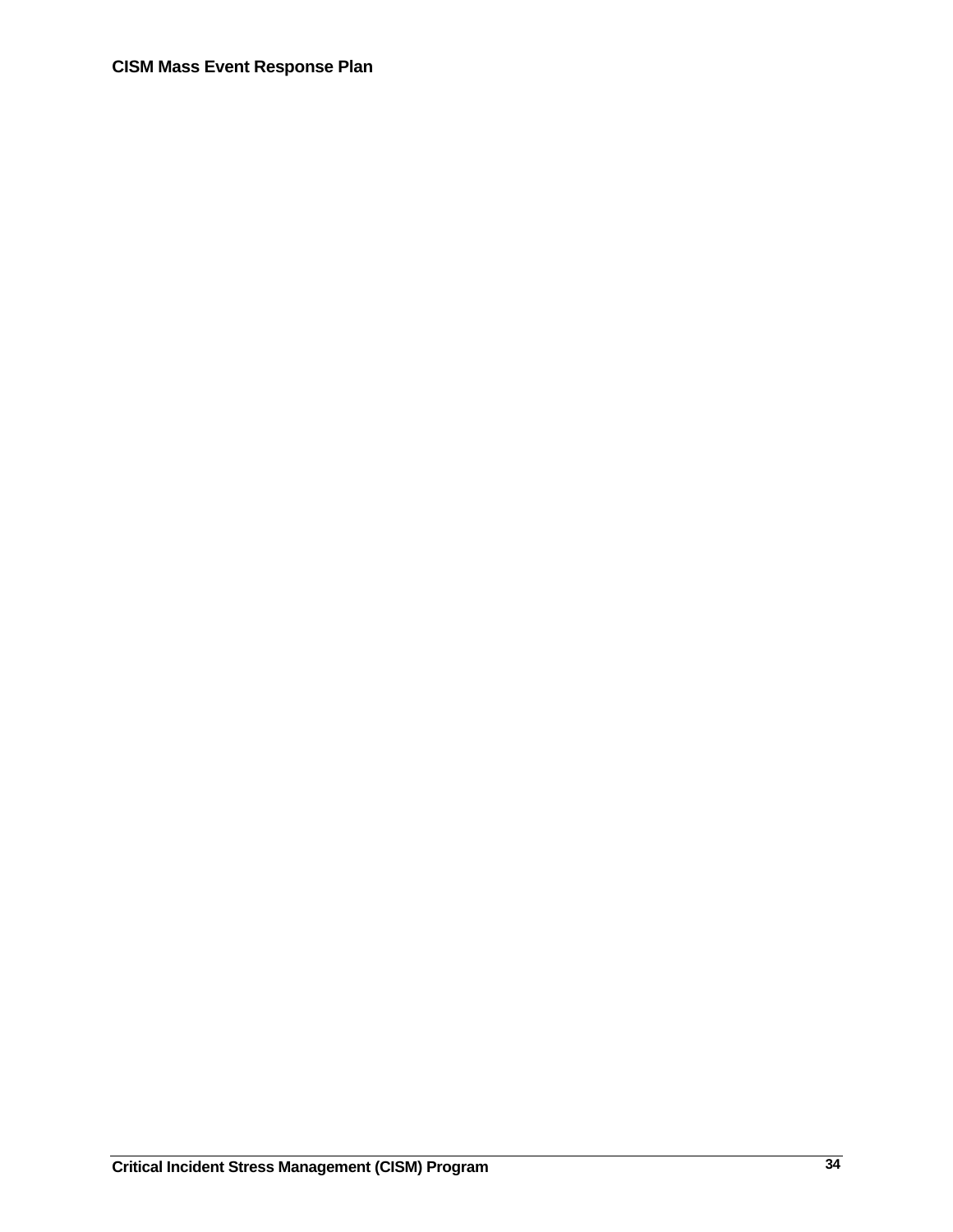| Hourly update to/from CISM Program Manager for                                                                                                                                                                                                  |  |  |
|-------------------------------------------------------------------------------------------------------------------------------------------------------------------------------------------------------------------------------------------------|--|--|
| EAP/MHP and External Consultant(s) availability<br>$\circ$                                                                                                                                                                                      |  |  |
| Staff impact                                                                                                                                                                                                                                    |  |  |
| Management impact<br>O                                                                                                                                                                                                                          |  |  |
| Operational issues<br>O                                                                                                                                                                                                                         |  |  |
| Establish CISM Triage by Priority, Group/Individual, Type of CISM (Check List page<br>XXX)                                                                                                                                                      |  |  |
| Designate CISM staging areas as required. (Safety First protocol)                                                                                                                                                                               |  |  |
| Coordinate CISM interventions by Priority, Group/Individual, Type of CISM, District,<br>Location, Date/Time, as required                                                                                                                        |  |  |
| Mobilization/Demobilization (Set-Up required)<br>$\circ$                                                                                                                                                                                        |  |  |
| Defusings<br>$\circ$                                                                                                                                                                                                                            |  |  |
| Debriefings (Set-Up required)<br>O                                                                                                                                                                                                              |  |  |
| Individual<br>$\circ$                                                                                                                                                                                                                           |  |  |
| CMB (Set-Up required)<br>$\circ$                                                                                                                                                                                                                |  |  |
| <b>CCRA Employee Call Centre Support</b><br>$\circ$                                                                                                                                                                                             |  |  |
| Help The Helper (Team)<br>$\circ$                                                                                                                                                                                                               |  |  |
| Follow-up Services<br>$\circ$                                                                                                                                                                                                                   |  |  |
|                                                                                                                                                                                                                                                 |  |  |
| Arrange and coordinate all CISM interventions and logistics as required (Defusing,<br>Debriefing, Mobilization/Demobilization, Individual Intervention, CMB, etc.). The LC is<br>not to be involved with the actual delivery of these services. |  |  |
| Arrange all CISM travel, accommodation, meeting rooms, refreshments and other logistics<br>as required.                                                                                                                                         |  |  |
| Coordinate CISM Set-Up logistics as required                                                                                                                                                                                                    |  |  |
| Confirm meeting rooms<br>$\circ$                                                                                                                                                                                                                |  |  |
| Arrange and confirm refreshments and supplies<br>$\circ$                                                                                                                                                                                        |  |  |
| Arrange and confirm transportation<br>O                                                                                                                                                                                                         |  |  |
| Coordinate security for CISM Team/MHPs (IDs, safe routes, escort)<br>O                                                                                                                                                                          |  |  |
| Assign and confirm and dispatch Peers/Mental Health<br>O                                                                                                                                                                                        |  |  |
| Staff invited?<br>O                                                                                                                                                                                                                             |  |  |
| Update COC and District management<br>$\circ$                                                                                                                                                                                                   |  |  |
| Mobilize and dispatch CISM Team members and EAP/Mental Health professionals.                                                                                                                                                                    |  |  |
| Mobilize and dispatch external consultants as required.                                                                                                                                                                                         |  |  |
| Advise CBSA Crisis Ops Centre of CISM Team mobilization and activities. Provide<br>continuous liaison with Crisis Ops Center and Site Centre.                                                                                                   |  |  |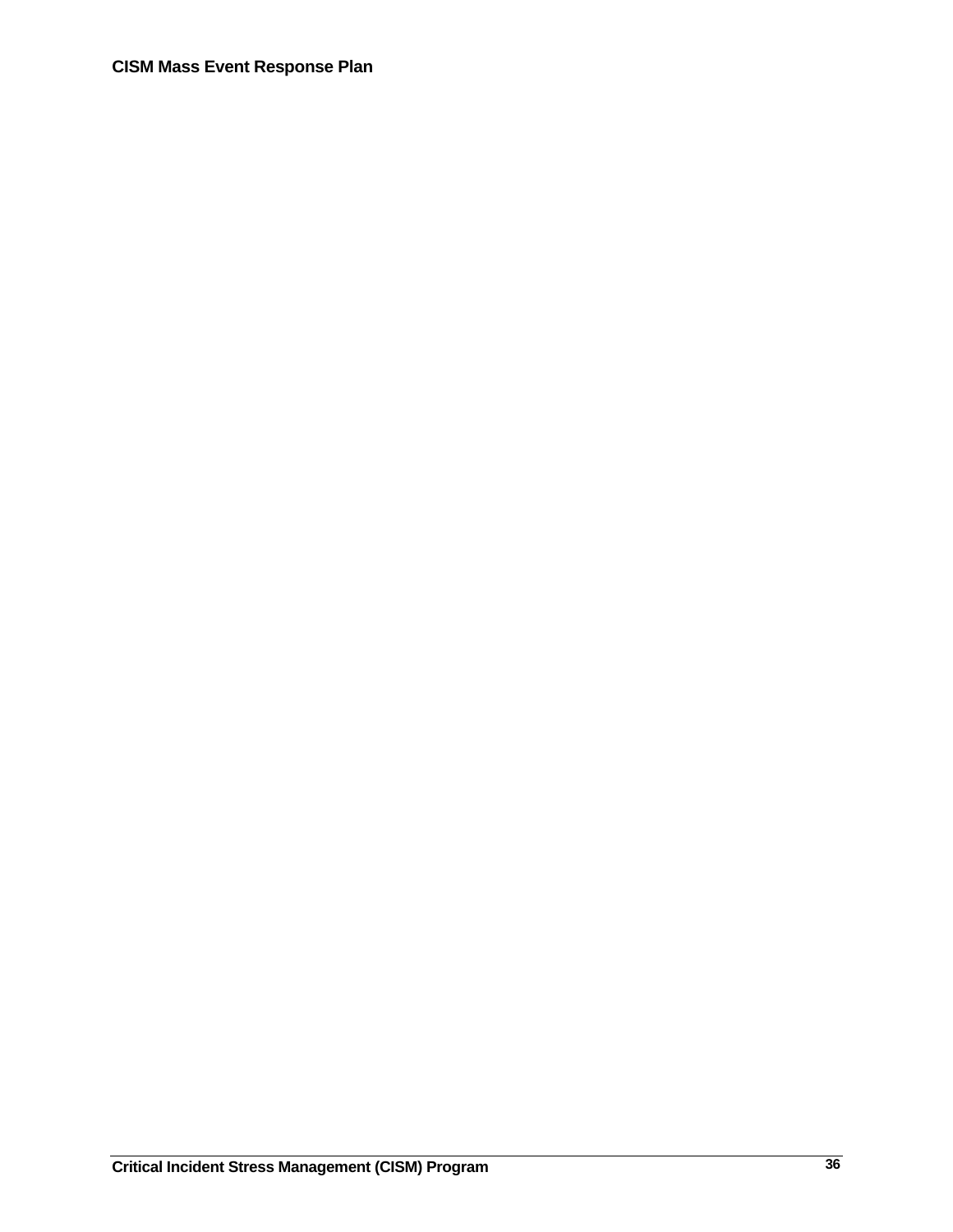| Coordinate CISM Team "Help The Helper" Defusings and/or Debriefings (with Program<br>Manager).                               |  |
|------------------------------------------------------------------------------------------------------------------------------|--|
| Monitor all CISM activities; provide continuous liaison with Program Manager and other<br>District Coordinators.             |  |
| Ensure completion and safeguarding of (non-confidential) CISM Service Reports.                                               |  |
| Locate copier and/or copy service (extra CISM Handouts as required)                                                          |  |
| Locate nearest TV (periodic news coverage)                                                                                   |  |
| Arrange CISM Help The Helper Squad and locations ("Quiet Rooms")                                                             |  |
| Create CISM Expenses File                                                                                                    |  |
| Check funeral arrangements (request Peer attendance)                                                                         |  |
| Collect incoming CISM Service Reports                                                                                        |  |
| Care for self – regular food, drink, sleep, CISM Defusing                                                                    |  |
| Prepare for hand-off to Alternate Lead Coordinator during rest periods. (Lead Coordinator<br>is a position $-$ not a person) |  |

*In the event of total communications failure, proceed immediately to a designated*  ۱ *Emergency Assembly Location (see: COMMUNICATIONS CONTINGENCY PROTOCOL, page 11)*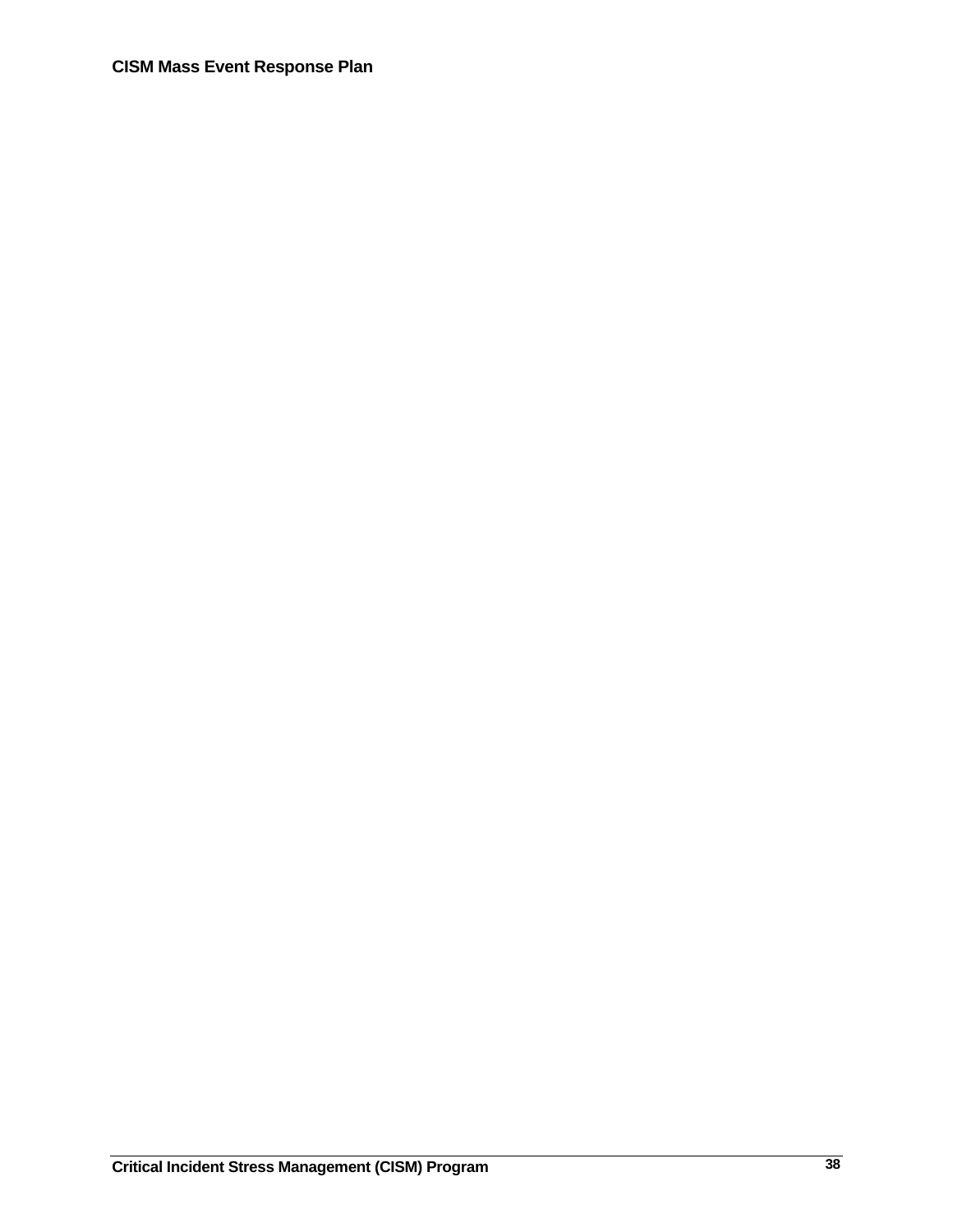# <span id="page-42-0"></span>**Appendix IV – CISM Team Member Checklist**

# **CISM Peer Support Volunteers (Team Members)**

Conduct a self-assessment of: 1) Personal stress reactions 2) Individual association with event and 3) Required or appropriate operational role. Must advise District Coordinator immediately if any conflicts exist (occur) OR if they feel they cannot/should not participate/continue in a CISM function.

(Remember Team Members may not provide CISM support to anyone with whom they have a close personal relationship or for an incident in which they have been personally involved. )

Establish immediate communication with District Coordinator (or Alternate Coordinator)

If at home, stand-by and/or prepare for CISM dispatch and possible travel

If on-scene, apprise District Coordinator of situation and request dispatch instructions. If unable to establish communication link, provide appropriate on-scene ("walk and talk") CISM intervention until relieved.

Stand-by and/or prepare for immediate CISM dispatch and possible travel.

Gather necessary CISM activity material; Review CISM training and technique.

Follow direction of District Coordinator; Provide CISM interventions as assigned remembering that confidentiality rules apply at all times and under no circumstances are notes to be taken during any CISM service provision.

Adhere to communications protocols remembering that: Team Members may not provide CISM intervention or information by email - only in person or by phone directly to an individual.

Team Members may not leave voice mail messages that identify you as a CISM Peer team member (leave only one's name and contact number).

In person, or when speaking directly to the individual by phone, Team Members will always identify themselves as a member of the Critical Incident Stress Team.

Team Members may not wear a uniform during a CISM Debriefing – and should avoid wearing a uniform during other CISM interventions – in the interest of maintaining a neutral support environment.

Team members are not to bring any unauthorized personnel, tools or equipment when mobilizing for a CISM service response.

Communicate directly with District Coordinator after each CISM intervention; Fill out (non-confidential) CISM Service Reports and forward to District Coordinator.

Provide CISM follow-up services as assigned.

Attend CISM "Help The Helper" Defusings and/or debriefings as requested.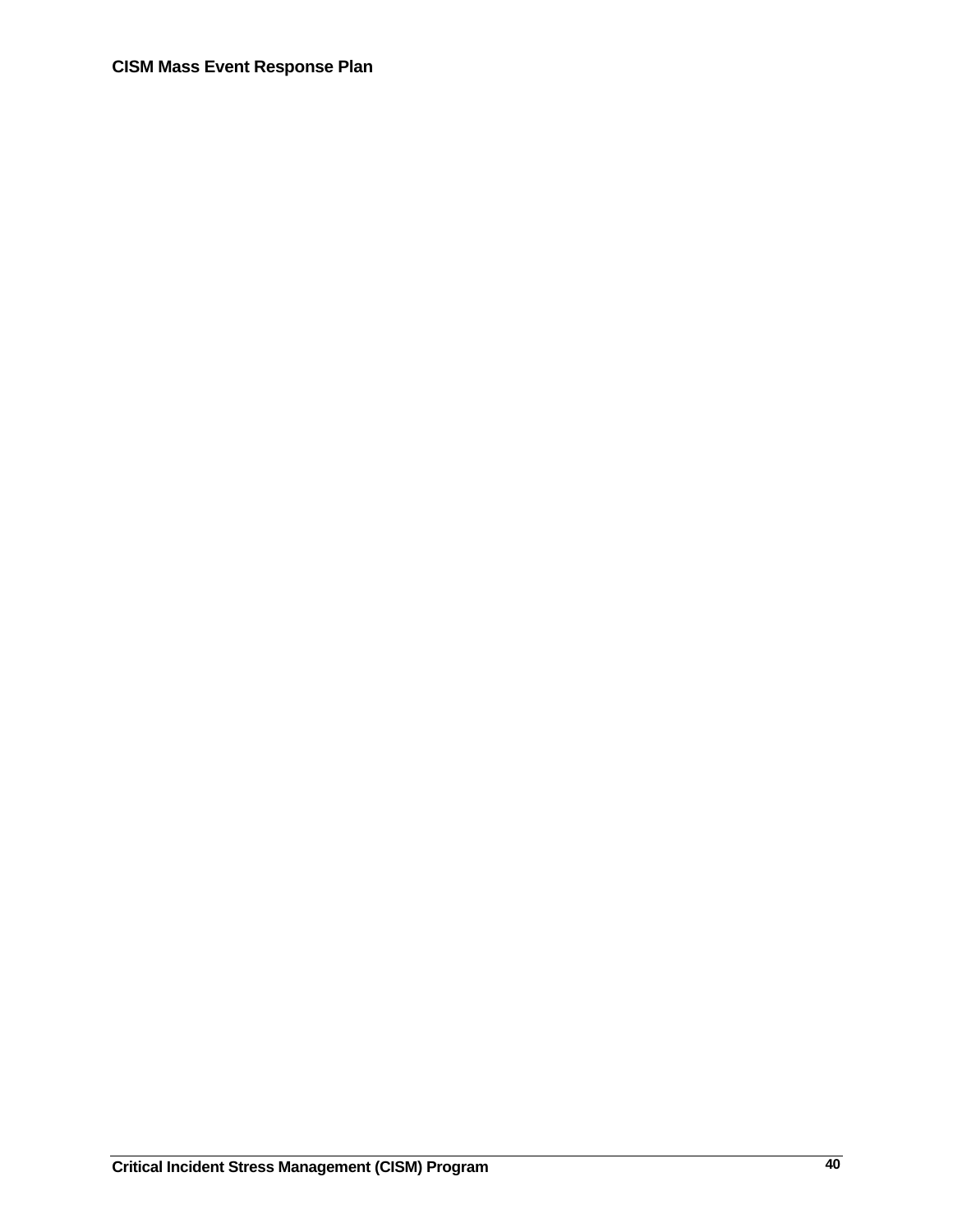# <span id="page-44-0"></span>**Appendix V – Health Canada & Other Recovery Services**

# **Health Canada - Psycho-Social Emergency Response Team**

The Employee Assistance Services Bureau at Health Canada has developed and trained a Psycho-Social Emergency Response Team. This team of trauma professionals from across Canada will, upon your request, assist federal departments or agencies to manage the psychological and social response and recovery activities when a major traumatic event occurs in the workplace. Team members will work in cooperation with your department's EAP in responding to the psychosocial needs of your employees. They will also provide consultative services to help you manage the many issues that might arise in the aftermath of a traumatic event. These services are available on a cost-recovery basis, or, in case of a major disaster, through disaster funding. If you require the assistance of the team, call EAP at 1-800-XXX-XXXX.

# **Human Resources**

Human Resources and Pay and Benefits can assist by explaining, to loved ones of employees who died or were injured, the various entitlements offered by the employer:

- Death benefits
- Pension benefits
- Medical benefits
- Sick leave
- Disability benefits

Human Resources can also assist managers in developing a transition work schedule and work plan for employees who are returning to the workplace. The employees' family physician and the Workplace Health and Public Safety Program's Occupational Health Medical Officer are also involved in determining if the employee is fit to return to duty. Contact H.R reception at xxx-xxx-xxxx.

# **Community Resources**

Most communities across Canada have a wide range of agencies and organizations that can offer shortand long-term emotional support to people affected by a traumatic event. You may utilize the CBSA Employee Assistance Program to gain information about, or refer you to a resource in your community. In addition here are some key agencies that can help:

- B.C. Bereavement Foundation (604) 738-9950 or 1-877-779-2223.
- B.C. Council for Families (604) 660-0675 or 1-800-663-5638.
- Crisis Intervention and Suicide Prevention Centre of B.C. Distress: (604) 872-3311 or 1-866- 661-3311 or TTY (604) 872-0113.
- Mental Health Association, British Columbia Division (604) 688-3234 or 1-800-555-8222.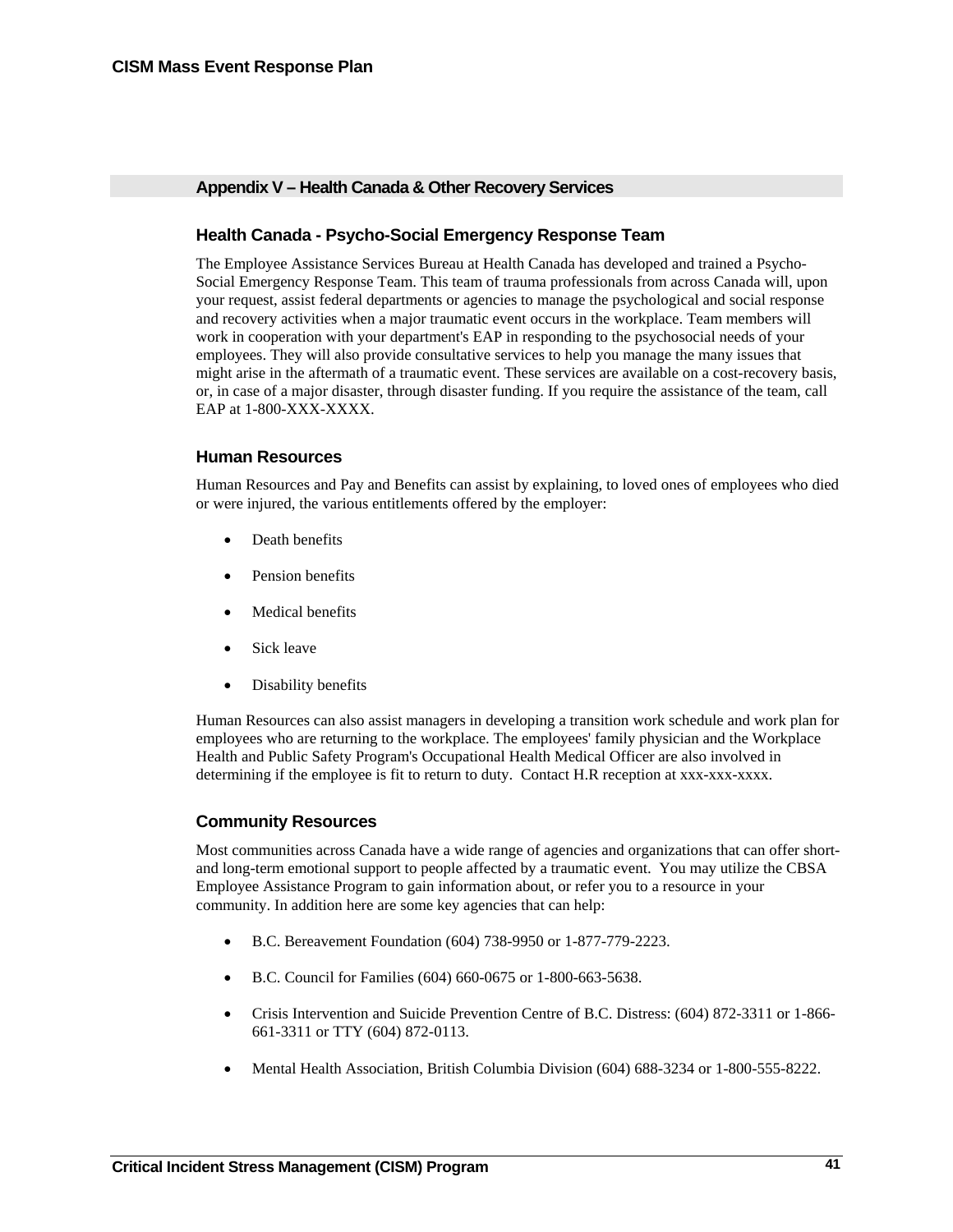# **Union Representatives**

Employees may also want to consult with their union representatives for various forms of assistance, for example, compensation, disability, return to work. Some unions have additional death benefits that families of employees may be able to claim. The Public Service Alliance of Canada (PSAC) can direct you to an appropriate component representative.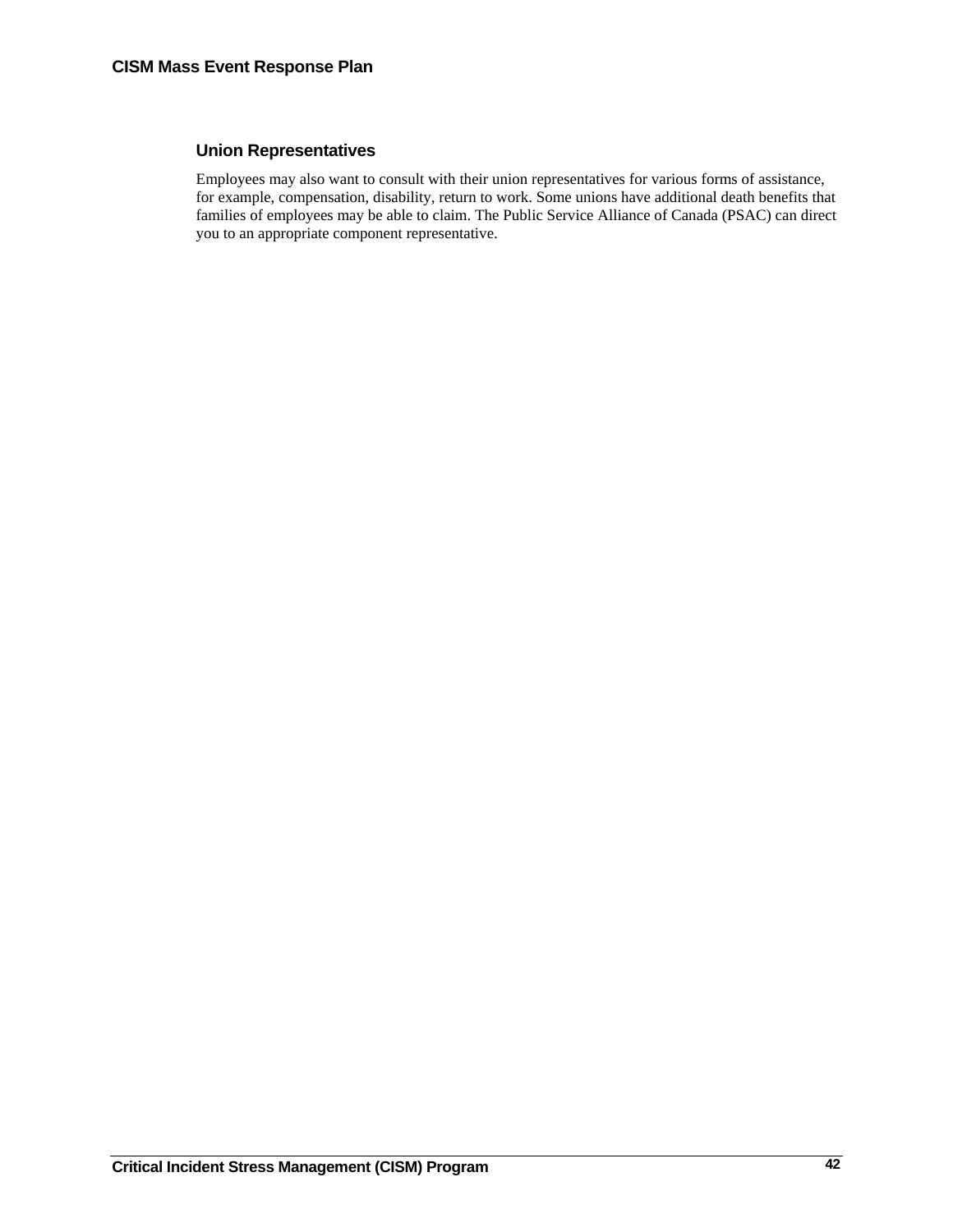# <span id="page-46-0"></span>**Appendix VI – CISM Crisis Triage Check List**

# **CISM Assessment Criteria – Emergency Triage**

# **Basic Information:**

| Employee involvement in incident                                            |  |
|-----------------------------------------------------------------------------|--|
| Number of employee(s) involved                                              |  |
| Name(s) and Work Group                                                      |  |
| Nature of incident and complications                                        |  |
| Location, date, time of incident                                            |  |
| Present location of employee(s)                                             |  |
| Any injuries or fatalities?                                                 |  |
| Any individual or group closer to the incident than others (more affected)? |  |
| Are individuals asking for CISM intervention?                               |  |
| Any stress reactions/symptoms noticed in any of the employees?              |  |
| Source of incident report(s)                                                |  |

# **Additional Information:**

| How long ago did the incident occur? Is the event ongoing? Is it getting worse/more<br>complicated?                                                                                                                                                                                                                                    |  |
|----------------------------------------------------------------------------------------------------------------------------------------------------------------------------------------------------------------------------------------------------------------------------------------------------------------------------------------|--|
| Does the event fit within the definition of a Critical Incident? i.e. Is the event of sufficient<br>magnitude to cause significant emotional distress among those involved? ("Defusing"<br>within initial few hours may allow for assessment of involved personnel.)                                                                   |  |
| How many individuals are involved in the incident? (If more than three, think CISD! If<br>less, perhaps individual intervention would be more appropriate.)                                                                                                                                                                            |  |
| Are there several distinct groups of people involved or is there only one? Are there<br>witnesses? Does everyone belong to the same work group? Are they staff or management?<br>Are they related (married, partners, etc.)? Do they have the same incident perspective?<br>Depending on criteria, more than one CISD may be required. |  |
| What is the status of the involved individuals? Where are they and how are they reacting?                                                                                                                                                                                                                                              |  |
| What signs and symptoms of distress are being displayed?                                                                                                                                                                                                                                                                               |  |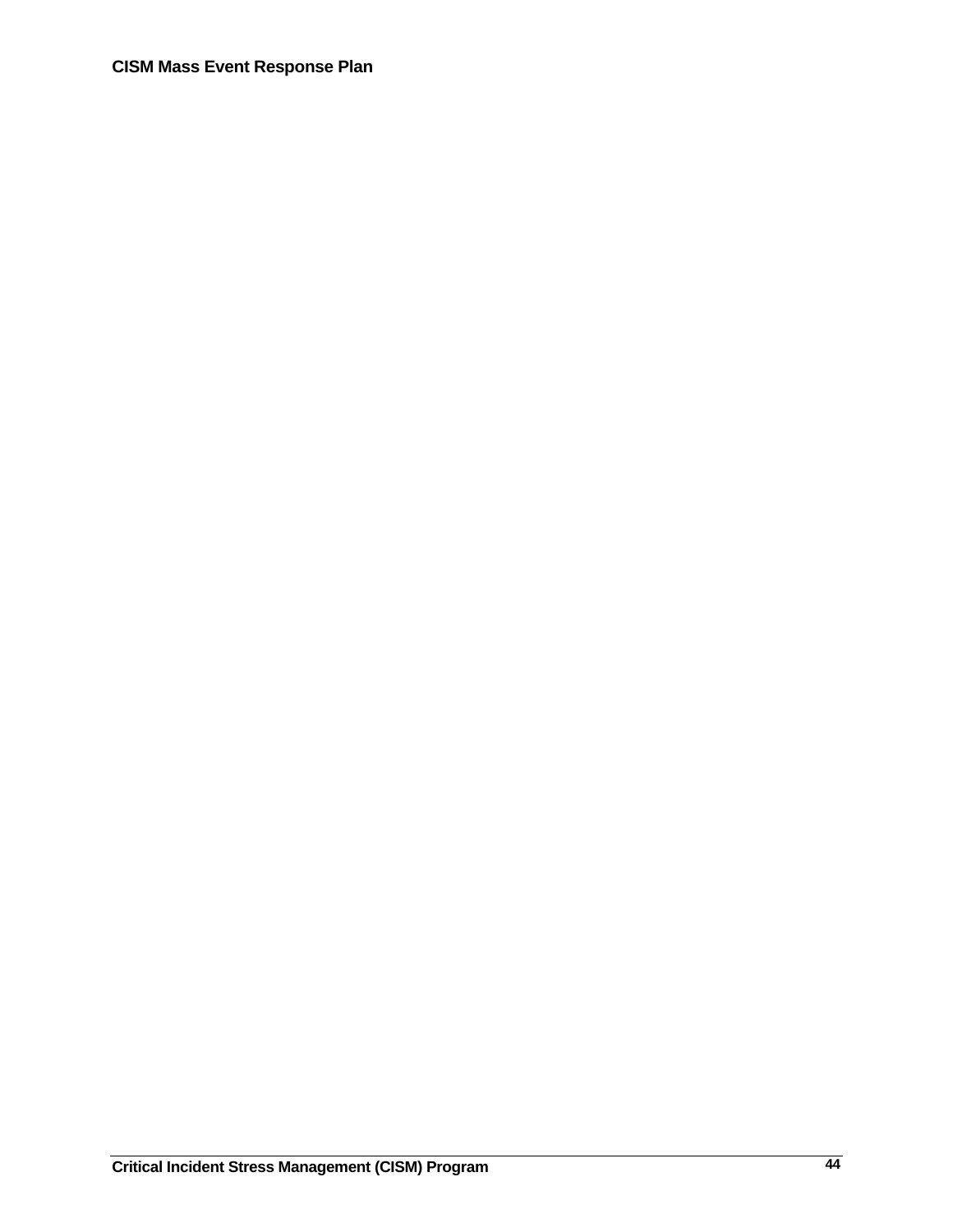Are any of the following key indicators present:

- Behavioural change
- **Regression**
- Continued symptoms
- New symptoms arising
- Intensifying symptoms
- Group symptoms

How long have the reactions or signs and symptoms of distress been going on? Significant symptoms that continue past a few days indicate a Debriefing may be necessary. If symptoms of distress continue longer than one week after the incident, a Debriefing is definitely necessary.

Are the symptoms growing worse as time passes? Worsening symptoms in a group may indicate a need for Debriefing.

Are group members simply requesting information on stress, stress management, operational details, etc? (A formal Debriefing may be unnecessary if these requests are not accompanied by significant stress reactions.)

Is the group willing to come to the Debriefing?

What other stressors or influences are complicating? Are there any other issues that might inhibit or otherwise derail a successful Debriefing?

# **Incidents that will result in automatic CISM Debriefing:**

- Line of duty death
- Suicide or homicide
- Armed/violent assault in the workplace
- Hostage-taking
- **Disaster**
- Client/traveler fatality in the workplace

# **Incidents that have the potential to result in a CISM Debriefing:**

- Serious injury or death of a co-worker outside the workplace
- Perceived threat to personal safety in the workplace (beyond normal circumstances)
- Medical emergency
- Serious injury or death of a child/family member under unusual circumstances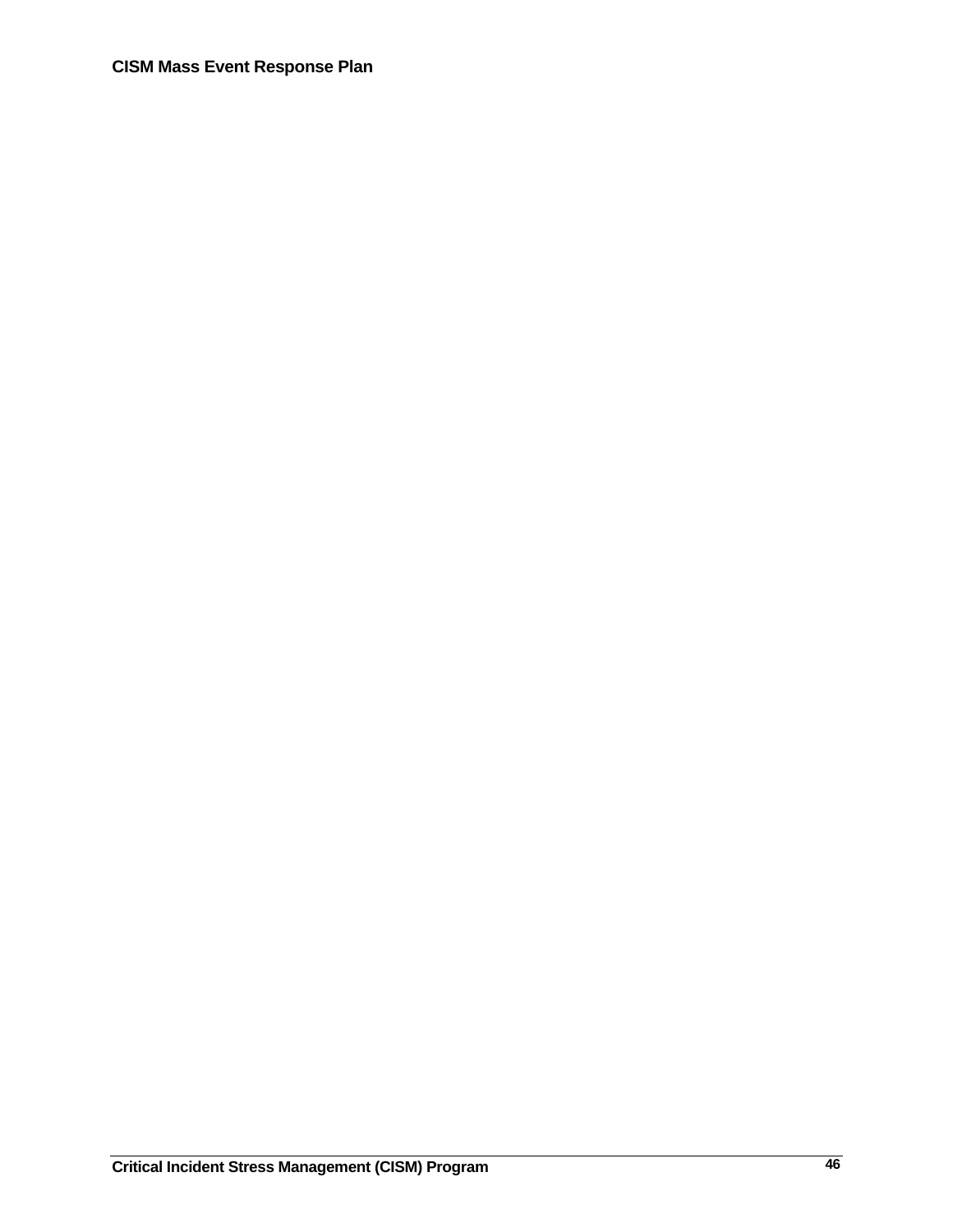# <span id="page-50-0"></span>**Appendix VII – CISM Referral Guidelines**

# **Critical Incident Stress Management (CISM)**

# *"How do I know when I'm in over my head?"*

# *Referral Guidelines For Peers*

*(Prepared by: Gregory Janelle, Janelle & Associates Consulting Ltd., 1997. Revised 2001)* 

Peer support training does not fully equip the average layperson for the occasionally overwhelming circumstances that may be encountered after a critical incident. This is especially true during Defusing and One-On-One intervention, when the Peer is often the first to respond and assessment of a survivor's emotional state is difficult at best.

No matter how experienced and confident one may feel going into a situation, there may inevitably come a point when it would be harmful, even dangerous, to try to handle a survivor without professional mental health intervention. A responsible Peer will always enter a dialogue cautiously and follow established guidelines with due care. It is very important that the Peer remain constantly vigilant to "danger signals" that may alert them to the moment when they feel they are beyond their limits as a caregiver and no longer capable of providing proper support to the traumatized individual. To err on the side of caution is always the best route to take.

## **As a helpful guide, consider the following BEFORE speaking to a person in crisis:**

*(Excerpt with permission, from "Coping With Survival" by Margaret A. Kilpatrick, 1981)* 

#### **Alertness and Awareness**

You can probably handle, if the survivor:

- is aware of who he/she is, and what happened
- is only slightly confused or dazed, or shows slight difficulty in thinking clearly or concentrating on a subject

Consider referral, if the survivor:

- is unable to give own name or names of people he/she is living with
- cannot give date; state where he/she is; tell what he/she does
- cannot recall events of past 24 hours
- complains of memory gaps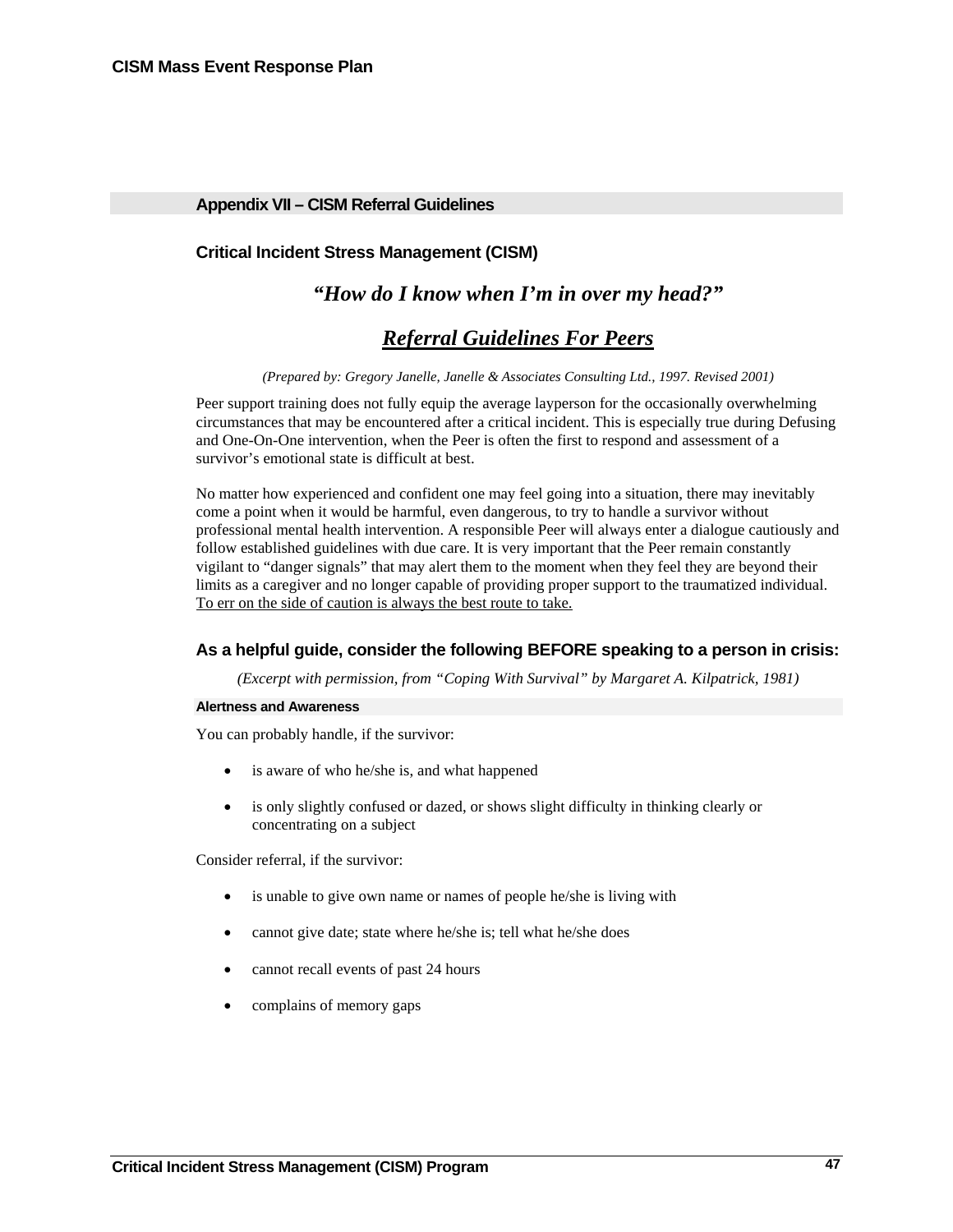#### **Actions**

You can probably handle, if the survivor:

- wrings his/her hands; appears still and rigid; clenches his/her fists
- is restless, mildly agitated and excited
- has sleep difficulty
- has rapid or halting speech

Consider referral, if the survivor:

- is depressed, and shows agitation, restlessness and pacing
- is apathetic, immobile, unable to rouse self to movement
- is incontinent
- mutilates self
- excessively uses alcohol or drugs
- is unable to care for self, eg. doesn't eat, drink, bathe or change clothes
- repeats ritualistic acts

#### **Speech / Mental Functioning**

You can probably handle, if the survivor:

- has appropriate feelings of depression, despair, discouragement
- has doubts of his/her ability to recover
- is overly concerned with small things, neglecting more pressing problems
- denies problems; states he/she can take care of everything him/herself
- blames problems on others; is vague in planning; bitter in feelings of anger that he/she is a victim

Consider referral, if the survivor:

- hallucinates hears voices, sees visions, or has unverified bodily sensations
- states his/her body feels unreal and fears losing his/her mind
- is excessively preoccupied with one idea or thought
- has delusion that someone or something is out to get him/her and family members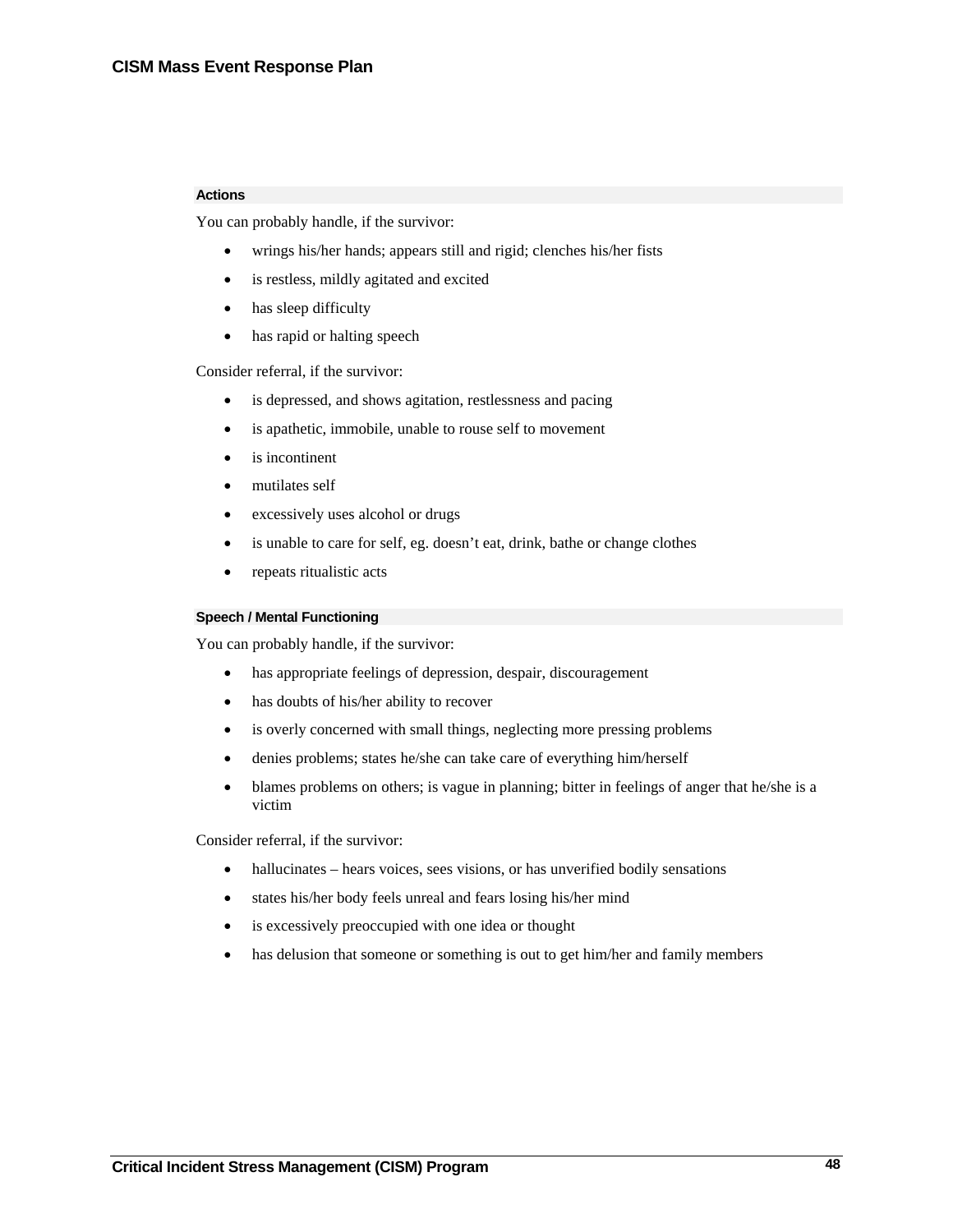- is afraid of killing self or another
- is unable to make simple decisions or carry out everyday functions
- shows extreme pressure of speech; talk overflows

#### **Emotions**

You can probably handle, if the survivor:

- is crying, weeping, with continuous retelling of the disaster
- has blunted emotions, little reaction to what is going on around him/her
- shows excessive laughter, high spirits
- is easily irritated and angered over trifles

Consider referral, if the survivor:

- is excessively flat, unable to be aroused, completely withdrawn
- is excessively emotional, shows inappropriate emotional reactions

#### **References:**

Farberow, N.L., and Frederick, C.J., et al, Training Manual for Human Services Workers in Major Disasters. National Institute of Mental Health, Publication DHEW (ADM) 777-538, 1978, U.S. Government Printing Office Stock #017-024-00685-8.

Farberow, N.L., and Frederick, C.J., Human Problems in Disasters: A Pamphlet for Government Emergency Disaster Services Personnel. National Institute of Mental Health, Publication DHEW (ADM) 88-539, 1978

Farberow, N.L., and Frederick, C.J., Field Manual for Human Services Workers in Major Disasters. National Institute of Mental Health, Publication DHEW (ADM) 78-737, 1978, U.S. Government Printing Stock # 017-024-00778-1.

Kilpatrick, M.A., Coping With Survival, Glendale, CA., 1981.

Kilpatrick, M.A., and Brunstein, S.A., The Invisible Injury, Emotional Trauma From Airline Emergencies, Glendale, CA., 1983.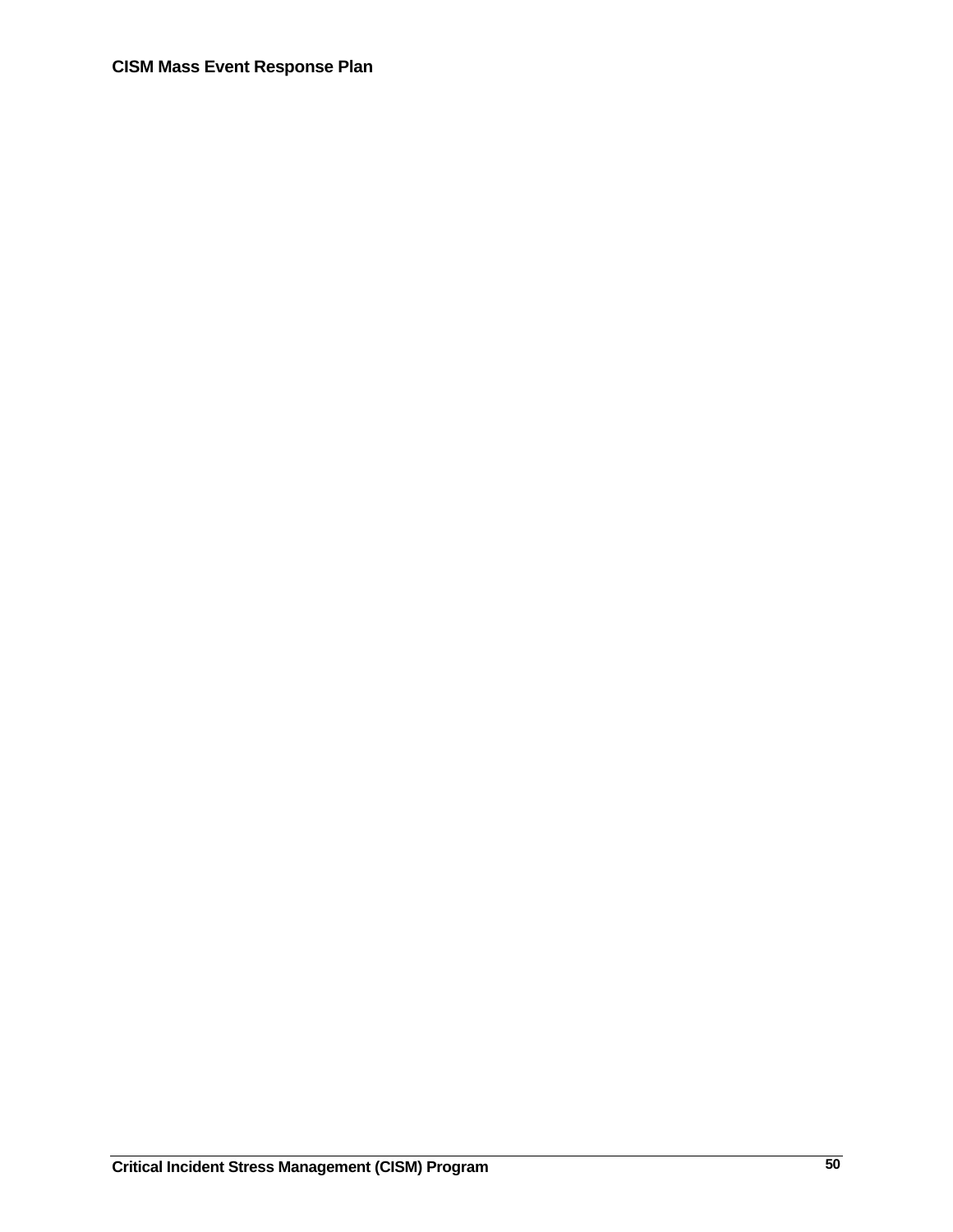### <span id="page-54-0"></span>**Appendix VIII – Critical Incident Stress: Tips on How to Recover from a Critical Incident**

Critical Incident Stress (traumatic stress) tests your coping mechanisms to the limit. Because of the impact on your psychological system, a variety of coping mechanisms appear – some healthy, some not so healthy. Research has shown that the way in which a person takes care of him or herself during the first few days following a traumatic event will help to minimize the development of future psychological reactions to the event. Here are some tips on how to cope in the aftermath of an incident:

#### **1.) Do not use alcohol or other drugs to cope.**

Drugs, in particular alcohol, are powerful symptom suppressors. Ethanol, the active ingredient in alcohol, saturates the brain, creating an artificial feeling of euphoria. As more ethanol is absorbed into the system, more and more areas of the brain are numbed or shut down, creating a distance from emotional issues. No psychic healing takes place because of the alcohol in the system. Consequently, once the alcohol leaves the body, not only is the original problem still there, but your body is now struggling with the depression and nausea from the alcohol. Similarly, drugs also prevent any psychological resolution at the subconscious level.

# **2.) Do not isolate yourself from family, friends and co-workers.**

People react to psychological trauma by keeping it inside. Often the trauma may seem so great that life seems meaningless. By withdrawing, you isolate yourself running the risk of allowing the incident to become larger than life. By remaining involved with others:

- You prevent yourself from becoming obsessed with the incident;
- You are more likely to appreciate that, though this incident was traumatic, life goes on;
- You may end up talking out the incident, contributing to your working it through.

# **3.) Eat well and maintain a physical outlet.**

Diet is an important factor in reducing the negative effects of stress. Even though you may not feel hungry, eat something and make sure it's healthy food.

Exercise is critical to cleansing the body of the negative consequences of stress. It is recommended to get good exercise within 24 hours of the incident. But don't stop with that. Keep up regular activity whether it's a tennis game, a run or a swift walk.

#### **4.) Assess your situation carefully.**

If you are very traumatized by an incident, it may be necessary to take time off work. Working while being emotionally vulnerable puts us more at a risk for an acute stress reaction. On the other hand, you may be someone who finds that being back on the job is just what you need. Assess your situation carefully. If you feel vulnerable, request time off or arrange to have a reduced workload.

#### **5.) Watch your fixation on the incident.**

Some individuals become obsessed with finding reasons for the event. Shocked by what has happened, they feel a need to regain meaning or a sense of fair play in life. Whether they are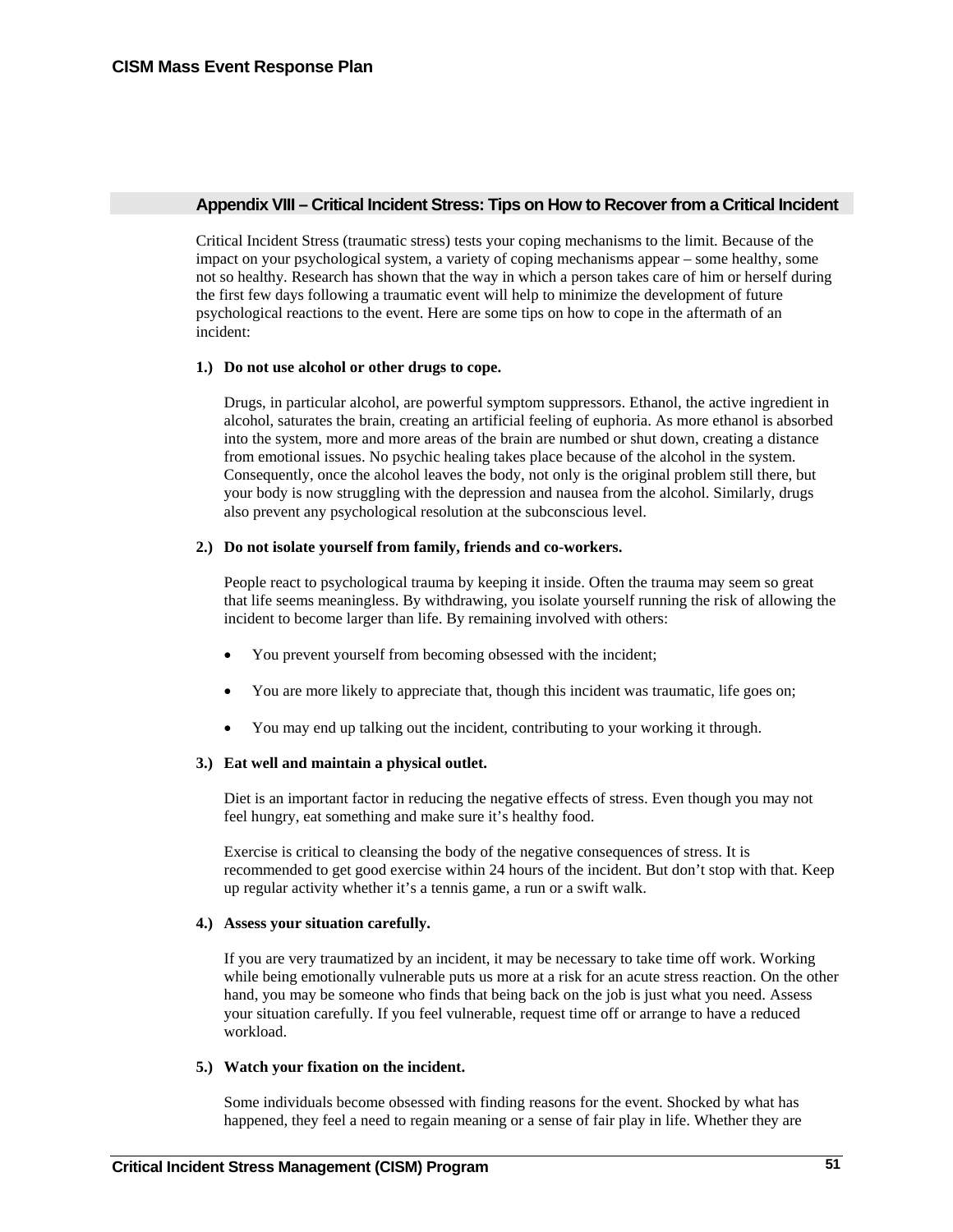looking for simple or complex answers, the solution doesn't come immediately. Allow time to pass. Only over time will the real meaning of what has happened become apparent.

## **6.) Give yourself time to heal.**

Traumatic stress can seriously affect you. Accept that it takes time to heal. Beware of having unrealistic expectations for hasty recovery.

## **7.) Expect the incident to bother you.**

Take comfort in knowing that the incident won't bother you forever. Though you may never completely forget the incident, recalling it doesn't have to cause emotional distress. Your goal shouldn't be to totally forget the incident, rather, it should be to heal. You know you are healed when you think you are able to think of or talk about the incident without profound emotion.

### **8.) Learn or review your facts about critical incident stress (C.I.S.)**

You need facts about what you are going through. By reading up on C.I.S. and it's associated reactions, you will see that, however unusual they may seem, your reactions are normal.

## **9.) Take time for fun.**

You must take care of yourself – that includes doing what you enjoy. Take time for leisure activities.

### **10.) Get help if necessary.**

If you find the incident is staying with you longer than it should, seek individual counselling. Through talking with a trained professional, any unresolved issues can be faced and resolved. If you don't get help, you run the risk of remaining distressed or of seeing this incident affect you more intensely in the future, when facing other events.

# *Also refer to Critical Incident Stress signs and symptoms as per page 20*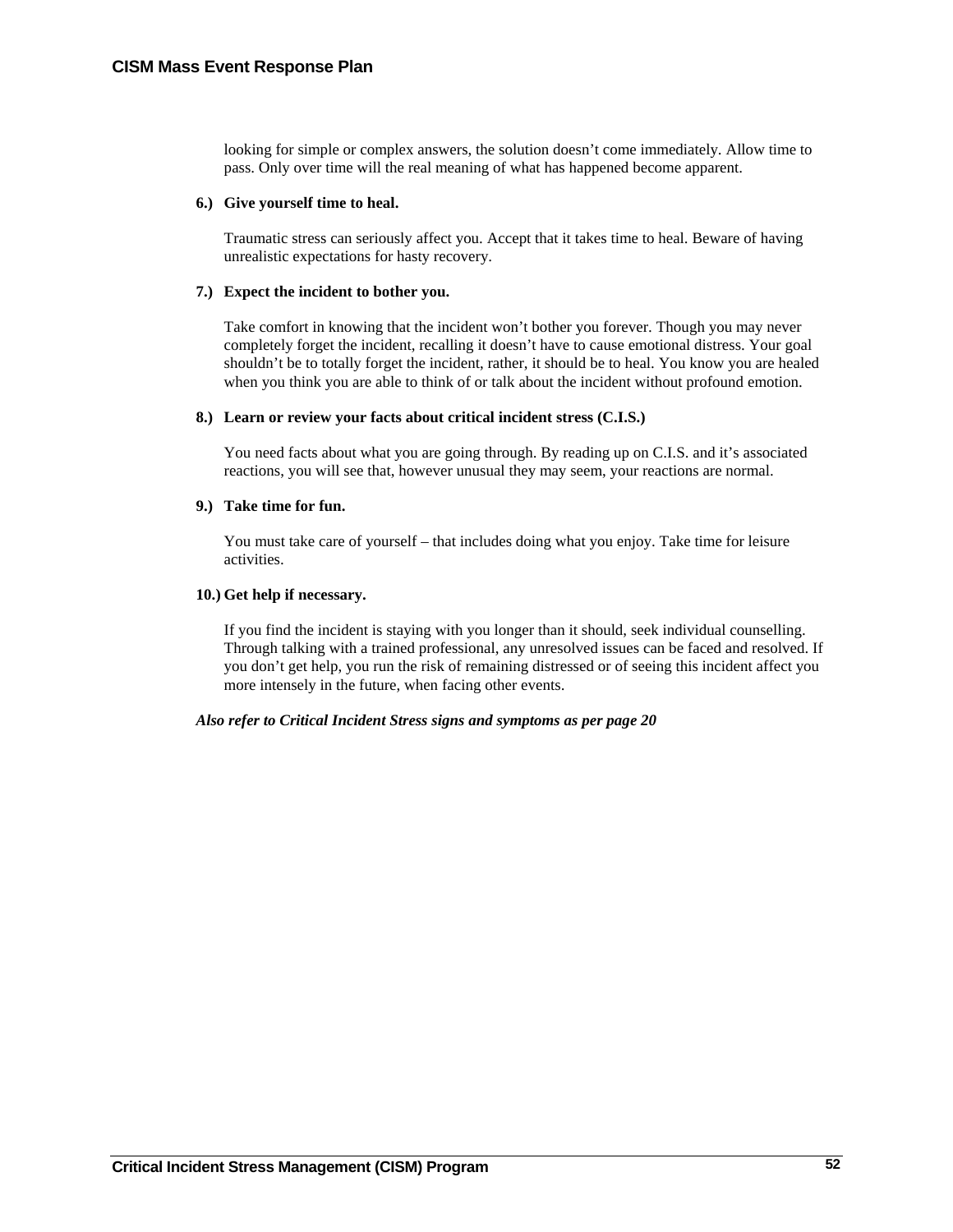## <span id="page-56-0"></span>**Appendix IX – Critical Incident Stress – Tips to Colleagues and Family**

If a friend or mate has experienced a traumatic event, your behaviour may help the recovery process. Here are some suggestions:

**Learn about Critical Incident Stress (C.I.S.)** so you can begin to understand what the person is experiencing.

**Encourage the individuals to talk about the incident**, but don't be overly demanding. They may feel that others don't want to hear about their feelings or that you expect them to be able to "handle" the situation. You need to challenge these beliefs by indicating your willingness to listen.

**Ask "How are you doing?" or "How are you feeling?"** If people want to talk they will; if not, they won't. By your questions, you have at least sent the message that a listening ear is available. Don't be afraid of deep emotion. Many of us have not experienced profound grief or anguish. Seeing someone cry uncontrollably can be somewhat distressing. Traumatized individuals need to vent their emotions and if they are in your presence; they need your support. Simply be there to listen and let them talk. Afterwards, suggest a walk to help them further reduce their level of stress.

**Share your feelings about the situation.** Don't say "I know how you feel," because you don't. You may have gone through a similar experience, but no two experiences are the same or perceived as being the same. You can, however, say things like "I can imagine this must hurt a lot" or "I feel sorry for what has happened."

**Don't make false promises such as "everything will be okay.** No one knows the future. Your role is that of a support person, not a miracle worker. If you don't know what to say, say nothing. In most cases, all people need is someone to "hear them out," not necessarily to solve their problems.

**Say "it's okay for you to feel the way you do.**" Affirm that there has been a terrible tragedy and that it is normal to feel pain, confusion, etc. Such a statement is particularly reassuring if you are a peer. It is helpful to have co-workers legitimize your feelings.

**Do not explain away anything.** At this stage, your explanation is not needed; emotional release is. Your explanation may be interpreted as minimizing rather than supporting the individual's feelings.

**Encourage a subsequent debriefing or counselling session if the pain persists.** Guidelines are difficult to provide. However, the situation should improve one week to next. Indications of progress include hearing comments such as "Yeah, I'm feeling better today," seeing less stress and strain on the individual or seeing the individual become more like his/her former self.

**Take care of yourself; you are a co-survivor.** Though not involved in the incident, you are a victim of the by-product of the incident. Make sure there is someone with whom you can talk things out.

*Also refer to Critical Incident Stress signs and symptoms as per page 20*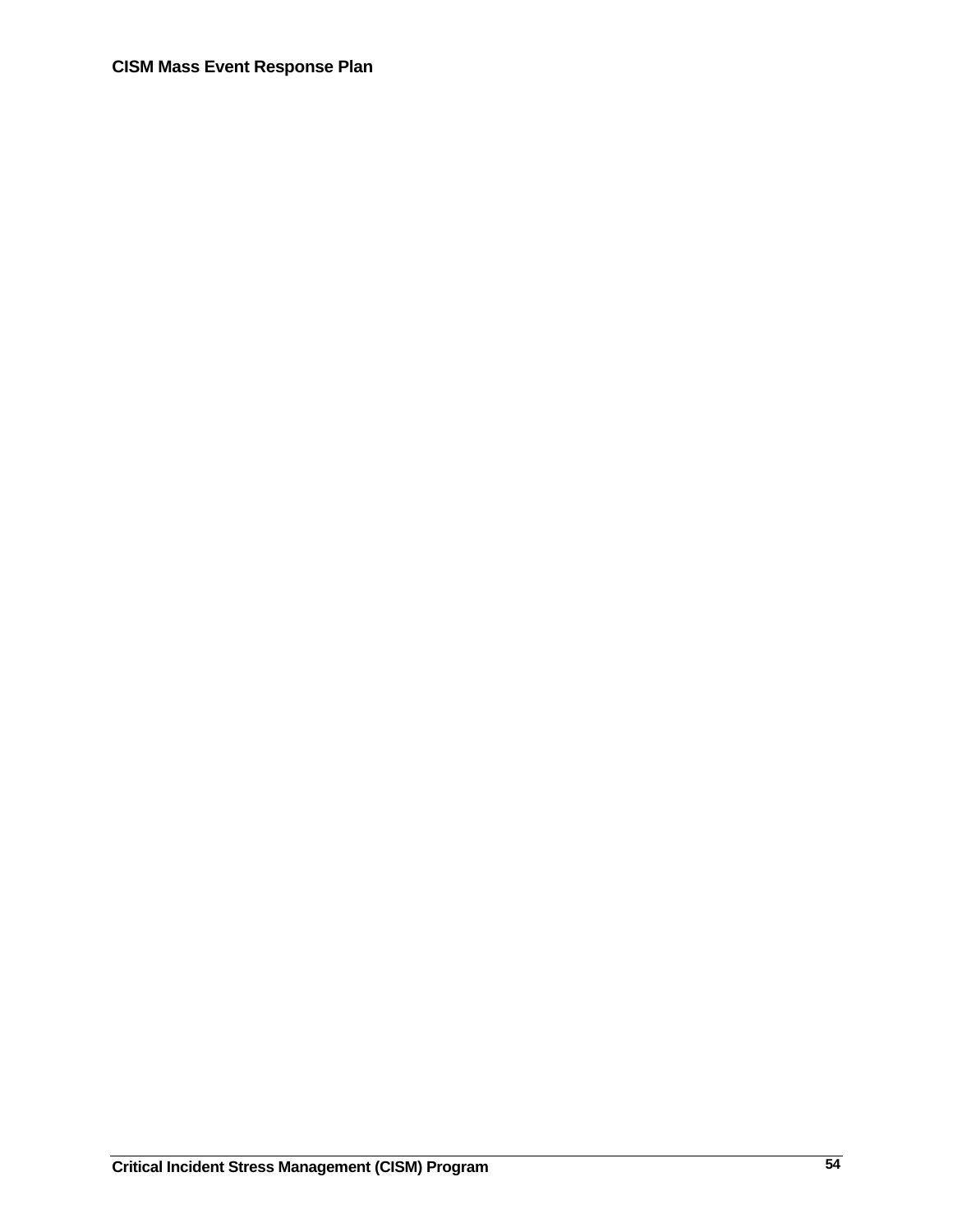# <span id="page-58-0"></span>**Appendix X – CBSA CISM Service Report**

# **CISM Service Report**

**The CISM Service Report form is to be completed following any activity by a member of the CISM team. The form must be completed and forwarded to the CBSA CISM District Coordinator. The information received will be used to summarize regional activities for reporting to the CISM Steering Committee and to assist in the further development of CISM services.**

#### **INSTRUCTIONS for completing the CISM SERVICE REPORT form:**

- **1.** A CISM Team Member, when notified of an emergency event, and whether or not deployed, is responsible for completing this form and for forwarding it to the CISM District Coordinator.
- **2.** Notate District Coordinator's name or if notified by a Supervisor, notate Supervisor's name in the "Authorized b**y**" column for each CISM action.
- **3.** Forward completed report promptly to District Coordinator in sealed envelope
- **4.** For further information, visit the CBSA CISM website
- **5.** For clarification contact your District Coordinator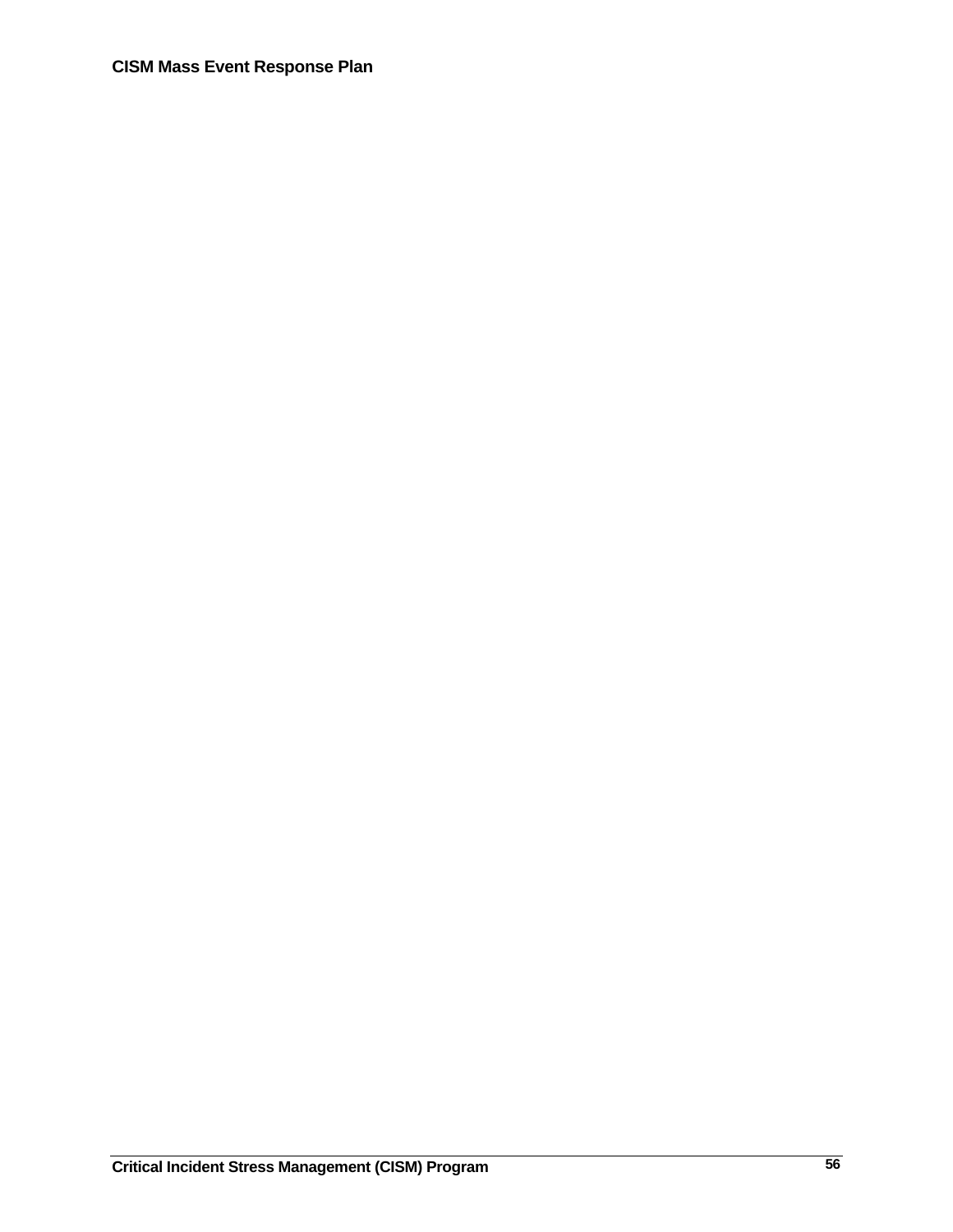# **CISM Service Report (please see instructions on following page)**

Location of Incident: \_\_\_\_\_\_\_\_\_\_\_\_\_\_\_\_\_\_\_\_\_\_\_\_\_\_\_\_\_\_\_\_\_\_ Date of Incident: \_\_\_\_\_\_\_\_\_\_\_\_\_\_\_\_\_\_\_\_\_\_\_

Type of Incident: \_\_\_\_\_\_\_\_\_\_\_\_\_\_\_\_\_\_\_\_\_\_\_\_\_\_\_\_\_\_\_\_\_\_\_\_\_\_\_\_\_\_\_\_\_\_\_\_\_\_\_\_\_\_\_\_\_\_\_\_\_\_\_\_\_\_\_\_\_\_\_\_\_\_

Type of Service: - If more than one CISM service is delivered for the same incident, report all interventions below.

|                                  | Yes<br>N <sub>0</sub> | $#$ of<br>Participant<br>S | Date of<br><b>CISM Service</b> | <b>Comments</b> | <b>Authorized</b><br>by |
|----------------------------------|-----------------------|----------------------------|--------------------------------|-----------------|-------------------------|
| None requested                   |                       |                            |                                |                 |                         |
| <b>On-Scene Support</b>          |                       |                            |                                |                 |                         |
| Defusing                         |                       |                            |                                |                 |                         |
| Debriefing                       |                       |                            |                                |                 |                         |
| Mob/Demob<br>Crisis Mgt Briefing |                       |                            |                                |                 |                         |
| One-on-one                       |                       |                            |                                |                 |                         |
| Follow Up                        |                       |                            |                                |                 |                         |

Service Providers:

MHP and/ or District Coordinator(s): \_\_\_\_\_\_\_\_\_\_\_\_\_\_\_\_\_\_\_\_\_\_\_\_\_\_\_\_\_\_\_\_\_\_\_\_\_\_\_\_\_\_\_\_\_\_\_\_\_\_\_

 $Peer(s)$ :

• Services Offered to Families of Employees

CISM Intervention Expenses: (*list details of incurred expenses):*

Additional Comments:

| Signature | <b>CISM</b> Position | Date of Report |
|-----------|----------------------|----------------|

\_\_\_\_\_\_\_\_\_\_\_\_\_\_\_\_\_\_\_\_\_\_\_\_\_\_\_\_\_\_\_\_\_\_\_\_\_\_\_\_\_\_\_\_\_\_\_\_\_\_\_\_\_\_\_\_\_\_\_\_\_\_\_\_\_\_\_\_\_\_\_\_\_\_\_\_\_\_\_\_\_\_\_\_\_\_\_\_\_ \_\_\_\_\_\_\_\_\_\_\_\_\_\_\_\_\_\_\_\_\_\_\_\_\_\_\_\_\_\_\_\_\_\_\_\_\_\_\_\_\_\_\_\_\_\_\_\_\_\_\_\_\_\_\_\_\_\_\_\_\_\_\_\_\_\_\_\_\_\_\_\_\_\_\_\_\_\_\_\_\_\_\_\_\_\_\_\_\_

\_\_\_\_\_\_\_\_\_\_\_\_\_\_\_\_\_\_\_\_\_\_\_\_\_\_\_\_\_\_\_\_\_\_\_\_\_\_\_\_\_\_\_\_\_\_\_\_\_\_\_\_\_\_\_\_\_\_\_\_\_\_\_\_\_\_\_\_\_\_\_\_\_\_\_\_\_\_\_\_\_\_\_\_\_\_\_\_\_ \_\_\_\_\_\_\_\_\_\_\_\_\_\_\_\_\_\_\_\_\_\_\_\_\_\_\_\_\_\_\_\_\_\_\_\_\_\_\_\_\_\_\_\_\_\_\_\_\_\_\_\_\_\_\_\_\_\_\_\_\_\_\_\_\_\_\_\_\_\_\_\_\_\_\_\_\_\_\_\_\_\_\_\_\_\_\_\_\_ \_\_\_\_\_\_\_\_\_\_\_\_\_\_\_\_\_\_\_\_\_\_\_\_\_\_\_\_\_\_\_\_\_\_\_\_\_\_\_\_\_\_\_\_\_\_\_\_\_\_\_\_\_\_\_\_\_\_\_\_\_\_\_\_\_\_\_\_\_\_\_\_\_\_\_\_\_\_\_\_\_\_\_\_\_\_\_\_\_

• Forward original to CBSA CISM District Coordinator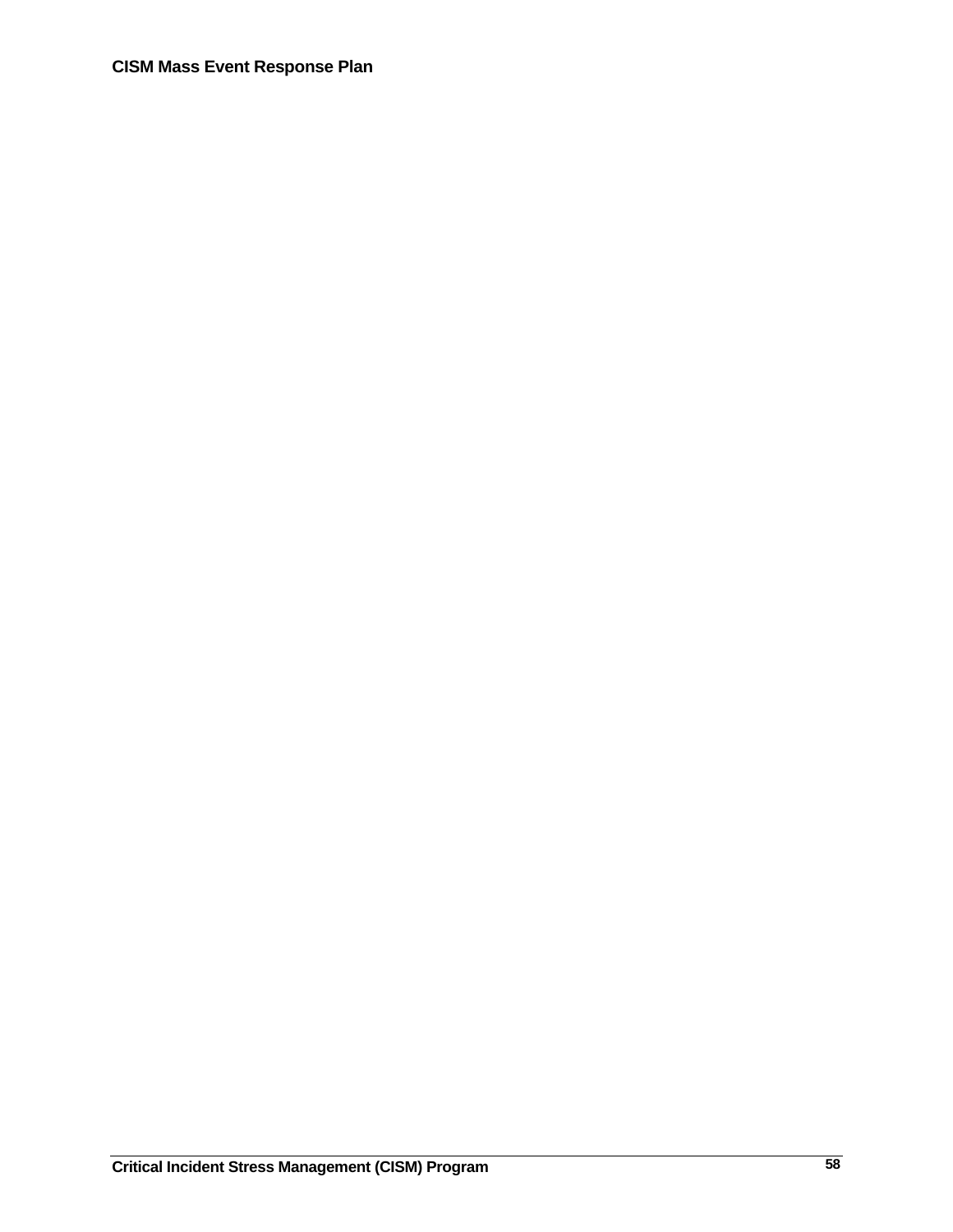# <span id="page-62-0"></span>**Appendix XI – EAP Information**

For employees requiring access to the EAP service, you will have access to several contact points, depending on your location. Please note that the 1-800 phone service, mentioned below, is staffed by counsellors 24/7 who are able to help you find a counsellor close to home or work. These mental health professionals are external to CBSA and are under contract with CBSA to provide the services of assessment, short-term counselling, referral and follow-up.

An employee may access EAP services directly through the 1-800 line, or through a referral agent or the program coordinator-counsellor.

CBSA Peer Referral Agents to promote the EAP program within the workplace and help employees obtain the information and assistance they require. They are peers who are selected and trained to provide a listening ear for employees who want to discuss their problem with a peer resource person. Peer Referral Agents are listed by location on the HR EAP web page.

The Coordinator-Counsellor is the CBSA representative that oversees all aspects of EAP services in the Pacific Region. This is a professional counsellor who is also available to you. Any questions, comments or suggestions regarding any aspect of EAP in the Pacific Region can be directed to the EAP Coordinator-Counsellor.

**The 24 hour EAP contact number for all areas of the Pacific Region: 1-800-XXX-XXXX**